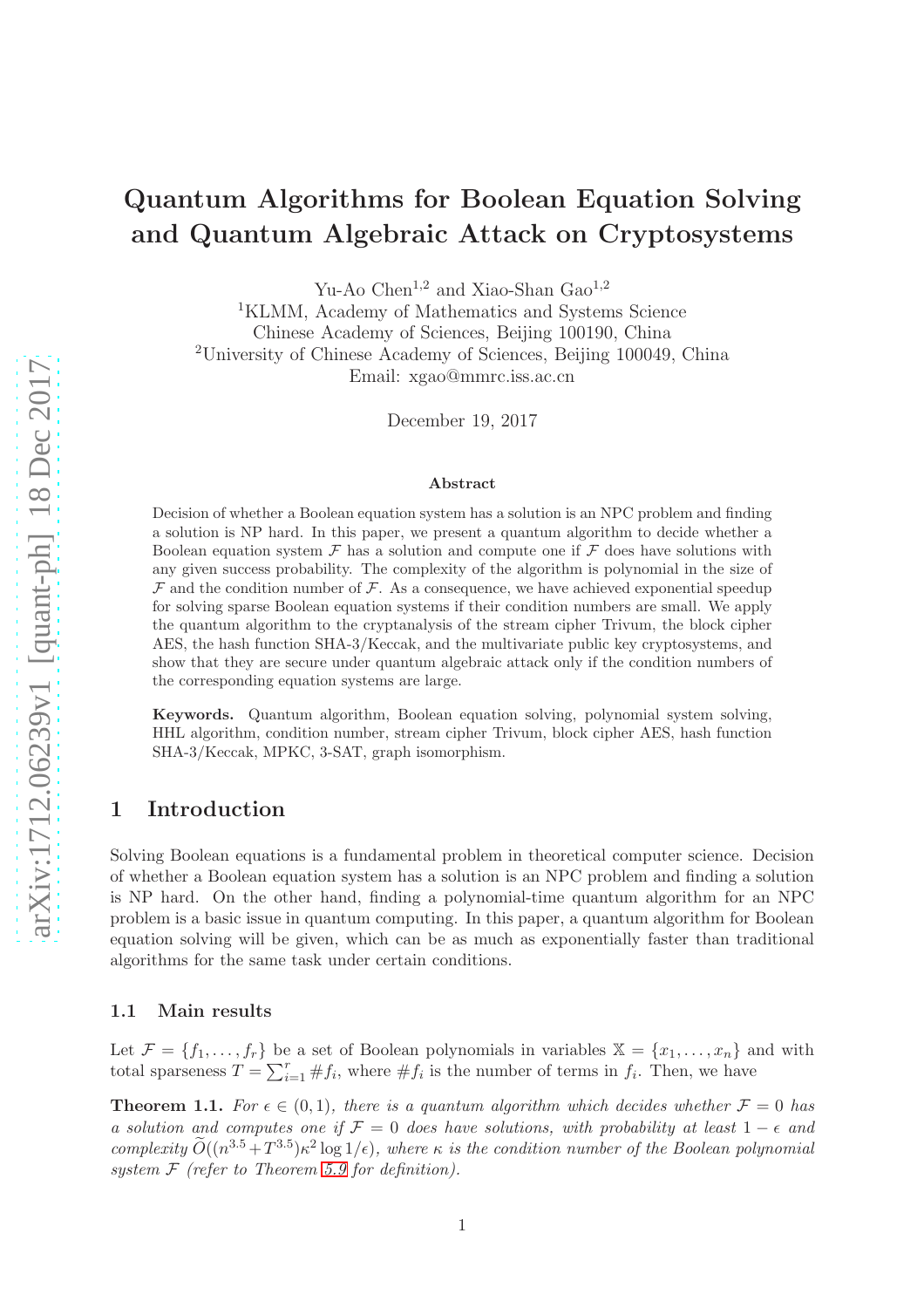As a consequence, we can solve Boolean equation systems using quantum computers with any given success probability and in polynomial-time if the condition number  $\kappa$  of  $\mathcal F$  and the sparseness T of F are small, say when  $\kappa$  and T are poly $(n)$ . Since T is the size of the input to the algorithm, it should be small for practical problems. For instance, all the equation systems from cryptanalysis in Section [6](#page-17-0) are very sparse. Therefore, the key factor is the condition number. As a consequence, we have achieved exponential speedup for sparse Boolean equation solving if its condition number is small.

Let  $\mathcal{F} = \{f_1, \ldots, f_r\} \subset \mathbb{C}[\mathbb{X}]$  be a set of polynomials in X with total sparseness  $T = \sum_{i=1}^r \#f_i$ and  $\epsilon \in (0,1)$ . A solution **a** for  $\mathcal{F} = 0$  is called *Boolean*, if each coordinate of **a** is 0 or 1. Clearly, deciding whether  $\mathcal F$  has a Boolean solution is NPC. We also give a quantum algorithm to compute Boolean solutions of F.

<span id="page-1-1"></span>**Theorem 1.2.** There is a quantum algorithm which decides whether  $\mathcal{F} = 0$  has a Boolean solution and computes one if  $\mathcal{F} = 0$  does have Boolean solutions, with probability at least  $1 - \epsilon$ and complexity  $\tilde{O}(n^{2.5}(n+T)\kappa^2 \log 1/\epsilon)$ , where  $\kappa$  is the condition number of the polynomial system  $F$  (refer to Theorem [4.3](#page-10-0) for definition).

We apply Theorem [1.1](#page-0-0) to cryptanalysis. As early as in 1946, Shannon [\[24\]](#page-23-0) pointed out insightfully that "Construct our cipher in such a way that breaking it is equivalent to solving a certain system of simultaneous equations in a large number of unknowns." We know that the analysis of many cryptosystems, such as the stream cipher Trivum, the block cipher AES, the hash function SHA-3/Keccak, and the multivariate public key cryptosystems (MPKC), can be reduced to solving Boolean equations.

| Cryptosystems  | $N_k$ | $N_r$ | $\#\text{Vars}$ | #Eqs  | T      | Complexity                  |
|----------------|-------|-------|-----------------|-------|--------|-----------------------------|
| <b>AES-128</b> | 4     | 10    | 4288            | 10616 | 252288 | $2^{69.26} c \kappa^2$      |
| <b>AES-192</b> | 6     | 12    | 7488            | 18096 | 421248 | $2^{71.83}c\kappa^2$        |
| $AES-256$      | 8     | 14    | 11904           | 29520 | 696384 | $2^{74.38}c\kappa^2$        |
| Trivium        |       | 1152  | 3543            | 4407  | 24339  | $2^{55.50}$ ck <sup>2</sup> |
| Trivium        |       | 2304  | 6999            | 9015  | 49683  | $2^{59.06}$ ck <sup>2</sup> |
|                | $N_h$ | $N_r$ | $\#\text{Vars}$ | #Eqs  | T      | Complexity                  |
| Keccak         | 384   | 24    | 76800           | 77160 | 611023 | $2^{73.12} c \kappa^2$      |
| Keccak         | 512   | 24    | 76800           | 77288 | 611540 | $2^{73.12}c\kappa^2$        |

<span id="page-1-0"></span>Table 1: Complexities of the quantum algebraic attack

In Table [1,](#page-1-0) we give the complexities of using Theorem [1.1](#page-0-0) to perform quantum algebraic attack to these cryptosystems, where  $\kappa$  is the condition number of the corresponding Boolean equation systems,  $T$  is the total sparseness of the Boolean equations, and  $c$  is the complexity constant of the HHL algorithm (see Remark [2.4](#page-4-0) for definition). For AES-m,  $m = 32N_k$  is the key bit-length and  $N_r$  is the number of rounds. For Trivium,  $N_r$  is the number of rounds. For Keccak,  $N_h$  is the output size,  $N_r$  is the number of rounds, and the state bit-size b is 1600. From Table [1,](#page-1-0) we can see that these cryptosystems are secure under quantum algebraic attack only if the condition numbers of their corresponding equation systems are large. This leads to a new criterion for designing cryptosystems that can against the attack of quantum computers: their corresponding equation systems must have large condition numbers. Condition numbers for equation systems are generally difficult to estimate, and estimating the conditions for these cryptosystems is an interesting future work.

Many famous problems from computational theory can be reduced to finding a Boolean solution for certain polynomial systems. In this paper, we use Theorem [1.2](#page-1-1) to three such problems. The 3-SAT problem is clearly equivalent to Boolean equation solving. For a 3-SAT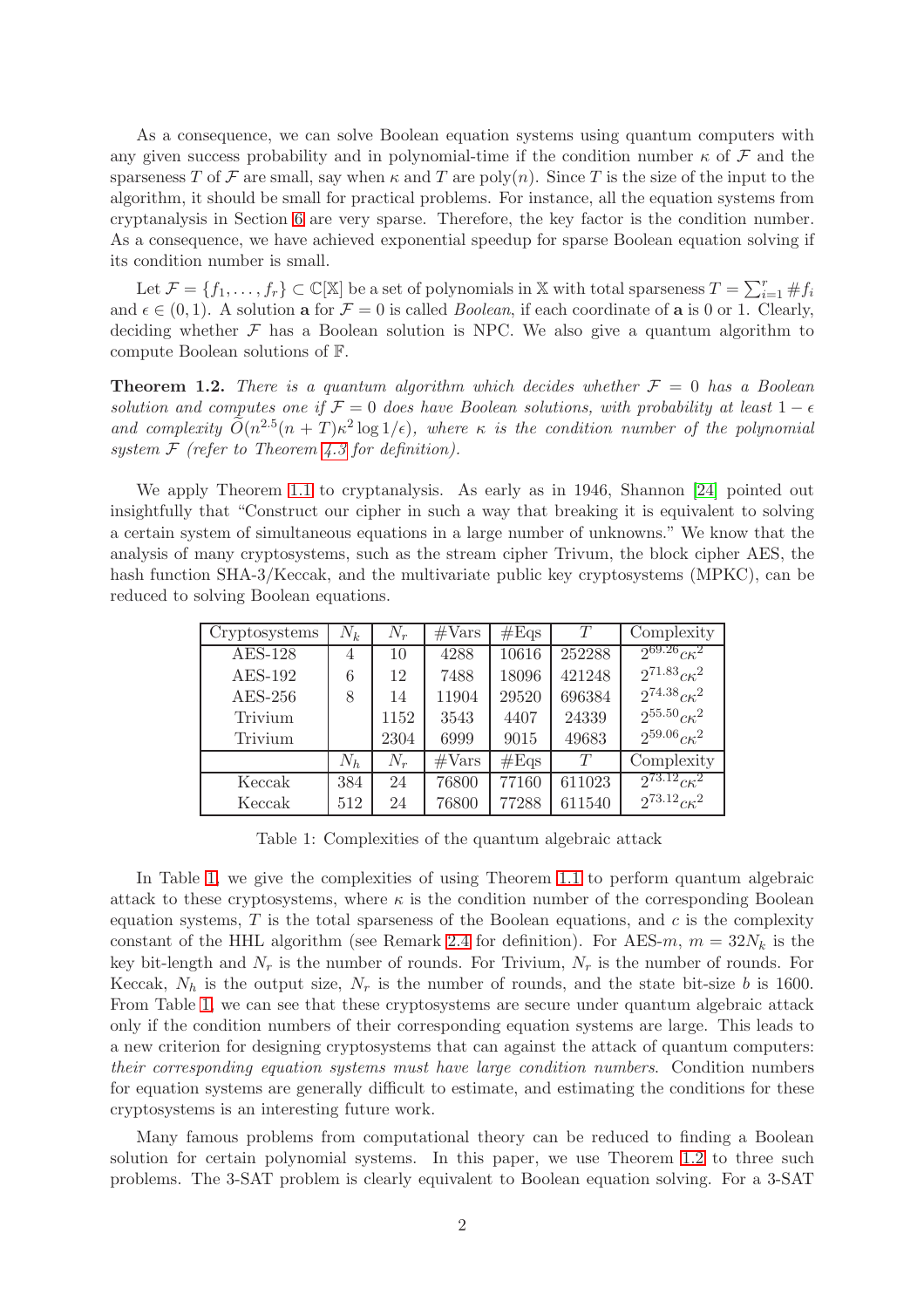of r clauses and n variables, the quantum complexity to decide its satisfiability is  $\tilde{O}((n^{2.5}(n +$  $r) \kappa^2 \log 1/\epsilon$ ). The subset sum problem is: given a set of n integers  $a_i$ , is there a non-empty subset whose sum equals to a given number b, which is to find a Boolean solution of the linear equation  $\sum_i a_i x_i = b$ . We show that there is a quantum algorithm to solve the subset sum problem with complexity  $\widetilde{O}(n^{3.5} \kappa^2 \log 1/\epsilon)$ . The *graph isomorphism problem* is to determine whether two finite graphs are isomorphic. We do not know whether this problem is NPC. The problem can be described as finding the Boolean solutions for a linear system and the quantum computational complexity is  $\tilde{O}(n^{6.5} \kappa^2 \log 1/\epsilon)$ .

#### 1.2 Technical contribution and relation with existing work

The main idea of the quantum algorithm proposed in this paper is that the Boolean solutions of a polynomial system  $\mathcal F$  can be obtained exactly by solving the Macaulay linear system of  $\mathcal F$ with the HHL quantum algorithm [\[16,](#page-23-1) [2\]](#page-22-0). For a linear system  $Ax = |b\rangle$ , the HHL algorithm can obtain an approximation to the solution state  $|x\rangle$  exponentially faster than classic algorithms under certain conditions.

Our algorithm is based on three technical contributions: (1) The problem of solving Boolean equations is reduced to the computation of the Boolean solutions for a sparse polynomial system in  $\mathbb{C}[\mathbb{X}]$  (see section [5\)](#page-13-0). (2) It is shown that Boolean solutions for a sparse polynomial system in  $\mathbb{C}[\mathbb{X}]$  can be computed with the HHL algorithm (see section [4\)](#page-9-0). (3) The computation of Boolean solutions is possible, because we give a formula for the solution of the Macaulay linear system of a polynomial system (see section [3\)](#page-5-0). We will introduce each of these contributions briefly.

Let  $\mathcal{F} = \{f_1, \ldots, f_r\} \subset \mathbb{C}[\mathbb{X}]$  with  $d_i = \deg(f_i), T = \sum_{i=1}^r \#f_i$ , and D a positive integer greater than  $\max_i d_i$ . Consider all the polynomials  $m_j f_i$ , where  $m_j$  are monomials with degree  $\leq D - d_i$ . These equations  $m_j f_i = 0$  can be written as a linear system  $\mathscr{M}_{\mathcal{F},D} \mathfrak{m}_D = \mathbf{b}_{\mathcal{F},D}$ , where  $\mathfrak{m}_D$  is the set of all the monomials with degree  $\leq D$  and  $\mathbf{b}_{\mathcal{F},D}$  is the set of the constant terms in  $m_j f_i$ . The linear system  $M_{\mathcal{F},D} \mathfrak{m}_D = b_{\mathcal{F},D}$  is called the *Macaulay linear system* of  $\mathcal{F}$ . The F4 algorithm [\[14\]](#page-23-2) and the XL [\[11\]](#page-22-1) algorithm to compute the Gröbner basis of  $\mathcal F$  is to use Gaussian elimination to  $\mathcal{M}_{F,D}$  for certain D.

Our contribution here are two folds. First, we show that  $\mathcal{M}_{F,D}$  is a T-sparse matrix, which allows us to use the HHL algorithm. Second, we give a formula for the solution of  $\mathcal{M}_{F,D}$ m $_D$  = **<sub>F,D</sub> when using the HHL algorithm [\[16\]](#page-23-1) to it, which is called the** *pseudo solutions* **of**  $\mathcal{F} = 0$ **.** 

Secondly, we show how to compute the Boolean solutions for a polynomial system  $\mathcal{F}$ , which is the solutions of  $\mathcal{F}_1 = \mathcal{F} \cup \{x_1^2 - x_1, \ldots, x_n^2 - x_n\}$  over  $\mathbb{C}$ . Our contribution here is to show that the Boolean solutions of  $\mathcal{F} = 0$  can be obtained from the pseudo-solutions of  $\mathcal{F}_1 = 0$  with high probability by combining the property of quantum states and that of Boolean solutions.

Thirdly, let  $\mathcal F$  be a Boolean polynomial system in variables  $\mathbb X$ . Since the HHL algorithm works over C and does not work for finite fields, we cannot use the HHL algorithm to the Macaulay linear system of  $\mathcal F$ . We prove that the solutions to  $\mathcal F$  are the same as the Boolean solutions of a 6-sparse polynomial system  $\mathcal{F}_2 \subset \mathbb{C}[\mathbb{X}, \mathbb{U}]$  for some extra indeterminates U. Furthermore, the numbers of variables in U and the numbers of equations in  $\mathcal{F}_2$  are linear in the size of  $\mathcal{F}$ . By computing the Boolean solutions of  $\mathcal{F}_2$ , we find the solutions of  $\mathcal{F} = 0$ .

Finally, we compare our algorithm with the HHL algorithm for solving the linear system  $Ax = |b\rangle$ , where  $A \in \mathbb{C}^{N \times N}$ ,  $x, b \in \mathbb{C}^{N}$ . First, the speedup achieved in our algorithm is based on the exponential speed up of the HHL algorithm for solving sparse linear systems. On the other hand, the HHL algorithm has the following subtle properties.

1. The algorithm does not give a solution to  $Ax = |b\rangle$ , but a state  $|x\rangle = (x_1, \ldots, x_N)$ .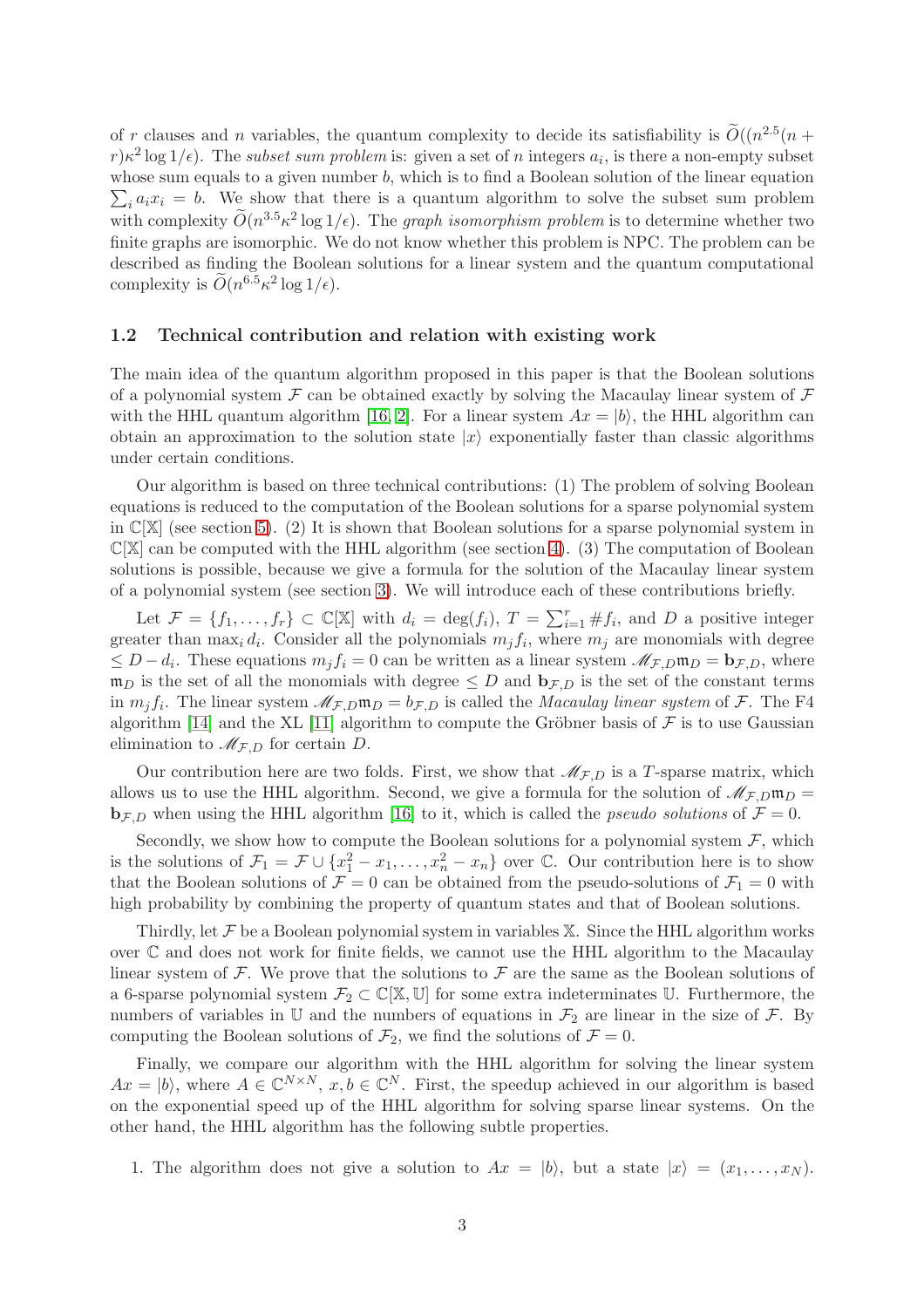Measuring of  $|x\rangle$  gives  $|x_1| : |x_2| : \cdots : |x_N|$  and the complexity will increase to  $O(N)$ .

- 2. The algorithm gives an answer  $|x\rangle$  even if  $A|x\rangle = |b\rangle$  has no solutions.
- 3. The algorithm works over C, but not over finite fields.
- 4. The algorithm gives an approximation to the state  $|\hat{x}\rangle$  with any error bound  $\nu \in (0, 1)$ .

Our algorithm does not have these limitations and gives an exact solution to the Boolean system. It is interesting to see that the second "drawbacks" of the HHL algorithm mentioned above is used to generate the quantum state  $|b\rangle$  efficiently (see Lemma [2.5\)](#page-4-1).

The HHL algorithm assumes that  $|b\rangle$  is given. There exist no efficient algorithms to generate |b| from b |1| and efficient generation for  $|b\rangle$  can be achieved only in some special cases [\[8\]](#page-22-3). Fortunately, in our case,  $b = \mathbf{b}_{F,D}$  is very sparse: only the first r entries of b are nonzero, which leads to an efficient generation for  $|b\rangle$  and the complexity is negligible comparing to that of the HHL algorithm.

The complexity of our algorithm contains the condition number of the Boolean polynomial system, which is inherited from the HHL algorithm. But, the condition number in our case is much more complicated. It is proved in [\[16\]](#page-23-1) that the dependence on condition number cannot be substantially improved. Also note that, for a symmetric and positive-definite  $A \in \mathbb{C}^{N \times N}$ , the best classic numerical method for solving the linear equation  $Ax = b$  has complexity  $\widetilde{O}(N\sqrt{\kappa})$ which also depends on the condition number  $\kappa$  of A [\[23\]](#page-23-3).

Finally, regarding to the HHL algorithm, it is pointed out in [\[9\]](#page-22-4) that "Will the quantum solution of linear equations turn out to be a widely used tool, or are its limitations too great for the technique to be of practical significance? Unfortunately, no concrete task has yet been proposed for which the quantum algorithm provides a clear advantage." It seems that the result of this paper does provide a significant application of the HHL algorithm.

# 2 A modified HHL algorithm

In this section, we give a modified HHL algorithm which will be used in our algorithm for solving Boolean equations.

For a matrix M, the arithmetic square root of each nonzero eigenvalue of the matrix  $M^{\dagger}M$ is called a *singular value* of  $M$ , and the quotient of the maximal and minimal singular values is called the *condition number* of  $M$ . A matrix  $M$  is called *s*-sparse if each row and column of  $M$ has at most s nonzero entries.

The following HHL quantum algorithm [\[16\]](#page-23-1) is proposed to solve a linear equation system  $A|x\rangle = |b\rangle$  over C. With the best known algorithm to do the Hamiltonian simulation  $e^{-iAt}$ [\[4,](#page-22-5) [16,](#page-23-1) [1,](#page-22-2) [10\]](#page-22-6), we have

<span id="page-3-1"></span>**Theorem 2.1** ([\[16,](#page-23-1) [4\]](#page-22-5)). Given an s-sparse matrix  $A \in \mathbb{C}^{M \times N}$  with the condition number  $\kappa$ . singular values  $\lambda_1, \ldots, \lambda_n$ , and a unitary quantum state  $|b\rangle \in \mathbb{C}^M$ . Let  $|v_j\rangle$   $(|u_j\rangle)$  be the eigenvectors of  $A^{\dagger}A$  ( $AA^{\dagger}$ ) with respect to the nonzero eigenvalues  $\lambda_j^2$  of  $A^{\dagger}A$ . Then the singular value decomposition of A is  $A = \sum_{n=1}^{\infty} A_n$  $\sum_{j=1} \lambda_j |u_j\rangle\langle v_j|$ . For the linear equation system  $A|x\rangle = |b\rangle$ , HHL algorithm will give an approximation to the solution state  $|x\rangle$  for the following vector

<span id="page-3-0"></span>
$$
\widetilde{x} = \sum_{j=1}^{n} \lambda_j^{-1} |v_j\rangle\langle v_j|b\rangle,\tag{1}
$$

in time  $\tilde{O}(\log(N + M)s\kappa^2/\epsilon)$  with error bounded by a given  $\epsilon \in (0, 1)$ .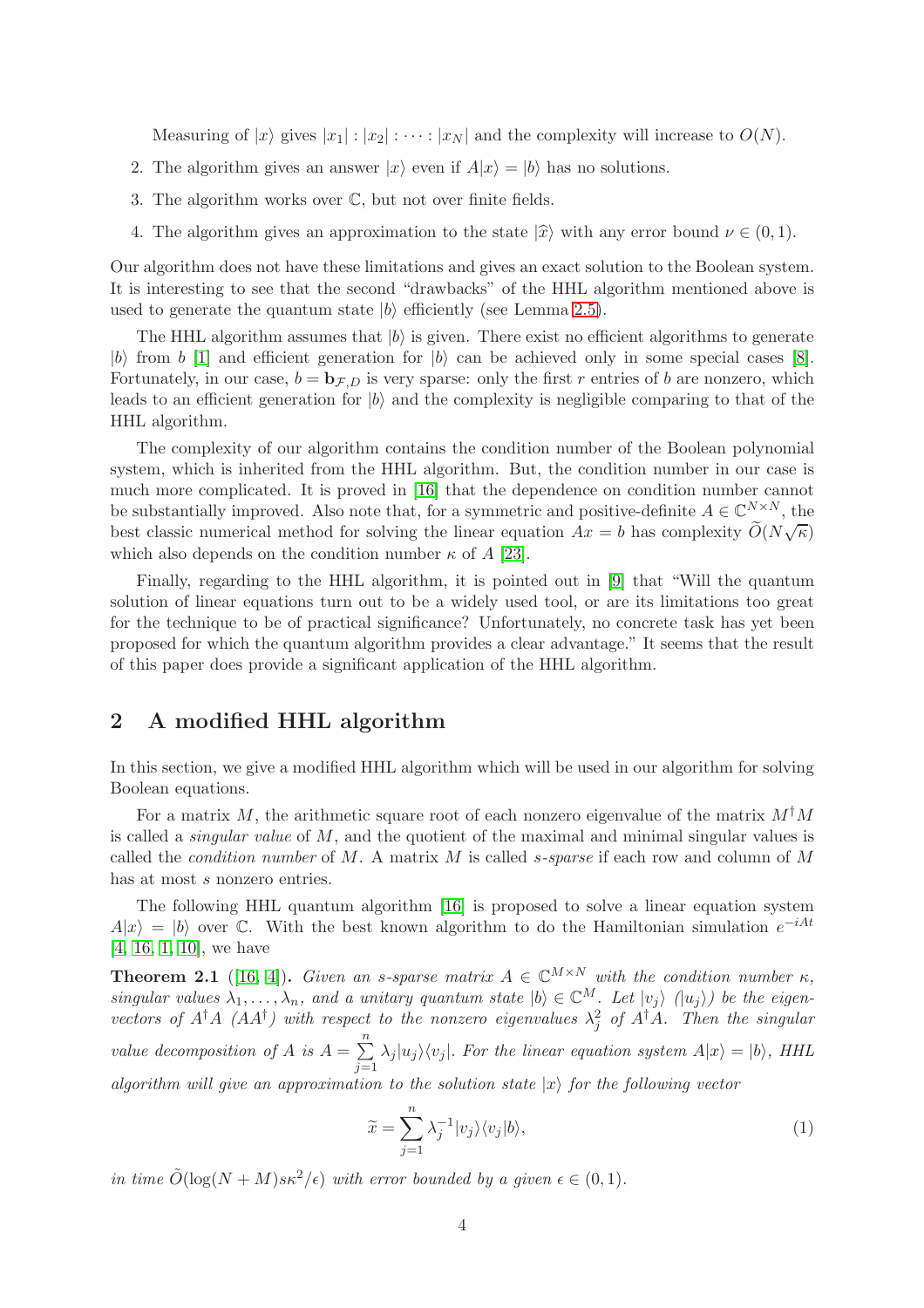From [\[16\]](#page-23-1), we can obtain the following result easily.

<span id="page-4-5"></span>**Corollary 2.2.** The solution in [\(1\)](#page-3-0) given by the HHL algorithm has the minimal  $\|\tilde{x}\| = \sqrt{\langle \tilde{x}, \tilde{x} \rangle}$ among all solutions  $\tilde{x}$  of the linear system.

Ambainis gave a new version of the HHL algorithm with different complexities [\[2\]](#page-22-0).

**Theorem 2.3.** The HHL algorithm can be modified to have complexity  $\tilde{O}(\log(N + M)s\kappa/\epsilon^3)$ .

<span id="page-4-0"></span>Remark 2.4. In the cryptanalysis to be given later in this paper, we make the following approximation to the complexities of the HHL algorithm  $\tilde{O}(\log(N+M)s\kappa^2/\epsilon) \simeq c\log(N+M)s\kappa^2/\epsilon$ , where c is called the complexity constant of the HHL algorithm.

In Theorem [2.1,](#page-3-1)  $|b\rangle \in \mathbb{C}^{M}$  is given as a quantum state and there exist no efficient algorithms to generate  $|b\rangle$  from b [\[1\]](#page-22-2). In the rest of this section, we will modify the HHL algorithm such that the input is A and b instead of A and  $|b\rangle$ . We first prove a lemma.

<span id="page-4-1"></span>**Lemma 2.5.** Let  $Bx = c$  be obtained by adding more "equations"  $0x = 1$  to  $A|x| = |b|$ . Then using HHL to  $B|x\rangle = |c\rangle$ , we obtain the same solution state as that of  $A|x\rangle = |b\rangle$ .

 $\int A$  $\setminus$  $\int b$  $\setminus$ *Proof.* Let  $B =$ and  $c =$ , where we use 0 (1) to represent certain maxtix of zeros  $\theta$ 1 (ones) with the proper dimension. We have  $B^{\dagger}B = A^{\dagger}A$ . Then, adding some 0 rows to A will not change the nonzero eigenvalues of  $A^{\dagger}A$  and the eigenvectors of  $B^{\dagger}B$  are the same as that of  $A^{\dagger}A$ . Now, the lemma follows from Theorem [2.1.](#page-3-1)  $\Box$ 

We have the following modified version of HHL algorithm.

<span id="page-4-4"></span>**Theorem 2.6.** Assume that only the first  $\rho$  entries of  $b \in \mathbb{C}^M$  are nonzero and  $A \in \mathbb{C}^{M \times N}$  is s-sparse. Then, the HHL algorithm can give an  $\epsilon$ -approximation to the solution state [\(1\)](#page-3-0) of the linear system  $Ax = b$  in time  $\tilde{O}(\log(N + M)s\kappa^2/\epsilon + T_o)$ , where  $T_o$  is the number of nonzero elements in the first  $\rho$  rows of  $A$ .

*Proof.* We assume  $b = (b_1, \ldots, b_{\rho}, 0, \ldots, 0)$ . By dividing  $b_i$  to the *i*-row of  $Ax = b$ , we may assume  $b_i = 1$  for  $i = 1, \ldots, \rho$ . This step costs  $O(T_\rho)$ .

Let  $\sigma = 2^{\lceil \log_2 \rho \rceil}$ . Then by adding  $\sigma - \rho$  one to b, we obtain  $c = (1, \ldots, 1, 0, \ldots, 0)$  whose first  $\sigma$  entries are one. Correspondingly, by adding  $\sigma - \rho$  zero rows to A after the  $\rho$ -th row, we obtain a matrix  $B \in \mathbb{C}^{(M+\sigma-\rho)\times N}$ . Assuming that the matrix A is represented sparsely, adding some zero rows costs  $O(1)$ . Then equation system  $Ax = b$  becomes

<span id="page-4-2"></span>
$$
Bx = c \tag{2}
$$

Without loss of generality, we may add more zero rows to B and c such that  $B \in \mathbb{C}^{2^{\eta} \times N}$  and  $c \in \mathbb{C}^{2^n}$ , where  $\eta = \lceil \log_2(M + \sigma - \rho) \rceil$ . With these assumptions, we can easily generate the state  $|c\rangle$ :

$$
|c\rangle = \otimes_{i=1}^{\eta - \lceil \log_2 \rho \rceil} |0\rangle \otimes_{i=1}^{\lceil \log_2 \rho \rceil} (H |0\rangle),
$$

where H is the Hadamard operator. The complexity of generating  $|c\rangle$  is  $O(\eta) = O(\log(M)),$ since  $\sigma = 2^{\lceil \log_2 \rho \rceil} \leq 2M$ . The equation system [\(2\)](#page-4-2) becomes

<span id="page-4-3"></span>
$$
\frac{B}{\sqrt{\sigma}}|x\rangle = |c\rangle\tag{3}
$$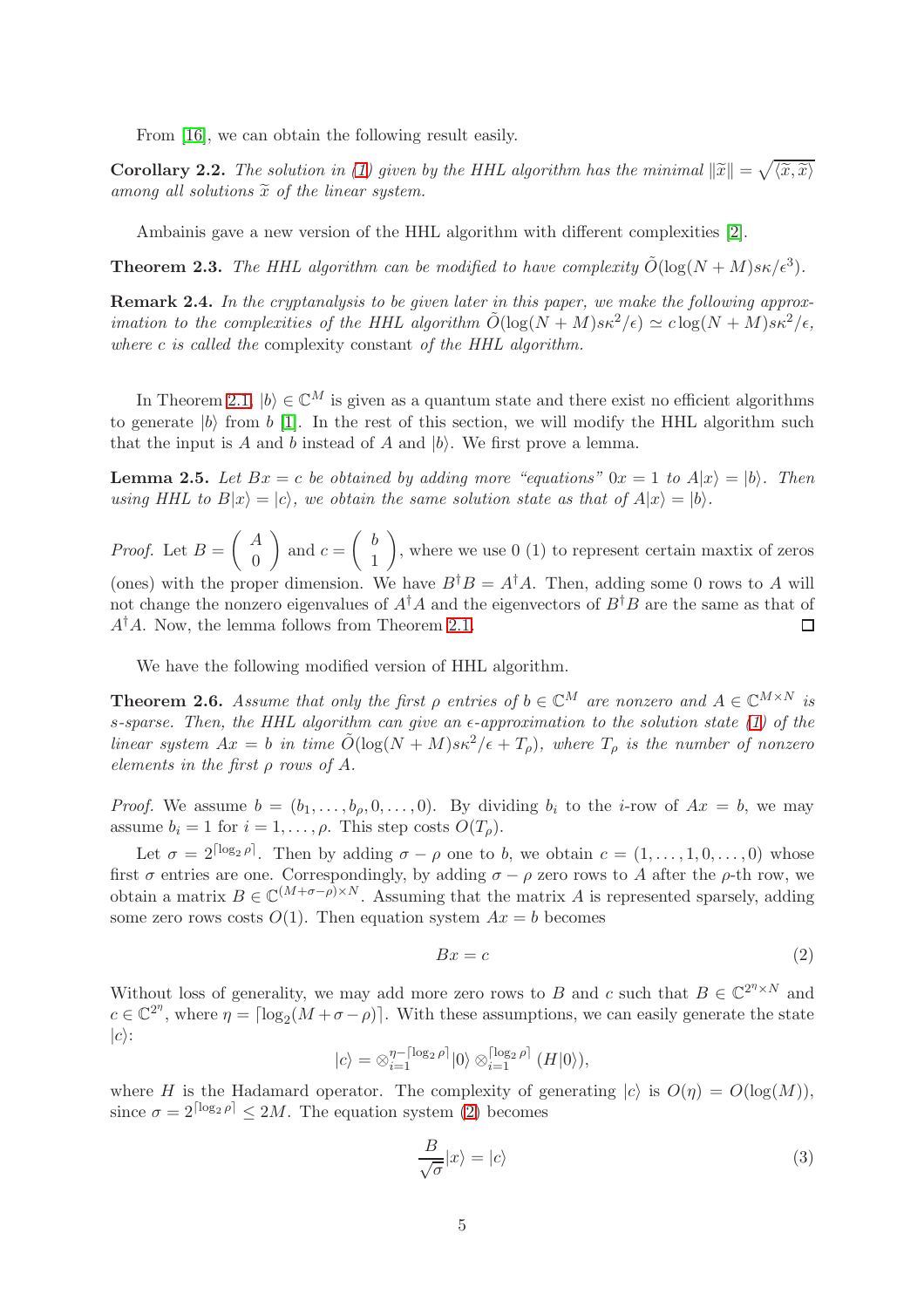In [\(3\)](#page-4-3), we need only divide  $\sqrt{\sigma}$  to the first  $\rho$  rows of B and the complexity is  $O(T_\rho)$ . By Lemma [2.5,](#page-4-1) equation system [\(3\)](#page-4-3) has the same solution state as that of  $A|x\rangle = |b\rangle$ , when using the HHL algorithm to them. Since  $\eta = \lceil \log_2(M + \sigma - \rho) \rceil$  and  $\sigma = 2^{\lceil \log_2 \rho \rceil} \leq 2M$ , the total complexity is  $\tilde{O}(\log(N+M)s\kappa^2/\epsilon+T_\rho+\log M)=\tilde{O}(\log(N+M)s\kappa^2/\epsilon+T_\rho).$ 

**Remark 2.7.** If  $\rho$  is small, say  $\rho = O(\log(N + M))$ , then  $T_{\rho} = O(\log(N + M)s)$ , which is negligible comparing to the complexity of the HHL algorithm. In this case, the HHL algorithm could be used to the equation system  $Ax = b$ . Fortunately, the Macaulay linear system to be solved in this paper has this property.

# <span id="page-5-0"></span>3 Quantum pseudo-solving of polynomial systems over C

By pseudo-solving of a polynomial system  $\mathcal{F}$ , we mean to compute the values of the monomials at the solutions of  $\mathcal{F} = 0$ , which satisfy a set of linear equations.

#### 3.1 Sparseness of the modified Macaulay matrices

Let  $\mathbb C$  be the field of complex numbers and  $\mathbb C[\mathbb X]$  the polynomial ring in the indeterminates  $\mathbb{X} = \{x_1, \ldots, x_n\}.$  For a polynomial  $f \in \mathbb{C}[\mathbb{X}],$  denote  $\deg(f), \#f$ , and  $\mathfrak{m}(f)$  to be the degree of f, the sparseness (the number of terms) of f, and the set of monomials of f. For  $S \subset \mathbb{C}[\mathbb{X}]$ , we use  $\mathbb{V}_{\mathbb{C}}(S) \subset \mathbb{C}^n$  to denote the common zeros of the polynomials in S.

Let m denote the set of all the monomials in variables  $X$ . In this paper, we will always use the degree reverse lexicographic (DRL) monomial ordering for  $x_1 < \cdots < x_n$ . We assume that the monomials in  $\mathfrak{m} = \{m_0, m_1, \ldots\}$  are arranged in the ascending order w.r.t DRL, that is,  $m_0 < m_1 < \cdots$ . It is easy to see that  $m_0 = 1, m_1 = x_1, \ldots, m_n = x_n, m_{n+1} = x_1^2, \ldots$ . Let  $\mathfrak{m}_{\leq d} = \{m_0, m_1, \ldots, m_{Q_d-1}\}\$  be the set of all monomials of degree  $\leq d$ , where

<span id="page-5-3"></span>
$$
Q_d = \binom{d+n}{n} = O((d+n)^{\min\{n,d\}}). \tag{4}
$$

For any  $j \in \mathbb{N}$ ,  $Q_d \leq j < Q_{d+1}$  if and only if  $\deg(m_i) = d+1$ .

Let  $\mathcal{F} = \{f_1, \ldots, f_r\} \subset \mathbb{C}[\mathbb{X}]$  with  $d_i = \deg(f_i)$  and  $t_i = \#f_i$  for  $i = 1, \ldots, r$ . Let  $D \in \mathbb{N}$ such that  $D \ge \max_{i=1}^r d_i$ . We will construct a modified Macaulay matrix for F. For each  $m_j \in \mathfrak{m}_{\leq D-d_i}$ ,  $m_j f_i$  could be considered as a linear function in the monomials in  $\mathfrak{m}_{\leq D}$ . We rewrite these linear functions in matrix form:

<span id="page-5-2"></span>
$$
m_{0}f_{1} \n\begin{array}{c}\nm_{1} < m_{2} < \cdots < m_{Q_{D}-1} \\
\vdots & \vdots & \vdots \\
m_{0}f_{r} \n\vdots & \vdots \\
m_{1}f_{1} \n\end{array}\n\begin{array}{c}\nm_{2} \n\end{array}\n\begin{array}{c}\nm_{1} \n\end{array}\n\begin{array}{c}\nm_{0} \n\end{array}\n\begin{array}{c}\nm_{0} \n\end{array}\n\begin{array}{c}\nm_{1} \n\end{array}\n\begin{array}{c}\nm_{2} \n\end{array}\n\begin{array}{c}\nm_{1} \n\end{array}\n\begin{array}{c}\nm_{2} \n\end{array}\n\begin{array}{c}\nm_{2} \n\end{array}\n\begin{array}{c}\nm_{1} \n\end{array}\n\begin{array}{c}\nm_{2} \n\end{array}\n\begin{array}{c}\nm_{1} \n\end{array}\n\begin{array}{c}\nm_{2} \n\end{array}\n\end{array}
$$
\n(5)

denoted as

<span id="page-5-1"></span>
$$
\mathcal{M}_{\mathcal{F},D}\mathbf{m}_D = \mathbf{b}_{\mathcal{F},D},\tag{6}
$$

where  $\mathbf{m}_D = (m_1, \ldots, m_{Q_D-1})^T$  and the *i*-th column of  $\mathcal{M}_{\mathcal{F},D}$  consists of the coefficients of  $m_i$ in  $m_0f_1, \ldots, m_0f_r, m_1f_0, \ldots, m_{Q_{D-dr}-1}f_r$ .  $\mathscr{M}_{\mathcal{F},D}$  is called the *(modified)* Macaulay matrix of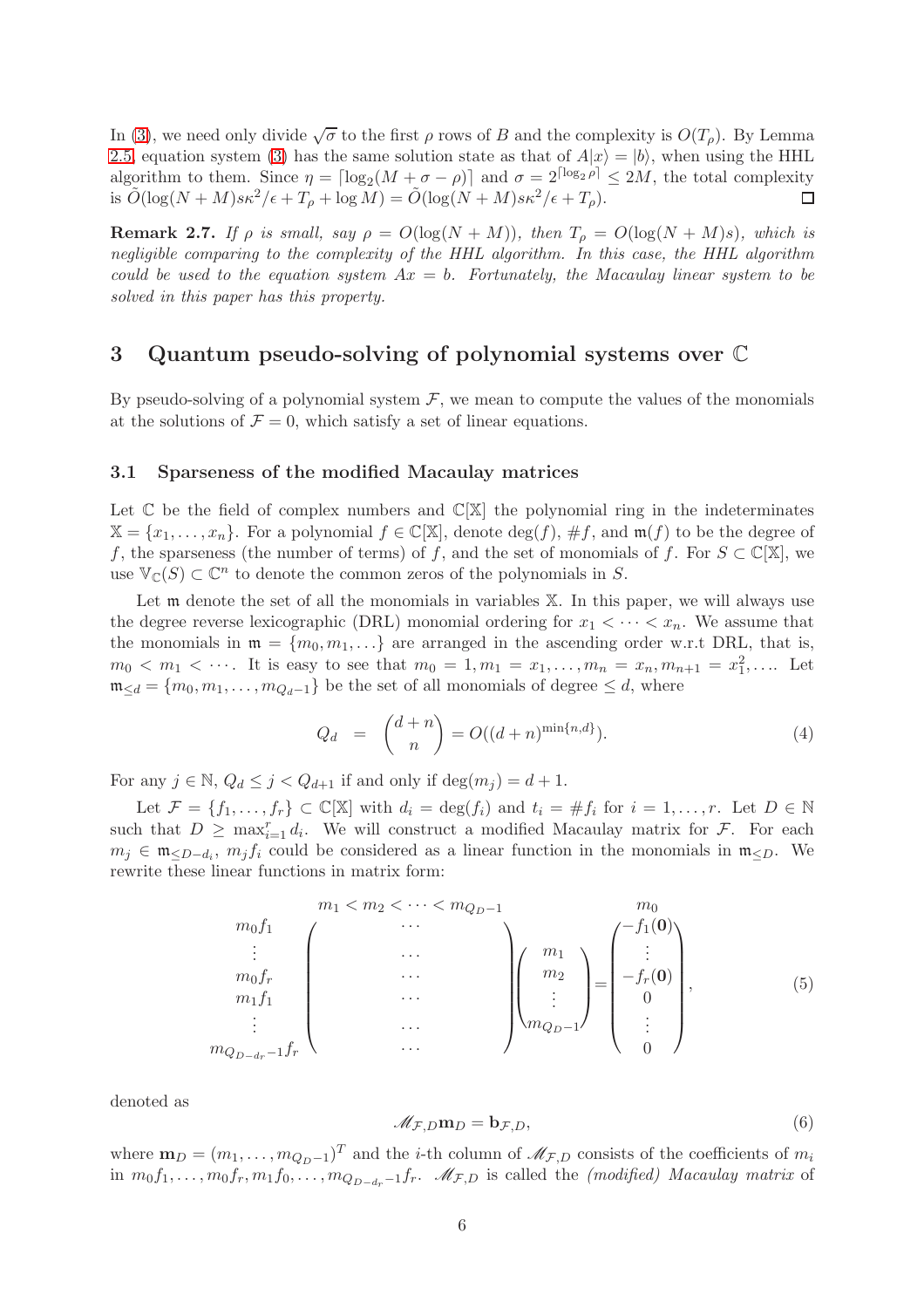the polynomial system F and [\(6\)](#page-5-1) is called the Macaulay linear system of F.  $\mathcal{M}_{F,D}$  is a matrix over ℂ of dimension  $(\sum_{i=1}^{r} Q_{D-d_i}) \times (Q_D - 1)$ .

Denote  $\mathcal{N}_{\mathcal{F},D}$  to be the set of monomials  $m_k$  in  $\mathbf{m}_D$  such that the k-th column of  $\mathcal{M}_{\mathcal{F},D}$  is **0.** In the other words,  $\mathcal{N}_{F,D}$  is the set of monomials not occurring in  $m_j f_i$  in [\(5\)](#page-5-2). We introduce the notation  $\widetilde{\mathbf{m}}_{\mathcal{F},D} \in \mathfrak{m}^{Q_D-1}$ : for  $i = 1, \ldots, Q_D - 1$ ,

$$
\widetilde{\mathbf{m}}_{\mathcal{F},D}(i) = \begin{cases} m_i, & \text{if } m_i \notin \mathcal{N}_{\mathcal{F},D}; \\ 0, & \text{if } m_i \in \mathcal{N}_{\mathcal{F},D}. \end{cases}
$$
\n(7)

Using the notations just introduced, we have

**Lemma 3.1.**  $M_{\mathcal{F},D}$  is T-sparse and  $\max_i t_i$  row sparse, where  $T = \sum_{i=1}^r t_i$  is called the total sparseness of  $F$ .

*Proof.* Since  $m_j f_i$  has  $t_i$  terms, each row of  $\mathcal{M}_{\mathcal{F},D}$  has at most max<sub>i</sub>  $t_i$  nonzero entries. Consider the k-th column corresponding to the monomial  $m_k$ . For a fixed  $f_i = \sum_j c_{i,j} m_{n_{i,j}}$ , we have  $m_u m_{n_{i,j}} > m_v m_{n_{i,j}}$  for  $m_u > m_v$ . Since each coefficient of  $m_u f_i$  is strictly shifted to the righthand side with respect to the corresponding coefficients of  $m_v f_i$  for  $m_u > m_v$ , at most  $t_i$ monomials of  $m_j f_i$  for  $m_j \in \mathfrak{m}_{D-d_i}$  are  $m_k$ . Thus there exist at most  $\sum_i t_i$  nonzero entries per column. The lemma is proved. □

**Corollary 3.2.** Suppose that all equations in F are nonlinear. Let  $r = n+1$  and  $D = \sum_{i=1}^{n+1} d_i$ n the Macaulay degree [\[20\]](#page-23-4), the classic Macaulay matrix is of dimension  $(\sum_{i=1}^{n+1} Q_{D-d_i}) \times (Q_D 1) = \widetilde{O}(nD^n \times D^n)$  and  $(\sum_{i=1}^{n+1} t_i)$ -sparse.

*Proof.* Since all equations in F are nonlinear, we have  $D < D - d_i$ . By [\(4\)](#page-5-3),  $Q_{D-d_i} = O(D^n)$ and the corollary is proved.

 $\mathcal{F} = \{f_1, \ldots, f_r\} \subset \mathbb{C}[\mathbb{X}]$  is called a multivariate quadratic polynomial system (MQ) if  $deg(f_i) = 2.$ 

**Corollary 3.3.** Let  $\mathcal{F} = \{f_1, \ldots, f_r\}$  be a set of MQ. Then  $\#f_i \leq Q_2 = \frac{(n+1)(n+2)}{2}$  $\frac{2(n+2)}{2}$ , M $_{\mathcal{F},D}$  is of dimension  $\tilde{O}(rD^n)$  and  $O(n^2r)$ -sparse.

<span id="page-6-0"></span>**Example 3.4.** Let  $f_1 = x_1^2 - x_2$ ,  $f_2 = x_1 - 2$ ,  $D = 2$ . Then the Macaulay linear system is

$$
\begin{pmatrix}\nf_1 & 0 & -1 & 1 & 0 & 0 \\
f_2 & 1 & 0 & 0 & 0 & 0 \\
x_1 f_2 & -2 & 0 & 1 & 0 & 0 \\
x_2 f_2 & 0 & -2 & 0 & 1 & 0\n\end{pmatrix}\n\begin{pmatrix}\nx_1 \\
x_2 \\
x_1^2 \\
x_1 x_2 \\
x_2^2\n\end{pmatrix} =\n\begin{pmatrix}\n0 \\
2 \\
0 \\
0\n\end{pmatrix}.
$$

#### 3.2 Solution of the Macaulay linear system

In this section, we give an explicit formula for the solution of the Macaulay linear system. We first introduce the concept of solving degree [\[19,](#page-23-5) [6\]](#page-22-7).

**Definition 3.5.** Let  $\mathcal{F} = \{f_1, \ldots, f_r\} \subset \mathbb{C}[\mathbb{X}]$  and  $(\mathcal{F})$  the ideal generated by  $\mathcal{F}$ . D is called the solving degree of F, if we can use Buchberger's algorithm to compute the Gröbner basis of  $(F)$ such that all the polynomials in the procedure have degrees less than or equal to D. Denote the solving degree of  $\mathcal F$  by  $\text{Sdeg}(\mathcal F)$ .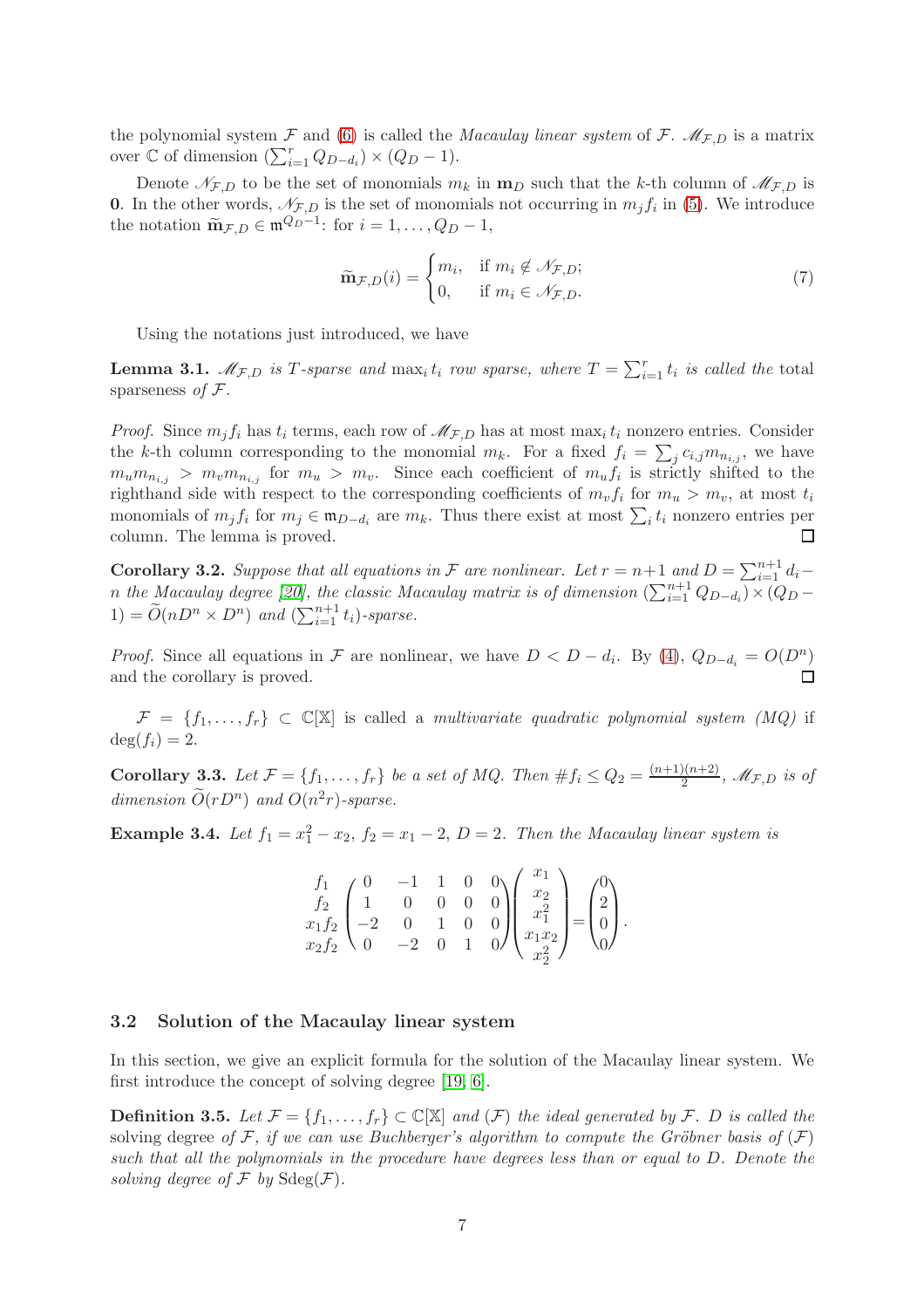In terms of the F4 algorithm [\[14\]](#page-23-2) or the XL algorithm [\[11\]](#page-22-1), D is the solving degree of  $\mathcal{F}$ , if the Gröbner basis of  $(F)$  can be obtained from  $\mathcal{M}_{F,D}$ **m** $_D = \mathbf{b}_{F,D}$  by using Gaussian elimination over C.

For a polynomial  $f \in \mathbb{C}[\mathbb{X}]$ , denote  $f^h$  to be the homogenization of  $f$  in  $\mathbb{C}[x_0, \mathbb{X}]$ .  $\mathcal{F} =$  $\{f_1,\ldots,f_r\}\subset\mathbb{C}[\mathbb{X}]$  is said to satisfy Lazard's condition if  $\mathcal{F}^h=\{f_1^h,\ldots,f_r^h\}\subset\mathbb{C}[x_0,\mathbb{X}]$  has a finite number of solutions in the projective space  $P_{\mathbb{C}}^n$ . Lazard [\[19\]](#page-23-5) and more recently Caminata-Gorla  $[6]$  proved the following upper bound for the solving degree.

<span id="page-7-3"></span>**Theorem 3.6** ([\[19\]](#page-23-5)). Let I be an ideal in  $\mathbb{C}[\mathbb{X}]$  generated by  $\mathcal{F} = \{f_1, \ldots, f_r\}$  of degrees  $d_1, \ldots, d_r$ , such that  $d_1 \geq d_2 \geq \cdots \geq d_r$ . Choose any graded monomial order. If F satisfies Lazard's condition, then  $\text{Sdeg}(\mathcal{F}) \leq d_1 + \cdots + d_{n+1} - n + 1$  with  $d_{n+1} = 1$  if  $r = n$ .

<span id="page-7-2"></span>**Corollary 3.7** ([\[6\]](#page-22-7)). Denote  $d = \max_i d_i$ ,  $\text{Sdeg}(\mathcal{F}) \leq (n+1)(d-1)+2$  under Lazard's condition.

The following lemma gives the solutions to the Macaulay linear system [\(5\)](#page-5-2).

<span id="page-7-0"></span>**Lemma 3.8.** Let  $\mathcal{F} = \{f_1, \ldots, f_r\} \subset \mathbb{C}[\mathbb{X}]$  such that  $I = (\mathcal{F})$  is a radical zero-dimensional ideal and  $\mathbb{V}_{\mathbb{C}}(I) = \{\mathbf{a}_1, \dots, \mathbf{a}_w\}$ . Let D be a solving degree of F. Then any solution  $\mathbf{m}_D$  of the linear system  $\mathcal{M}_{F,D}$ **m** $_D$  = **b** $_{F,D}$  is of the form

$$
\widehat{\mathbf{m}}_D = \sum_{i=1}^w \eta_i \mathbf{m}(\mathbf{a}_i) + \sum_{m_k \in \mathcal{N}_{\mathcal{F},D}} \mu_k \mathbf{e}_k,
$$

where  $\eta_i$  are complex numbers such that  $\sum_{i=1}^w \eta_i = 1$ ,  $\mu_k$  are arbitrary complex numbers, and  $\mathbf{e}_k$ is the k-th unit vector in  $\mathbb{C}^{Q_D-1}$ .

*Proof.* For each  $m_k \in \mathcal{N}_{F,D}$ , the k-th row in  $\mathcal{M}_{F,D}$  is a zero column, so  $m_k$  can take arbitrary value in the solution of the Macaulay linear system and hence  $\mu_k e_k$  is part of the solution. Delete the k-th column in  $\mathcal{M}_{F,D}$  and the k-th row in  $\mathbf{m}_D$  and  $\mathbf{b}_{F,D}$  to obtain a new system  $M_{\mathcal{F},D}$  $\widetilde{\mathbf{m}}_{\mathcal{F},D} = \widetilde{\mathbf{b}}_{\mathcal{F},D}$ . Since D is a solving degree, we can obtain a Gröbner basis of the ideal I by doing Gaussian elimination on the linear system. Denote  $\overline{\mathscr{M}}_{\mathcal{F},D}$   $\widetilde{\mathbf{m}}_{\mathcal{F},D} = \overline{\mathbf{b}}_{\mathcal{F},D}$  to be such a linear system containing a Gröbner basis  $G$  of  $I$ . Denote  $LT(I)$  to be set of the leading monomials of the polynomials in I. Then, the largest monomial in each row  $\overline{\mathcal{M}}_{\mathcal{F},D}$  is in  $LT(I)$ and each monomial in  $LT(G)$  occurs as one of the leading monomials for some row. Thus, the dimension of the solution space of  $\mathscr{M}_{\mathcal{F},D}$   $\widetilde{\mathbf{m}}_{\mathcal{F},D} = \overline{\mathbf{b}}_{\mathcal{F},D}$  is at most  $\#(\mathfrak{m} \setminus LT(I)) - 1 =$  $\#V(I)-1=w-1$ , where the first equality is true because I is radical. Since each  $\widetilde{\mathbf{m}}_{\mathcal{F},D}(\mathbf{a}_i)$ is a solution of  $\widetilde{\mathcal{M}}_{\mathcal{F},D}$   $\widetilde{\mathbf{m}}_{\mathcal{F},D} = \overline{\mathbf{b}}_{\mathcal{F},D}, \{\sum \eta_i \widetilde{\mathbf{m}}_{\mathcal{F},D}(\mathbf{a}_i) | \sum \eta_i = 1\}$  is a subspace of the solution space of  $\mathcal{M}_{\mathcal{F},D}$  $\widetilde{\mathbf{m}}_{\mathcal{F},D} = \overline{\mathbf{b}}_{\mathcal{F},D}$ , that is, the solution space is of dimension at least  $w - 1$ . Then,  $\{\sum \eta_i \widetilde{\mathbf{m}}_{\mathcal{F},D}(\mathbf{a}_i) | \sum \eta_i = 1\}$  is exactly the solution space of  $\widetilde{\mathcal{M}}_{\mathcal{F},D} \widetilde{\mathbf{m}}_{\mathcal{F},D} = \overline{\mathbf{b}}_{\mathcal{F},D}$ . The lemma is proved.

<span id="page-7-1"></span>Corollary 3.9. In Lemma [3.8,](#page-7-0) if  $F$  has a unique solution a, then we have

$$
\widehat{\mathbf{m}}_D = \mathbf{m}_D(\mathbf{a}) + \sum_{m_k \in \mathcal{N}_{\mathcal{F},D}} \mu_k \mathbf{e}_k.
$$

**Example 3.10.** The equation system in Example [3.4](#page-6-0) has a unique solution  $x_1 = 2, x_2 = 4$ , and  $\mathcal{N}_{\mathcal{F},D} = \{x_2^2\}$ . By Corollary [3.9,](#page-7-1) the solution of the Macaulay linear system is  $(2, 4, 4, 8, \mu)$ , where  $\mu$  is an arbitrary complex number.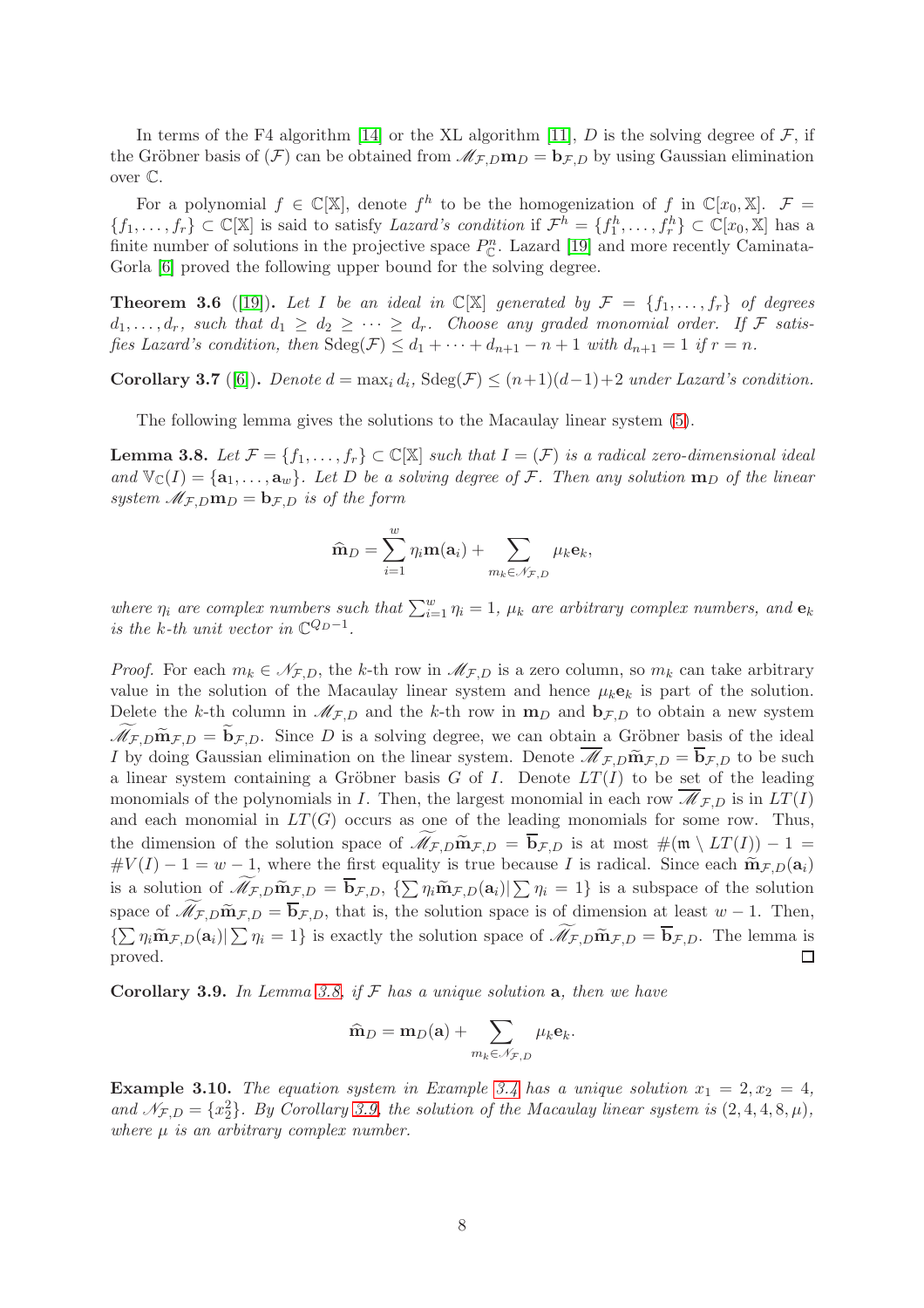#### 3.3 A quantum algorithm for pseudo-solving of polynomial systems

In this section, we give an explicit formula for the solution of the Macaulay linear system when using the HHL quantum algorithm to it. Using the modified HHL algorithm (Theorem [2.6\)](#page-4-4) to the Macaulay linear system  $\mathcal{M}_{F,D}$ **m** $_D$  = **b** $_{F,D}$ , we have

<span id="page-8-0"></span>**Theorem 3.11.** Let  $\mathcal{F} = \{f_1, \ldots, f_r\} \subset \mathbb{C}[\mathbb{X}]$  such that  $I = (\mathcal{F})$  is a radical zero-dimensional ideal,  $\mathbb{V}(I) = {\mathbf{a}_1, \ldots, \mathbf{a}_w}$ , and  $\epsilon \in (0,1)$ . Let D be a solving degree of F. Using the modified HHL algorithm to the Macaulay linear system  $\mathcal{M}_{F,D}$ **m** $_D = \mathbf{b}_{F,D}$ , the answer is an approximation to the following solution state

$$
|\widehat{\mathbf{m}}_D\rangle = \sum_{i=1}^w \eta_i |\widetilde{\mathbf{m}}(\mathbf{a}_i)\rangle,
$$

with a given error bounded by  $\epsilon$ , where  $\eta_i$  are complex numbers such that  $\sum_{i=1}^{w} \eta_i = 1$  and  $\|\sum_{i=1}^w \eta_i \widetilde{\mathbf{m}}(\mathbf{a}_i)\|$  is minimal. The complexity is  $\widetilde{O}(\log(D)nT\kappa^2/\epsilon)$ , where  $T = \sum_{i=1}^r \#f_i$  and  $\kappa$ is the condition number of  $\mathcal{M}_{F,D}$ .

Proof. By Lemma [3.8,](#page-7-0)

$$
|\widehat{\mathbf{m}}_D\rangle = \sum_{\sum \eta_i=1} \eta_i |\mathbf{m}_D(\mathbf{a}_i)\rangle + \sum_{m_k \in \mathcal{N}_{\mathcal{F},D}} \mu_k |\mathbf{e}_k\rangle = \sum_{\sum \eta_i=1} \eta_i |\widetilde{\mathbf{m}}_D(\mathbf{a}_i)\rangle + \sum_{m_k \in \mathcal{N}_{\mathcal{F},D}} \widetilde{\mu}_k |\mathbf{e}_k\rangle.
$$

By Corollary [2.2,](#page-4-5)  $\|\hat{\mathbf{m}}_D\|$  is minimal. Since  $\langle \mathbf{e}_k|\tilde{\mathbf{m}}_D(\mathbf{a}_i)\rangle = 0$ , in order for  $\|\hat{\mathbf{m}}_D\|$  to be minimized, each  $\tilde{\mu}_k = 0$ . We may change the order of  $f_i$  such that, the first  $\rho$  polynomials  $f_i$  have nonzero constant terms. This step costs  $O(r)$ . Let  $T_{\rho} = \sum_{1=1}^{\rho} \# f_i$ . By Theorem [2.6](#page-4-4) and [\(4\)](#page-5-3), the complexity is  $\widetilde{O}(\log(\sum_{i=1}^r Q_{D-d_i} + (Q_D-1))(\sum_{i=1}^r t_i)\kappa^2/\epsilon + T_\rho) = \widetilde{O}(\log(rQ_{D-1} + Q_D)T\kappa^2/\epsilon + T_\rho)$  $T_{\rho}$ ) =  $\widetilde{O}(\log((n+D)^{\min\{n,D\}})T\kappa^2/\epsilon + T_{\rho}) = \widetilde{O}(\log(n+D)\min\{n,D\}T\kappa^2/\epsilon + T_{\rho})$ . Since  $n \le D$ for nonlinear systems and  $T_{\rho} \leq T$ , we prove the theorem.

In Theorem [3.11,](#page-8-0) the answer is a linear combination of the monomials of the solutions of  $\mathcal{F} = 0$ , which is called the *pseudo-solution* for  $\mathcal{F} = 0$ .

If  $\mathcal F$  satisfies Lazard's condition, by Corollary [3.7,](#page-7-2) we have the following three corollaries.

**Corollary 3.12.** Set  $D = (n+1)(d-1)+2$  in Theorem [3.11,](#page-8-0) the complexity is  $O(\log(d)nT\kappa^2/\epsilon)$ , where  $d = \max_i \deg(f_i)$ .

**Corollary 3.13.** For MQ, we have  $d \leq 2$ ,  $T = O(rn^2)$ ,  $D \leq n+3$  and the complexity is  $\widetilde{O}(n^3 r \kappa^2/\epsilon).$ 

Corollary 3.14. If  $\mathcal{F} = 0$  has a unique solution a, then the solution state is  $|m\rangle = |\widetilde{m}(a)\rangle$ . The complexity is  $O(\log(d)nT\kappa^2/\epsilon)$ .

By Remark [2.4,](#page-4-0) the exact complexity for Theorem [3.11](#page-8-0) is

<span id="page-8-1"></span>**Corollary 3.15.** The exact complexity to compute  $|\hat{\mathbf{m}}_D\rangle$  is  $c \log(N + M)T\kappa^2/\epsilon$ , where  $N = \sum_{i=1}^N C_i$  $\sum_{i=1}^{r} Q_{D-d_i}$ ,  $M = Q_D - 1$ , and c is the complexity constant of the HHL algorithm.

Example 3.16. If using the modified HHL algorithm to solve the linear system in Example [3.4,](#page-6-0) by Theorem [3.11,](#page-8-0) the solution is  $(2, 4, 4, 8, 0)$ . In order to find the unique solution  $x_1 = 2, x_2 = 4$ , we need to know how to project  $(x_1, x_2, x_1^2, x_1x_2, x_2^2)$  to  $(x_1, x_2)$  efficiently.

Motivated by the above example, we propose the following problem.

**Problem 3.17.** Let  $|u\rangle$  be an N-dimensional quantum state and  $n \ll N$ . How can we measure the first n coordinates of  $|u\rangle$  efficiently.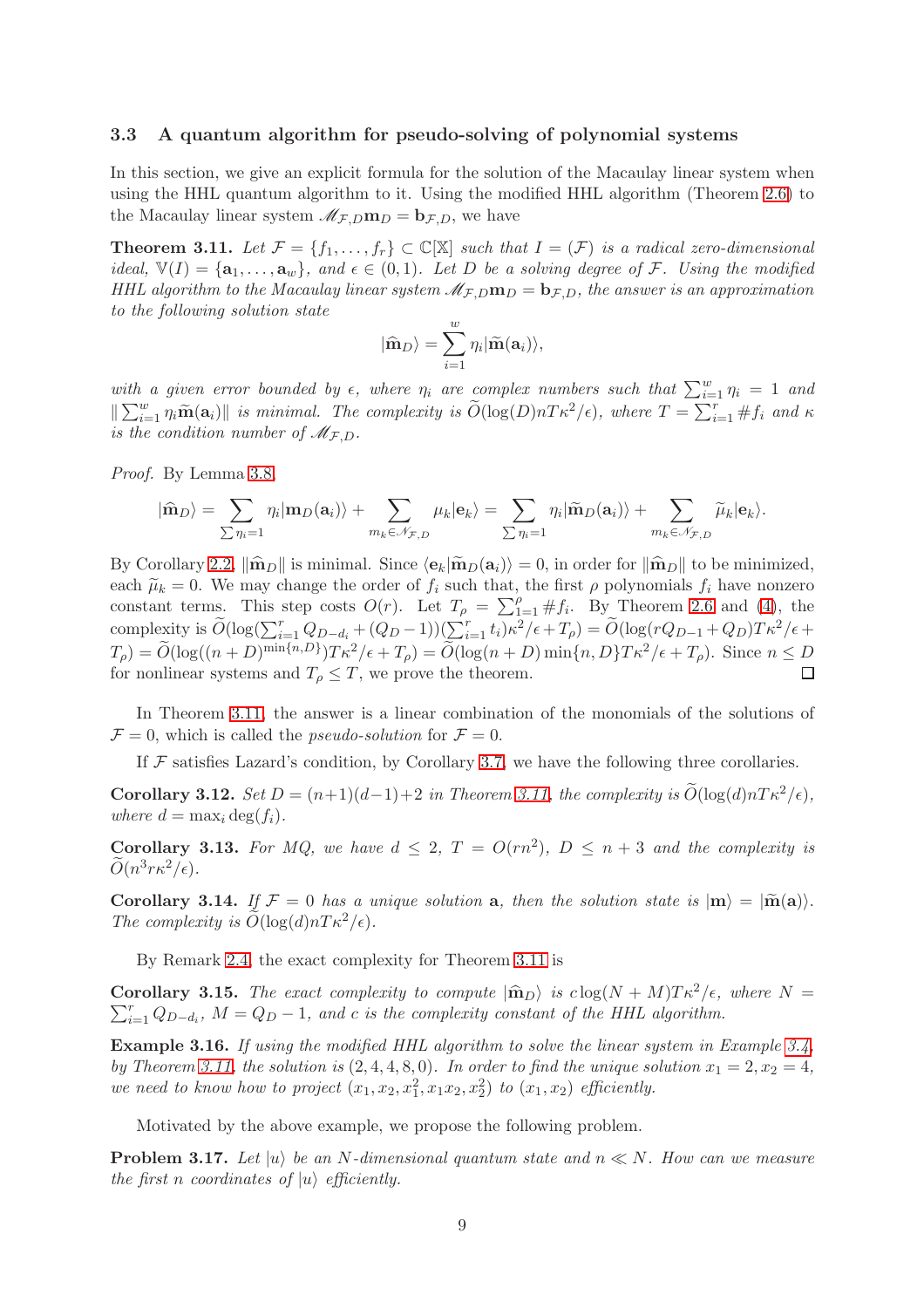# <span id="page-9-0"></span>4 Find Boolean solutions for polynomial systems in  $\mathbb{C}[\mathbb{X}]$

A solution a for  $\mathcal{F} \subset \mathbb{C}[\mathbb{X}]$  is called *Boolean*, if each coordinate of a is 0 or 1. In this subsection, we will give a quantum algorithm to compute the Boolean solutions of  $\mathcal{F} = 0$ .

## 4.1 A quantum algorithm to find Boolean solutions

For  $\mathcal{F} \subset \mathbb{C}[\mathbb{X}]$ , the Boolean solutions of  $\mathcal{F}$  are  $\mathbb{V}_{\mathbb{C}}(\mathcal{F}, \mathbb{H}_{\mathbb{X}})$ , where  $\mathbb{H}_{\mathbb{X}} = \{x_1^2 - x_1, \ldots, x_n^2 - x_n\}.$ We first prove a lemma.

<span id="page-9-1"></span>**Lemma 4.1.** For  $\mathcal{F} \subset \mathbb{C}[\mathbb{X}], I = (\mathcal{F}, \mathbb{H}_{\mathbb{X}})$  is radical and satisfies Lazard's condition.

*Proof.* Since  $(\mathcal{F}) + (x_1 - a_1, \ldots, x_n - a_n)$  is a maximal ideal in the ring  $\mathbb{C}[\mathbb{X}],$ 

$$
(\mathcal{F}, \mathbb{H}_{\mathbb{X}}) = \bigcap_{a_1, ..., a_n \in \{0,1\}} ((\mathcal{F}) + (x_1 - a_1, ..., x_n - a_n)),
$$

is an intersection of maximal ideals and I is a radical ideal. Considering the zero of  $I<sup>h</sup>$  at infinity,  $x_0 = 0$  and each  $x_i^2 - x_i x_0 = 0$  implies  $x_i = 0$ , so I satisfies Lazard's condition. П

By Lemma [4.1,](#page-9-1) we can use Theorem [3.11](#page-8-0) to compute  $|\hat{\mathbf{m}}_D\rangle$  where the solving degree D is given in Theorem [3.6.](#page-7-3) Denote **0** as  $(0, \ldots, 0)$  and **1** as  $(1, \ldots, 1)$ . Our quantum algorithm to compute Boolean solutions is given below.

#### <span id="page-9-2"></span>Algorithm 4.2.

**Input:**  $\mathcal{F} = \{f_1, \ldots, f_r\} \subset \mathbb{C}[\mathbb{X}]$  with  $T = \sum_{i=1}^r \#f_i$  and  $d_i = \deg(f_i)$ . Also  $\epsilon \in (0, 1)$ . **Output:** A Boolean solution  $\mathbf{a} \in \mathbb{V}_{\mathbb{C}}(\mathcal{F}, \mathbb{H}_{\mathbb{X}})$  or  $\emptyset$  meaning that  $\mathbb{V}_{\mathbb{C}}(\mathcal{F}, \mathbb{H}_{\mathbb{X}}) = \emptyset$ , with success probability at least  $1 - \epsilon$ .

Step 1: If  $\mathcal{F}(0) = 0$ , return 0. If  $\mathcal{F}(1) = 0$ , return 1. Set  $k = 1$ .

- **Step 2:** Let  $\mathcal{F}_1$  be obtained from  $\mathcal{F}$  by replacing  $x_i^m$  in  $\mathcal{F}$  with  $x_i$  for all i and  $m \in \mathbb{N}$ . Let  $\mathbb{Y} = \mathbb{X}.$
- Step 3: Let  $\mathcal{F}_2 = \mathcal{F}_1 \cup \mathbb{H}_{\mathbb{Y}}$ , and  $D = \text{Sdeg}(\mathcal{F}_2)$  as in Theorem [3.6.](#page-7-3)
- **Step 4:** Use the modified HHL algorithm (Theorem [2.6\)](#page-4-4) to the Macaulay linear system  $\mathcal{M}_{\mathcal{F}_2,D}$  $\mathbf{m}_D = \mathbf{b}_{\mathcal{F}_2,D}$  to obtain a state  $|\hat{\mathbf{m}}\rangle$  with the error bound  $\sqrt{\epsilon_1/n}$ , where  $\epsilon_1$  can be chosen arbitrarily in  $(0, 1)$  such as  $\epsilon_1 = 1/2$ .
- **Step 5:** Measuring  $|\hat{m}\rangle$ , we obtain a state  $|e_k\rangle$  or equivalently, the number k.

**Step 6:** Let  $m_k = \prod_{i=1}^{u_k} x_{n_i}$ . Set  $x_{n_i} = 1$  in  $\mathcal{F}_1 \subset \mathbb{C}[\mathbb{Y}]$  for  $i = 1, \ldots, u_k$ .

**Step 7:** Remove 0 from  $\mathcal{F}_1$ . Set  $\mathbb{Y} = \mathbb{Y} \setminus \{x_{n_i} | i = 1, ..., u_k\}$ .

Step 8: If  $1 \in \mathcal{F}_1$  or  $\mathbb{Y} = \emptyset$  then goto Step 11

**Step 9:** If  $\mathcal{F}_1 \neq \emptyset$  and  $\mathcal{F}_1(0) \neq 0$ , then goto **Step 3.** 

Step 10: Return  $(a_1, \ldots, a_n)$  where  $a_i = 0$  if  $x_i \in \mathbb{Y}$  else  $a_i = 1$ .

Step 11: If  $\lceil \log_{\epsilon_1} \epsilon \rceil < k$  then return  $\emptyset$ , else  $k = k + 1$  and goto Step 2.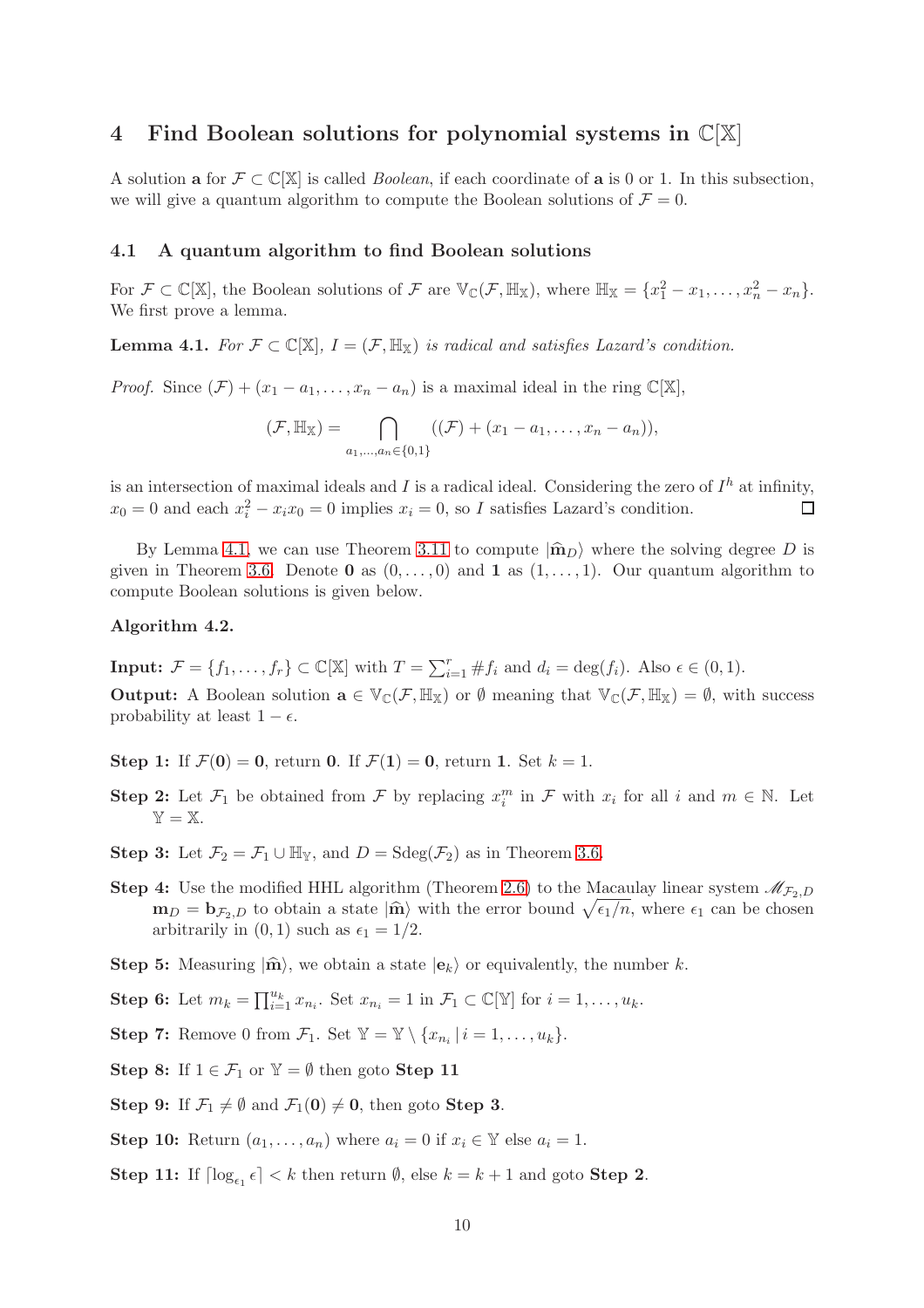We first show what exactly the algorithm does in the following theorem and then prove the claim in the rest of this section.

<span id="page-10-0"></span>Theorem 4.3. Algorithm [4.2](#page-9-2) has the following properties.

- If the algorithm returns a solution, then it is a Boolean solution of  $\mathcal{F} = 0$ . Equivalently, if  $\mathcal F$  has no Boolean solutions, the algorithm returns  $\emptyset$ .
- If F has Boolean solutions, the algorithm computes one with probability at least  $1 \epsilon$ .
- The complexity of the algorithm is  $O(n^{2.5}(n+T)\kappa^2 \log 1/\epsilon)$  if using the HHL algorithm [\[16\]](#page-23-1) and  $\widetilde{O}(n^{3.5}(n+T)\kappa \log 1/\epsilon)$  if using Ambainis' algorithm [\[2\]](#page-22-0), where  $\kappa$  is the maximal condition number for all matrixes  $\mathcal{M}_{\mathcal{F}_2,D}$  in Step 4 of the algorithm, called the condition number for the polynomial system  $\mathcal{F}.$

In the rest of this section, we will prove the correctness of Theorem [4.3.](#page-10-0)

First, we briefly explain each step. In Step 1, we first check two easy solutions in time  $O(T)$ . In Step 2, we replace  $x_i^m$  by  $x_i$  in time  $\widetilde{O}(nT)$ . As a consequence,  $\deg(\mathcal{F}) \leq n$ . In Step 3, the solving degree from Theorem [3.6](#page-7-3) can be used due to Lemma [4.1.](#page-9-1) We have  $D = O(nd) < O(n^2)$ . In Step 4, we use the modified HHL to solve the Macaulay linear system.

In Step 5, we measure the quantum state  $|\hat{\mathbf{m}}\rangle$  and obtain an interger k. In Step 6, we will show later that with high provability  $m_k = \prod_{i=1}^{u_k} x_{n_i} \neq 0$  at a solution  $\mathbf{a} = (\mathbf{a_1}, \dots, \mathbf{a_n})$  of  $\mathcal{F} = 0$ . Since  $a_i$  is either 0 or 1,  $\prod_{i=1}^{u_k} a_{n_i} \neq 0$  implies  $a_{n_i} = 1$  for all  $n_i$ . We thus set  $x_{n_i} = 1$  in Step 7 and try to find the other coordinates of a.

In Step 8,  $1 \in \mathcal{F}_1$  implies  $\mathbb{V}_{\mathbb{C}}(\mathcal{F}_1, \mathbb{H}_{\mathbb{X}}) = \emptyset$ . From step 1,  $\mathcal{F}(1) \neq \mathbf{0}$ . If  $\mathbb{Y} = \emptyset$ , then  $\mathbb{V}_{\mathbb{C}}(\mathcal{F}_1,\mathbb{H}_{\mathbb{X}})=\emptyset.$ 

In Step 9, if  $\mathcal{F}_1 = \emptyset$  or  $\mathcal{F}_1(0) = 0$ , then we find a solution of  $\mathcal{F}: x_i = 0$  for any  $x_i \in \mathbb{Y}$  and  $x_i = 1$  for any  $x_i \notin \mathbb{Y}$ , which will be returned in Step 10. Otherwise, we repeat the procedure for  $\mathcal{F}_1$  in Step 11.

Secondly, we prove the correctness of Theorem [4.3.](#page-10-0) It is easy to see that if the algorithm returns a solution, then it is a Boolean solution of  $\mathcal{F} = 0$ . The second property of Theorem [4.3](#page-10-0) follows from Lemma [4.6.](#page-10-1)

The following lemma gives the successful probability for Step 5.

<span id="page-10-2"></span>**Lemma 4.4.** In Steps 5 and 6, with a probability >  $1-\epsilon_1/n$ ,  $\mathbb{V}_{\mathbb{C}}(\mathcal{F}_1, \mathbb{H}_{\mathbb{X}}) \neq \emptyset$  implies that there exists an  $\mathbf{a} = (a_1, \ldots, a_n) \in \mathbb{V}_{\mathbb{C}}(\mathcal{F}_1, \mathbb{H}_{\mathbb{X}})$  with  $a_{n_i} = 1$  for  $i = 1, \ldots, u_k$ .

Proof. Let  $|m_D\rangle = \sum_{j=1}^{Q_D-1} \alpha_j |e_j\rangle$  be the solution state and  $|\hat{m}_D\rangle = \sum_{j=1}^{Q_D-1} \beta_j |e_j\rangle$  be the approximate state obtained with the HHL algorithm. By the definition of quantum measurement, we have a probability  $\|\sum_{k,\alpha_k=0} \beta_k |e_k\rangle\|^2 \le \|\sum_{k=1}^{Q_D-1} (\beta_k - \alpha_k)|e_k\rangle\|^2 = \|\hat{\mathbf{m}}_D - \mathbf{m}_D\|^2 \le \epsilon_1/n$  to obtain some state  $|\mathbf{e}_k\rangle$  under the condition  $m_k(\mathbf{a}) = 0$  for all  $\mathbf{a} \in \mathbb{V}(\mathcal{F}_1)$ . Conversely, we have a probability >  $1 - \epsilon_1/n$  to obtain some state  $|e_k\rangle$  such that  $m_k(\mathbf{a}) = 1$  for some  $\mathbf{a} \in \mathbb{V}(\mathcal{F}_1)$ .  $\Box$ 

<span id="page-10-3"></span>**Lemma 4.5.** The loop from Step 3 to Step 9 will run at most n times, and returns  $\emptyset$  with probability  $\lt \epsilon_1$  when  $\mathcal{F} = 0$  has Boolean solutions.

*Proof.* Since at each loop, the values of at least one  $x_i$  will be determined in Step 6, we will repeat this loop for at most *n* times. By Lemma [4.4,](#page-10-2) when  $\mathcal{F} = 0$  has Boolean solutions, the algorithm returns  $\emptyset$  with probability  $\langle 1 - (1 - \epsilon_1/n)^n \rangle \langle \epsilon_1, \square \rangle$ algorithm returns  $\emptyset$  with probability  $\lt 1 - (1 - \epsilon_1/n)^n < \epsilon_1$ .

<span id="page-10-1"></span>**Lemma 4.6.** The loop from Step 2 to Step 11 will run at most  $\lceil \log_{\epsilon_1} \epsilon \rceil$  times and with probability  $\geq 1-\epsilon$ , returns a Boolean solution of  $\mathcal{F}=0$  when  $\mathcal{F}=0$  has Boolean solutions.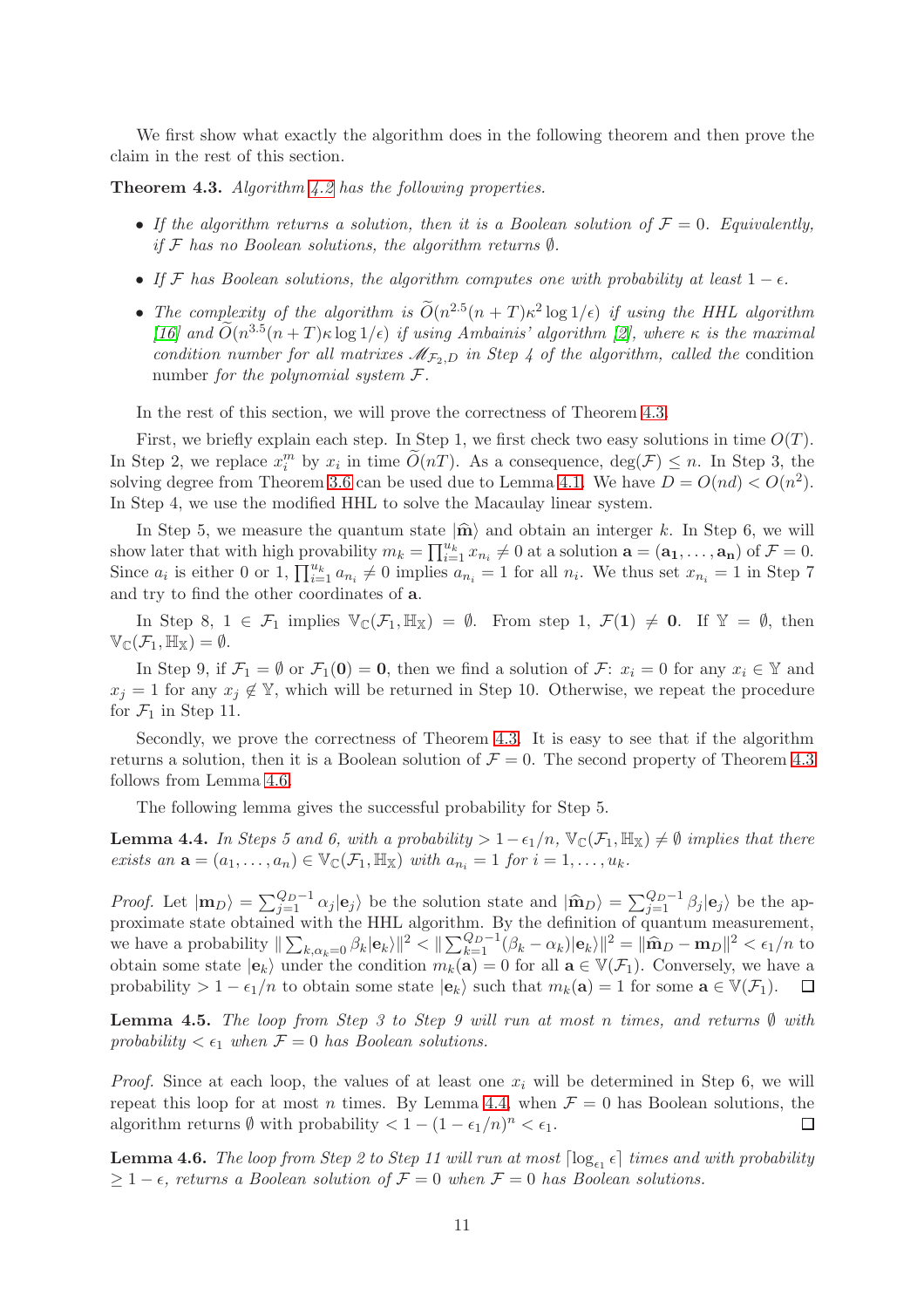*Proof.* By Lemma [4.5,](#page-10-3) if  $\mathcal F$  has Boolean solutions, then the probability that we reach step 11 is  $< \epsilon_1$ . The number of loops from Step 2 to Step 11 is at most  $\lceil \log_{\epsilon_1} \epsilon \rceil$ . Then, if F has Boolean solutions, then the probability that the algorithm returns  $\emptyset$  is  $\epsilon_1^{\lceil \log_{\epsilon_1} \epsilon \rceil} < \epsilon$ .  $\Box$ 

Finally, we will estimate the complexity of Algorithm [4.2.](#page-9-2) Step 4 is the dominate step in terms of complexities. The complexities for other steps are very low comparing to that of Step 4. So, we just omit them from the complexity analysis.

We have  $D \leq (n+1)(d-1) + 2$  and  $\mathcal{M}_{\mathcal{F}_2, D}$  is of dimension  $(\sum_{i=1}^r Q_{D-d_i}) \times (Q_D - 1)$  and  $(2n+T)$ -sparseness. By Corollary [3.15,](#page-8-1) the complexity of Step 4 is  $c \log(\sum_{i=1}^{r} Q_{D-d_i} + Q_D 1(2n+T)\kappa^2\sqrt{n/\epsilon_1}.$ 

By Lemma [4.5,](#page-10-3) the loop from Step 3 to Step 9 will run at most  $n$  times. Then the complexity for the loop from Step 3 to Step 9 is  $\sum_{j=0}^{n-1} (c \log(\sum_{i=1}^r Q_{D-d_i} + Q_D - 1)(2(n-j)+T)\kappa^2 \sqrt{n/\epsilon_1}) =$  $c \log(\sum_{i=1}^{r} Q_{D-d_i} + Q_D - 1)(n(n+1) + nT)\kappa^2 \sqrt{n/\epsilon_1}.$ 

By Lemma [4.6,](#page-10-1) the loop from Step 2 to Step 11 will run at most  $\lceil \log_{\epsilon_1} \epsilon \rceil$  times. Then the total complexity of the algorithm is  $c \log(\sum_{i=1}^r Q_{D-d_i} + Q_D-1)(n(n+1)+nT)\kappa^2 \sqrt{n/\epsilon_1} \lceil \log_{\epsilon_1} \epsilon \rceil =$  $c \log(\sum_{i=1}^r Q_{D-d_i} + Q_D - 1) n^{1.5} (n + 1 + T) \kappa^2 \sqrt{2} \lceil \log_2 1/\epsilon \rceil$ , by choosing  $\epsilon_1$  to be 1/2.

Since  $\sum_{i=1}^{r} Q_{D-d_i} + Q_{D-1} \leq r Q_{D-1} + Q_D$ , we have  $\log(\sum_{i=1}^{r} Q_{D-d_i} + Q_D - 1)$  <  $\log(rQ_{D-1}+Q_D) = \log(r{n+D-1 \choose n} + {n+D \choose n}$  $\binom{n+D}{n}$  =  $\log((rn/(n+D) + 1))\binom{n+D}{n}$  $\binom{+D}{n}$ ) =  $\log(rn/(n+1))$  $(D) + 1$ ) + log  $\binom{n+D}{n}$  ${n+D \choose n} \leq \log(nr/(dn+d+1)+1) + \log {n+D \choose n}$  ${n+D \choose n} \le \log(r+1) + \log {n+D \choose n}$  $\binom{+D}{n}$ .

To estimate the number  $\binom{n+D}{n}$  $_n^{+D}$ , we need to use Stirling's approximation:

$$
\sqrt{2\pi}n^{n+1/2}e^{-n} \le n! \le en^{n+1/2}e^{-n},\tag{8}
$$

where e is Euler's number.

Lemma 4.7. For  $n, \gamma \in \mathbb{R}_{\geq 1}$ ,

$$
\binom{n+\gamma n}{n} \le \frac{e(\gamma+1)^{1/2}}{2\pi(\gamma n)^{1/2}} e^n \le \frac{e^{n+1}}{\sqrt{2n}\pi}.
$$
\n(9)

 $\binom{n+\gamma n}{n} = \frac{(n+\gamma n)!}{(\gamma n)!n!} \le \frac{e(n+\gamma n)^{n+\gamma n+1/2}e^{-n-\gamma n}}{\sqrt{2\pi}n^{n+1/2}e^{-n}\sqrt{2\pi}(\gamma n)^{\gamma n+1/2}e^{-\gamma n}} = \frac{en^{n+\gamma n+1/2}(\gamma+1)^{n+\gamma n+1/2}}{2\pi n^{n+\gamma n+1}\gamma^{\gamma n+1/2}}$  $\frac{1+\gamma n+1/2(\gamma+1)^{n+\gamma n+1/2}}{2\pi n^{n+\gamma n+1}\gamma^{\gamma n+1/2}} = \frac{e(\gamma+1)^{1/2}}{2\pi (\gamma n)^{1/2}}$ Proof.  $\binom{n+\gamma n}{n}$  $2\pi(\gamma n)^{1/2}$  $(1+1/\gamma)^{\gamma n} \leq \frac{e(\gamma+1)^{1/2}}{2\pi (\gamma n)^{1/2}}$  $\binom{n}{n} \leq \frac{e2^{1/2}}{2\pi n^{1/2}} e^n.$  $\frac{e(\gamma+1)^{1/2}}{2\pi(\gamma n)^{1/2}}e^n$ . Considering  $\gamma \geq 1$ , we have  $\binom{n+\gamma n}{n}$ □

Let  $\gamma = D/n = ((n+1)(d-1)+2)/n = d + (d+1)/n$ , and we have  $\log_2 {n+D \choose n}$  $\binom{+D}{n} \leq \log_2(\frac{e^{n+1}}{\sqrt{2n}\pi}) =$  $(n+1)\log_2 e - \log_2(\sqrt{2n}\pi) < n\log_2 e$ . Finally, we have the exact complexity for Algorithm [4.2:](#page-9-2)

<span id="page-11-0"></span>**Lemma 4.8.** The exact time complexity for Algorithm [4.2](#page-9-2) is  $\sqrt{2}c(n\log_2 e + \log_2 r)n^{1.5}(n+1+1)$  $T)\kappa^2\lceil \log_2 1/\epsilon \rceil$ . Moreover, it equals to  $O(n^{2.5}(n+T)\kappa^2\log 1/\epsilon)$ , because  $r \leq T$ .

We have completed the proof of Theorem [4.3.](#page-10-0)

Remark 4.9. The purpose of the loop started in Step 11 is to use less qubits. If we do not use this loop, we need to set  $\epsilon_1 = \epsilon$  in step 4 and the precision needed is  $\sqrt{\frac{\epsilon}{n}}$ . With the loops started in Step 11, we can use a large value for  $\epsilon_1 \in (0,1)$ , say  $\epsilon_1 = 1/2$ , then the precision needed in Step 4 is  $\sqrt{\epsilon_1/n} = \frac{1}{\sqrt{2}}$  $\frac{1}{2n}$  which is generally larger than  $\sqrt{\frac{\epsilon}{n}}$ .

**Remark 4.10.** Note that the degrees  $d_i = \deg(f_i)$  does not appear in the complexity of the algorithm. Also note that due to Step 2, we have  $\deg(f_i) \leq n$ .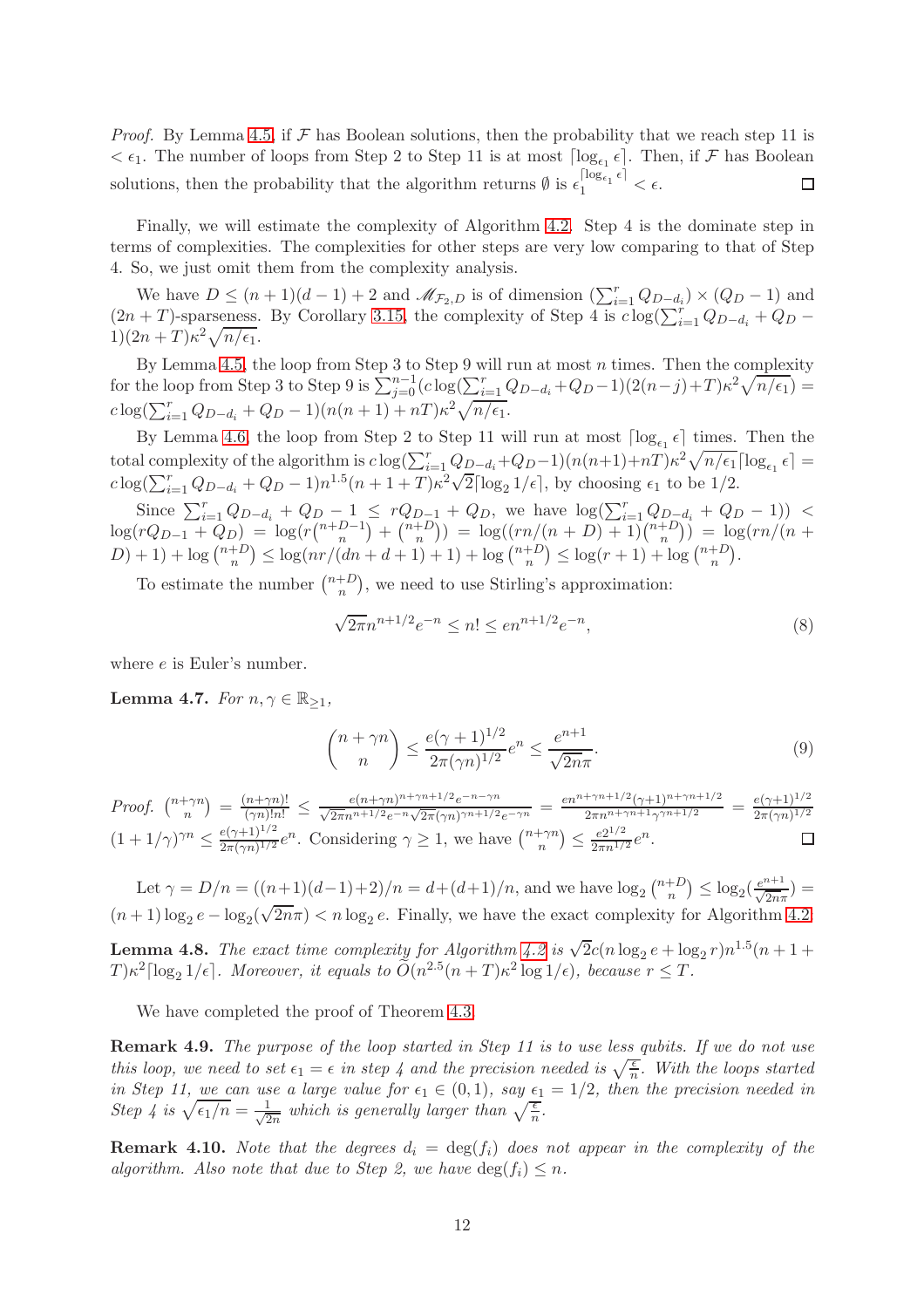We can easily improve our algorithm to the following form.

**Remark 4.11.** Given  $(a_1, \ldots, a_n) \in \mathbb{C}^n$ ,  $\mathcal{F} \subset \mathbb{C}[\mathbb{X}]$ , we can obtain an element in  $\mathbb{V}_{\mathbb{C}}(\mathcal{F}, x_1^2 - \mathcal{F})$  $a_1x_1, \ldots, x_n^2-a_nx_n$ ) by Algorithm [4.2,](#page-9-2) where we need to replace  $\mathbb{H}_{\mathbb{X}}$  with  $(x_1^2-a_1x_1, \ldots, x_n^2-a_nx_n)$ and  $x_{n_i} = 1$  with  $x_{n_i} = a_{n_i}$  in Step 6.

## 4.2 Obtain all the Boolean solutions

We will show how to find all Booelan solutions of  $\mathcal F$ . For a Boolean solution **a** of  $\mathcal F$ , the following lemma shows how to construct a polynomial system  $\mathcal{F}_1$  satisfying  $\mathbb{V}_{\mathbb{C}}(\mathcal{F}_1, \mathbb{H}_{\mathbb{X}}) = \mathbb{V}_{\mathbb{C}}(\mathcal{F}, \mathbb{H}_{\mathbb{X}})\setminus\{\mathbf{a}\}.$ 

**Lemma 4.12.** For  $\mathbf{a} = (a_1, \ldots, a_n) \in \mathbb{V}_{\mathbb{C}}(\mathcal{F}, \mathbb{H}_{\mathbb{X}})$ , we have

$$
\mathrm{Proj}_{\mathbb{X}}\mathbb{V}_{\mathbb{C}}(\mathcal{F},\mathbb{H}_{\mathbb{X}},\mathbb{S},f_{\mathbf{a}})=\mathbb{V}_{\mathbb{C}}(\mathcal{F},\mathbb{H}_{\mathbb{X}})\setminus\{\mathbf{a}\}
$$

where  $\mathbb{S} = {\bar{x}_i + x_i - 1 \mid i = 1, ..., n}$ ,  $f_{\mathbf{a}} = \prod_{a_i=0} \bar{x}_i \prod_{a_i=1} x_i$ , and  $\bar{x}_i$  are new variables.

Then we can use the Algorithm [4.2](#page-9-2) to find all Boolean Solutions for  $\mathcal{F} = 0$ .

## <span id="page-12-0"></span>Algorithm 4.13.

**Input:**  $\mathcal{F} = \{f_1, \ldots, f_r\} \subset \mathbb{C}[\mathbb{X}]$  with  $T = \sum_{i=1}^r \#f_i$  and  $d_i = \deg(f_i)$ . Also  $\epsilon \in (0, 1)$ . Output:  $\mathbb{V}_{\mathbb{C}}(\mathcal{F}, \mathbb{H}_{\mathbb{X}})$ .

Step 1: Set  $S = \emptyset$ .  $\mathcal{F}_1 = \mathcal{F} \cup \{x_1 + \bar{x}_1 - 1, \ldots, x_n + \bar{x}_n - 1\} \subset \mathbb{C}[\mathbb{X}, \overline{\mathbb{X}}]$  with  $\overline{\mathbb{X}} = \{\bar{x}_1, \ldots, \bar{x}_n\}$ .

Step 2: Use Algorithm [4.2](#page-9-2) to compute Boolean solutions of  $\mathcal{F}_1 = 0$ . If we obtain  $\emptyset$ , return S. Else we obtain a Boolean solution  $\mathbf{a} = (a_1, \ldots, a_n)$ .

**Step 3:**  $S = S \cup \{a\}, \mathcal{F}_1 = \mathcal{F}_1 \cup \{\prod_{a_i=0} \bar{x}_i \prod_{a_i=1} x_i\}.$  Goto Step 2.

**Theorem 4.14.** Let  $w = #D$ . Then Algorithm [4.13](#page-12-0) finds w Boolean solutions of  $\mathcal{F} = 0$  with complexity  $\tilde{O}(n^{2.5}(n+T+w)w\kappa^2 \log 1/\epsilon)$ , and probability at least  $(1-\epsilon)^w$ .

*Proof.* By Theorem [4.3,](#page-10-0) the complexity of the algorithm is  $\sum_{i=0}^{w-1} \widetilde{O}((2n)^{2.5}(2n+3n+T+$  $i) \kappa^2 \log 1/\epsilon$  =  $\widetilde{O}(n^{2.5}(n+T+w)w\kappa^2 \log 1/\epsilon)$ .  $\Box$ 

## 4.3 Computing Boolean solutions to linear systems and applications

Many well-known problems in computation theory can be described as finding the Boolean solutions for linear systems. In this section, we consider two such problems and their computational complexities using our quantum algorithm.

The *subset sum problem* is an important problem in complexity theory and cryptography. The problem is: given a set of integers, is there a non-empty subset whose sum is a given number? The problem can be described as finding the Boolean solutions for a linear system. We have the following result.

<span id="page-12-1"></span>**Proposition 4.15.** Let  $A \in \mathbb{Z}^{r \times n}$  for  $r < n$  and  $b \in \mathbb{Z}^r$ . There is a quantum algorithm to find the Boolean solutions to the linear system  $Ax = b$  with probability  $\geq 1 - \epsilon$  and complexity  $\widetilde{O}(n^{3.5}r\kappa^2\log{1/\epsilon})$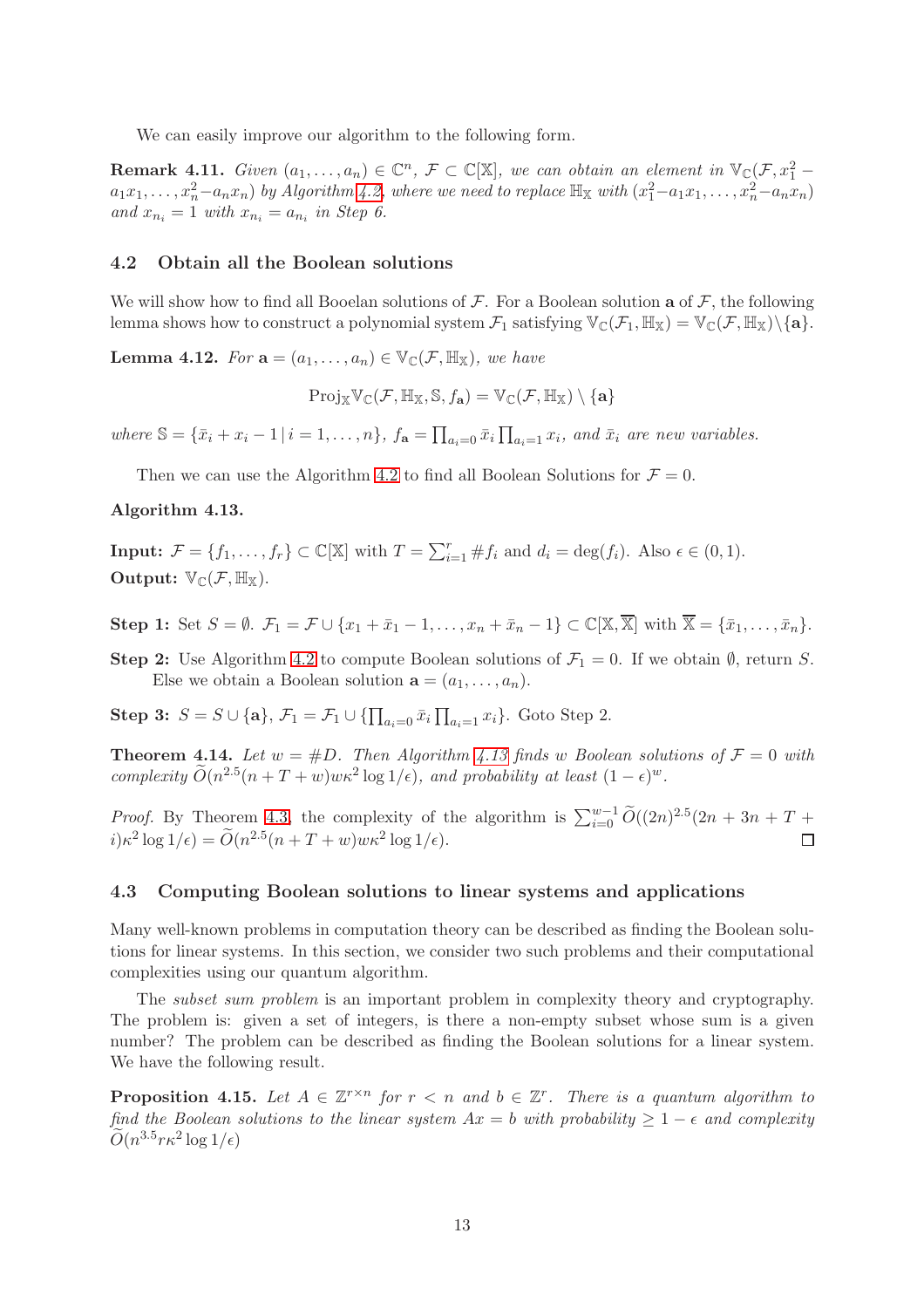*Proof.* We have r linear equation of sparseness  $(n + 1)$  and n quadratic binomials. Thus  $T =$  $2n + nr + r$ , by Theorem [4.3,](#page-10-0) we can use Algorithm [4.2](#page-9-2) to find a Boolean solution for  $Ax = b$ in time  $\tilde{O}(n^{2.5}(n+2n+nr+r)\kappa^2 \log 1/\epsilon) = \tilde{O}(n^{3.5}r\kappa^2 \log 1/\epsilon).$  $\Box$ 

The graph isomorphism problem is another well-known problem in computational theory, which is to determine whether two finite graphs are isomorphic. We do not know whether it is NPC or P. The problem can be described as solving the Boolean solutions for a linear system. Let A and B in  $\mathbb{F}_2^{n \times n}$  be the adjacent matrices for two graphs, the graph isomorphism problem is to decide whether there exists a permutation matrix P such that  $AP = PB$ .

<span id="page-13-1"></span>Proposition 4.16. There is a quantum algorithm to decide whether two graphs with n vertices are isomorphism with probability  $\geq 1 - \epsilon$  and complexity  $\widetilde{O}(n^{6.5} \kappa^2 \log 1/\epsilon)$ .

*Proof.* Let  $A = (a_{ij}), B = (b_{ij}), P = (x_{ij})$  with  $\sum_i x_{ij} = 1$  for each  $j, \sum_j x_{ij} = 1$  for each  $i$ , and  $x_{ij}^2 - x_{ij} = 0$  for each i, j. Thus in the equation system, the number of 2n-sparse linear equations is  $n^2$ , the number of  $(n+1)$ -sparse linear equations is  $2n$ , and the number of quadratic binomials is  $n^2$ . Thus  $T = 2n^3 + 4n^2 + 2n$ , by Theorem [4.3,](#page-10-0) we can use Algorithm [4.2](#page-9-2) to find a Boolean solution for  $AP = PB$  in time  $\widetilde{O}((n^2)^{2.5}(n^2 + 2n^3 + 4n^2 + 2n)\kappa^2 \log 1/\epsilon) = \widetilde{O}(n^8 \kappa^2 \log 1/\epsilon)$ .

Due to the special property of the problem, the complexity could be reduced as follows. Considering the loop from Step 3 to Step 9 in Algorithm [4.2,](#page-9-2) since exactly n of  $x_{ij}$  equal to 1 in the permutation matrix P, the number of loops will be n instead of  $n^2$ . Thus the error bound in step 4 will be  $\sqrt{\epsilon_1/n}$  instead of  $\sqrt{\epsilon_1/n^2}$ . Finally, we can use Algorithm [4.2](#page-9-2) to find a Boolean solution for  $AP = PB$  in time  $\tilde{O}(n^{8-1.5} \kappa^2 \log 1/\epsilon) = \tilde{O}(n^{6.5} \kappa^2 \log 1/\epsilon).$  $\Box$ 

By Propositions [4.15](#page-12-1) and [4.16,](#page-13-1) in order to determine the quantum complexity of these two problems, we need only to study the condition numbers of the corresponding equation systems.

# <span id="page-13-0"></span>5 Solving Boolean equation systems

In this section, we will give a quantum algorithm to solve Boolean equations by converting the problem into computing the Boolean solutions of a sparse polynomial system over C.

#### 5.1 Reduce Boolean systems to polynomial systems over C

Let  $\mathbb{F}_2$  be the field consisting of 0 and 1. We will consider the problem of equation solving over  $\mathbb{F}_2$ , or equivalently, solving Boolean equations. Let  $\mathbb{X} = \{x_1, \ldots, x_n\}$  be a set of indeterminants and

$$
\mathcal{R}_2[\mathbb{X}] = \mathbb{F}_2[\mathbb{X}]/(\mathbb{H}_{\mathbb{X}}),
$$

where  $\mathbb{H}_{\mathbb{X}} = \{x_1^2 - x_1, \ldots, x_n^2 - x_n\}.$  Then  $\mathcal{R}_2[\mathbb{X}]$  is a Boolean ring and every ideal in  $\mathcal{R}_2$  is radical. Elements in  $\mathcal{R}_2$  are called *Boolean polynomials*, which have the form  $\sum_i m_i$  and  $m_i$  are Boolean monomials with degree at most one for each  $x_i$ . Similar to Section 3, we use  $\mathbb{V}_{\mathbb{F}_2}(\mathcal{F})$  to denote the zeros of  $\mathcal{F} \subset \mathcal{R}_2[\mathbb{X}]$  in  $\mathbb{F}_2$ .

We first show how to reduce a given Boolean polynomial into several s-sparse Boolean polynomials for a given  $s \in \mathbb{N}_{\geq 3}$ . Let  $f = \sum_{i=1}^{t} m_i$  be a Boolean polynomial. Set  $S_t = \lceil \frac{t-s}{s-2} \rceil$  $\frac{t-s}{s-2}$  and  $\mathbb{U}_f = \{u_1, \ldots, u_{S_t}\}\$ be a set of new variables depending on f. We define a Boolean polynomial set  $S(f, s)$  as follows. If  $t \leq s$ , then  $S(f, s) = \{f\}$ . Otherwise, let

$$
S(f,s) = \{\check{f}_1, \ldots, \check{f}_{S_t+1}\} \subset \mathcal{R}_2[\mathbb{X}, \mathbb{U}_f]
$$
\n
$$
(10)
$$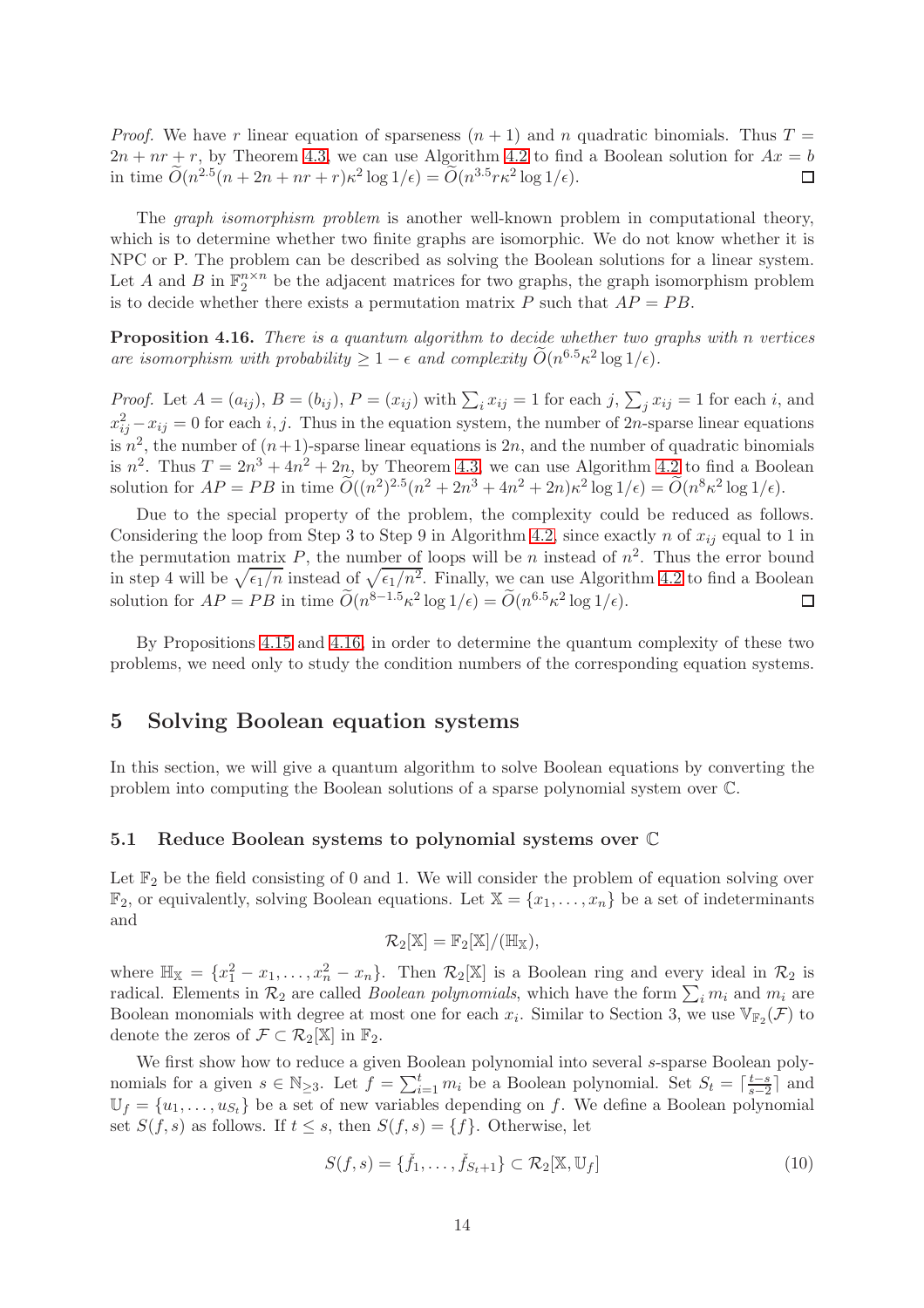where  $\check{f}_1 = \sum_{k=1}^{s-1} m_k + u_1$ ,  $\check{f}_j = \sum_{k=(j-1)(s-2)+2}^{j(s-2)+1} m_k + u_{j-1} + u_j$  for  $j = 2, \ldots, S_t$ , and  $\check{f}_{S_t+1} =$  $\sum_{k=S_t(s-2)+2}^t m_k + u_{S_t}$ .  $S(f, s)$  is called the *splitting set* for f.

For the convenience of presentation, in this paper, we give new meaning to the notation:  $\lceil e \rceil = 0$  if  $e \leq 0$ . With this assumption,  $\#\mathbb{U}_f = \lceil \frac{t-s}{s-2} \rceil$  $\frac{t-s}{s-2}$  and  $\#S(f, s) = \lceil \frac{t-s}{s-2} \rceil$  $\frac{t-s}{s-2}$  + 1.

For a set  $\mathcal F$  of Boolean polynomials, denote  $\mathbb U(\mathcal F,s)=\bigcup_{f\in\mathcal F}\mathbb U(f,s),$  and

<span id="page-14-2"></span>
$$
S(\mathcal{F}, s) = \bigcup_{f \in \mathcal{F}} S(f, s) \subset \mathcal{R}_2[\mathbb{X}, \mathbb{U}(\mathcal{F}, s)].
$$
\n(11)

The following results are easy to check.

**Lemma 5.1.** Let  $\mathcal{F} = \{f_1, \ldots, f_r\} \subset \mathcal{R}_2[\mathbb{X}]$  and  $t_i = \#f_i$ . Then  $S(\mathcal{F}, s)$  is s-sparse,  $\deg(S(\mathcal{F}, s))$  $=\deg(\mathcal{F}), \#S(\mathcal{F},s)=r+\sum_i\lceil\frac{t_i-s}{s-2}\rceil$  $\left(\frac{t_i-s}{s-2}\right), \#(\mathbb{X}\cup\mathbb{U}(\mathcal{F},s))=n+\sum_i\lceil\frac{t_i-s}{s-2}\rceil$  $\left[\sum_{s=2}^{i,j-8}\right]$ . In particular,  $\#S(\mathcal{F},3)=$  $T-2r$  and  $\#(\mathbb{X}\cup\mathbb{U}(\mathcal{F},3))=n+T-3r$ , where  $T=\sum_i t_i$ .

**Lemma 5.2.** Let  $\mathcal{F} = \{f_1, \ldots, f_r\} \subset \mathcal{R}_2[\mathbb{X}]$ . For a given  $s \in \mathbb{N}_{\geq 3}$ , we have

$$
(S(\mathcal{F},s))\bigcap \mathcal{R}_2[\mathbb{X}]=(\mathcal{F}),\ \operatorname{Proj}_{\mathbb{X}}\mathbb{V}_{\mathbb{F}_2}(S(\mathcal{F},s))=\mathbb{V}_{\mathbb{F}_2}(\mathcal{F}),
$$

where  $(S(\mathcal{F}, s))$  is the ideal generated by  $S(\mathcal{F}, s)$  in  $\mathcal{R}_2[\mathbb{X}, \mathbb{U}(\mathcal{F}, s)]$ .

The following example shows that we cannot use a method of equation solving over  $\mathbb C$  to solve Boolean equations directly.

**Example 5.3.** Let  $f = x_1 + x_2 + 1$ . Then  $\mathbb{V}_{\mathbb{F}_2}(f) = \{(0, 1), (1, 0)\}$ . But  $\mathbb{V}_{\mathbb{C}}(f, x_1^2 - x_1, x_2^2 - x_2) =$  $\emptyset$ .

The following lemma shows how to transfer Boolean equation solving to equation solving over C.

<span id="page-14-0"></span>**Lemma 5.4.** Let  $\mathcal{F} = \{f_1, \ldots, f_r\}$  be a set of Boolean polynomials with  $t_i = \#f_i$ . In  $\mathbb{C}[\mathbb{X}]$ , let  $F_i = \prod_{k=f_i(\mathbf{0})}^{\lfloor t_i/2 \rfloor} (f_i - 2k)$  and let

<span id="page-14-3"></span>
$$
C(\mathcal{F}) = \{F_1, \dots, F_r\} \cup \mathbb{H}_{\mathbb{X}}.\tag{12}
$$

Then  $\mathbb{V}_{\mathbb{F}_2}(\mathcal{F}) = \mathbb{V}_{\mathbb{C}}(C(\mathcal{F}))$ . Furthermore,  $(C(\mathcal{F}))$  is a radical ideal in  $\mathbb{C}[\mathbb{X}]$  and satisfies Lazard's condition.

*Proof.* Let  $f_i = \sum_{k=1}^{t_i} m_{ik}$  and  $\mathbf{a} = (a_1, \ldots, a_n) \in \mathbb{V}_{\mathbb{F}_2}(\mathcal{F})$ . When we regard  $f_i$  as a polynomial in  $\mathbb{C}[\mathbb{X}], f_i(\mathbf{a}) = \sum_{k=1}^{n} m_{ik}(\mathbf{a})$  is an even integer between  $f_i(\mathbf{0})$  and  $t_i$ , because  $f_i(\mathbf{a}) \equiv 0$ mod 2. Thus **a** is a zero of  $F_i = \prod_{k=f_i(0)}^{[t_i/2]}(f_i-2k)$ . The other direction is easy: a zero **a** of  $F_i = \prod_{k=f_i(\mathbf{0})}^{\lfloor t_i/2 \rfloor} (f_i - 2k)$  satisfies  $f_i(\mathbf{a}) = 2k$  for some k, and hence  $f_i(\mathbf{a}) = 0$  in  $\mathcal{R}_2[\mathbb{X}]$ . By Lemma [4.1,](#page-9-1)  $(C(F))$  is radical and satisfies Lazard's condition.  $\Box$ 

<span id="page-14-1"></span>**Corollary 5.5.** Let  $F_i$  be defined in Lemma [5.4.](#page-14-0) Then the solving degree of  $C(F)$  satisfies  $\leq (n+1)(t/2+1)d-n+1$ , where  $t = \max_i \#f_i$  and  $d = \max_i \deg(f_i)$ .

*Proof.* By Corollary [3.7,](#page-7-2) the solving degree of  $(C(\mathcal{F}))$  satisfies  $Sdeg(C(\mathcal{F})) \leq (n+1)(\max_i deg(F_i) -1) + 2 \leq (n+1)(t/2+1)d - n+1$ .  $(-1) + 2 \leq (n+1)(t/2+1)d - n + 1.$ 

We summarize the results of this subsection as the following theorem.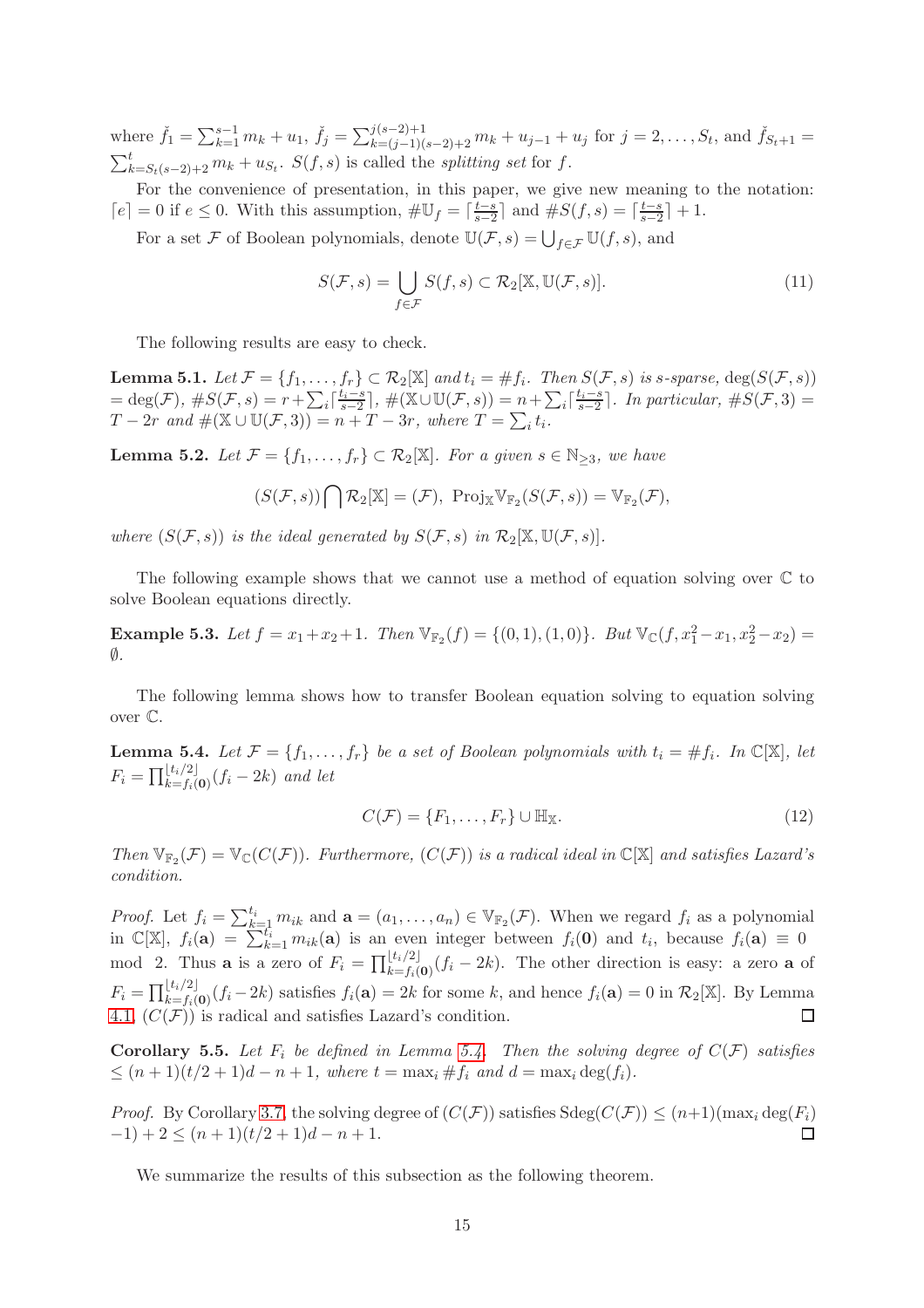<span id="page-15-1"></span>**Theorem 5.6.** Let  $\mathcal{F} = \{f_1, \ldots, f_r\} \subset \mathcal{R}_2[\mathbb{X}]$  with  $t_i = \#f_i$  and  $d_i = \deg(f_i)$ . For a given  $s \in \mathbb{N}_{\geq 3}$ , let  $\mathbb{Y} = \mathbb{X} \cup \mathbb{U}(\mathcal{F}, s)$ . Then we have a polynomial set

$$
P(\mathcal{F},s) = C(S(\mathcal{F},s)) \subset \mathbb{C}[\mathbb{Y}]
$$

such that  $\mathbb{V}_{\mathbb{F}_2}(\mathcal{F}) = \text{Proj}_{\mathbb{X}} \mathbb{V}_{\mathbb{C}}(P(\mathcal{F},s))$  and  $(P(\mathcal{F},s))$  is a 0-dimensional radical ideal in  $\mathbb{C}[\mathbb{Y}]$ and satisfies Lazard's condition. Furthermore,  $P(\mathcal{F}, s)$  is  $s(s+1)^{\lfloor s/2 \rfloor}$ -sparse,  $\deg(P(\mathcal{F}, s)) \leq$  $(\lfloor s/2 \rfloor + 1) \deg(\mathcal{F}), \#P(\mathcal{F}, s) = r + n + 2 \sum_i \lceil \frac{t_i - s}{s - 2} \rceil$  $\frac{t_i - s}{s-2}$ ,  $\#\mathbb{Y} = n + \sum_i \lceil \frac{t_i - s}{s-2} \rceil$  $\frac{t_i-s}{s-2}$ , Sdeg $(P(\mathcal{F}, s))$  <  $(2n + sn + 5rt)d/2 + 2 = O((sn + rt)d).$ 

*Proof.* For any  $\check{F} = \prod_{k=\check{f}(0)}^{[s/2]}(\check{f} - 2k) \in C(S(\mathcal{F}, s)), \# \check{f} \leq s$  implies  $\#\check{F} \leq s(s+1)^{[s/2]}$ . By Corollary [5.5,](#page-14-1) the solving degree of  $P(\mathcal{F}, s)$  is  $Sdeg(P(\mathcal{F}, s)) \leq (\#\mathbb{Y} + 1)(s/2 + 1)deg(S(\mathcal{F}, s)) \#\mathbb{Y} + 1 = (n + \sum_{i} \lceil \frac{t_i - s}{s - 2} \rceil)$  $\frac{t_i-s}{s-2}$  + 1)(s/2 + 1)d –  $(n + \sum_i \left[ \frac{t_i-s}{s-2} \right]$  $\frac{t_i-s}{s-2}$ ) + 1 ≤  $(n+r(t-2)/(s-2))$ ((s/2 +  $1)d-1$ ) + 2 <  $(2n + sn + 5rt)d/2 + 2 = O((sn + rt)d)$ .

In our algorithm, we use  $s = 3$  and from Theorem [5.6,](#page-15-1) we have

<span id="page-15-3"></span>Corollary 5.7. For  $s = 3$ ,  $P(F, 3)$  is 6-sparse,  $\deg(P(F, 3)) \leq 2\deg(F)$ ,  $\#P(F, 3) = 2T + n 5r, \#Y = T + n - 3r, \ \text{Sdeg}(P(\mathcal{F}, 3)) < 2.5(n + rt)d + 2 = O((n + rt)d).$ 

*Proof.* We need only to show that  $P(\mathcal{F},3)$  is 6-sparse and other results are easy to verify. For s = 3, we can replace  $F_i = \prod_{k=f_i(\mathbf{0})}^{\lfloor t_i/2 \rfloor} (f_i - 2k)$  with

$$
\hat{F}_i = \begin{cases} f_i - 2, & \text{if } f_i(\mathbf{0}) = 1; \\ 2m_{i1}m_{i2} + 2m_{i1}m_{i3} + 2m_{i2}m_3 - m_{i1} - m_{i2} - m_{i3}, & \text{if } f_i(\mathbf{0}) = 0, \end{cases}
$$
(13)

where  $f_i = m_{i1} + m_{i2} + m_{i3}$ . In  $P(\mathcal{F}, 3)$ , we have  $m^2 = m$  for any monomial m. Then,  $F_i = f_i(f_i - 2) = m_{i1}^2 - 2m_{i1} + m_{i2}^2 - 2m_{i2} + m_{i3}^2 - 2m_{i3} + 2m_{i1}m_{i2} + 2m_{i1}m_{i3} + 2m_{i2}m_{i3} =$  $2m_{i1}m_{i2} + 2m_{i1}m_{i3} + 2m_{i2}m_{3} - m_{i1} - m_{i2} - m_{i3}$  (mod  $\mathbb{H}_{\mathbb{Y}}$ ), which is 6-sparse.

#### 5.2 Quantum algorithm for Boolean equation solving

In this subsection, we will give a quantum algorithm to solve Boolean equations.

## <span id="page-15-2"></span>Algorithm 5.8.

**Input:**  $\mathcal{F} = \{f_1, \ldots, f_r\} \subset \mathcal{R}_2[\mathbb{X}]$  and  $\epsilon \in (0, 1)$ . **Output:** A zero of F or  $\emptyset$  meaning that  $\mathbb{V}_{\mathbb{F}_2}(\mathcal{F}) = \emptyset$  with probability  $> 1 - \epsilon$ .

Step 1: Compute  $\mathcal{F}_1 = S(\mathcal{F}, 3) \subset \mathcal{R}_2[\mathbb{Y}]$  as defined in [\(11\)](#page-14-2), where  $\mathbb{Y} = \mathbb{X} \cup \mathbb{U}(\mathcal{F}, 3)$ .

- **Step 2:** Compute  $\mathcal{F}_2 = C(\mathcal{F}_1) \subset \mathbb{C}[\mathbb{Y}]$  as defined in [\(12\)](#page-14-3).
- **Step 3:** Use Algorithm [4.2](#page-9-2) to find a Boolean solution of  $\mathcal{F}_2 = 0$  over  $\mathbb{C}[\mathbb{Y}]$ , with probability bound  $\epsilon$ . Return  $\emptyset$  if Algorithm [4.2](#page-9-2) returns  $\emptyset$ , else we have a Boolean solution **a** for  $\mathcal{F}_2$ .
- Step 4: Return Proj $_{\mathbb{X}}$ a.

<span id="page-15-0"></span>Theorem 5.9. Algorithm [5.8](#page-15-2) has the following properties.

• If the algorithm returns a solution, then it is a solution of  $\mathcal{F} = 0$ . Equivalently, if  $\mathbb{V}_{\mathbb{F}_2}(\mathcal{F}) =$  $\emptyset$ , the algorithm returns  $\emptyset$ .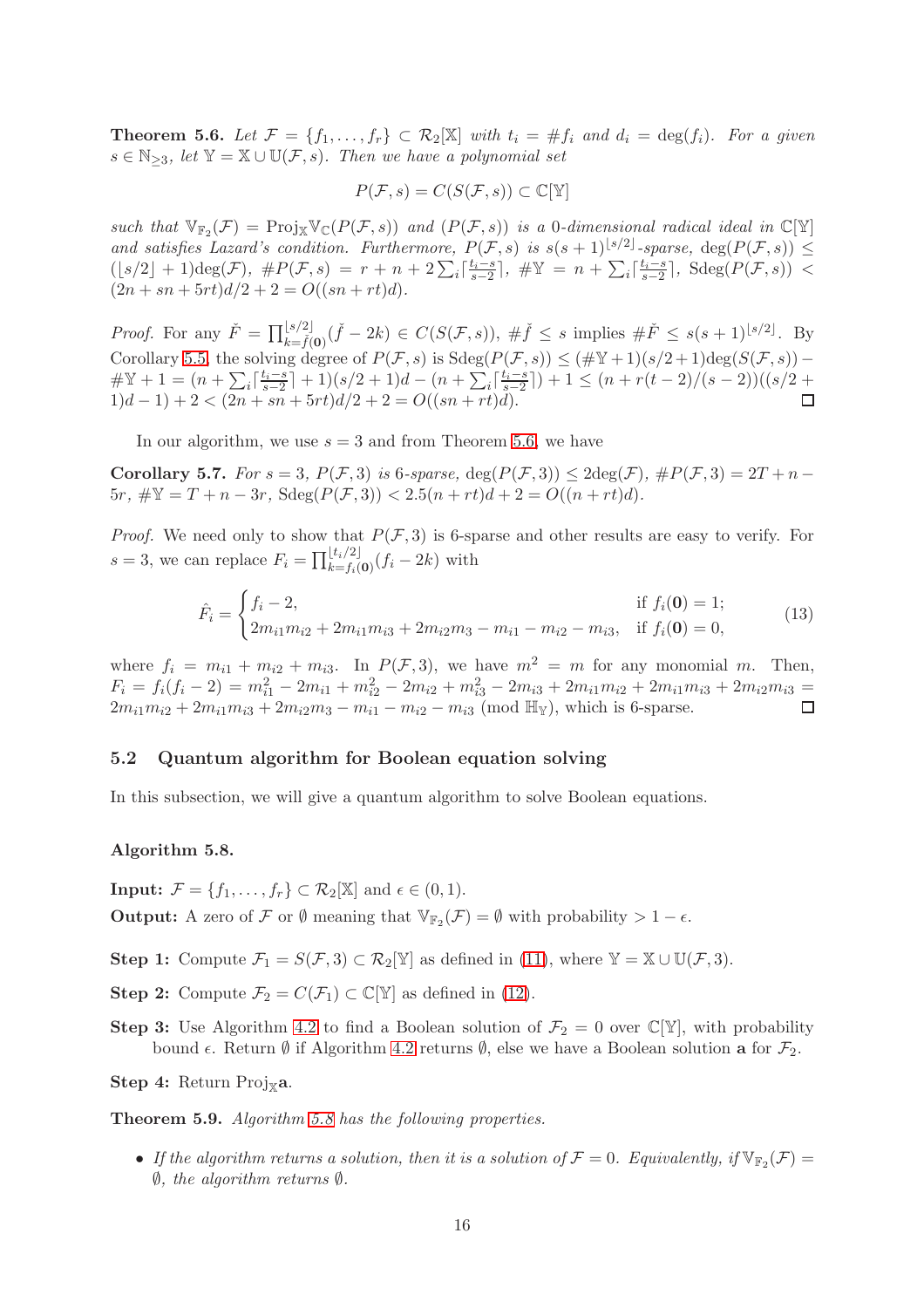- If  $\mathbb{V}_{\mathbb{F}_2}(\mathcal{F}) \neq \emptyset$ , the algorithm computes a solution of  $\mathcal{F} = 0$  with probability  $> 1 \epsilon$ .
- The complexity is  $\tilde{O}((n^{3.5} + T^{3.5})\kappa^2 \log 1/\epsilon)$  if using HHL and  $\tilde{O}((n^{4.5} + T^{4.5})\kappa \log 1/\epsilon)$  if using Ambainis' algorithm [\[2\]](#page-22-0), where  $T = \sum_i #f_i$  and  $\kappa$  is the maximal condition number of the polynomial system  $\mathcal{F}_2$ , called the condition number of the Booolean system  $\mathcal{F}$ .

*Proof.* In Step 2, we split  $\mathcal F$  to 3-sparse polynomials and then turn them into a polynomial system over  $\mathbb C$  in time  $O(T)$ . By Theorem [5.6,](#page-15-1)  $\mathbb V_{\mathbb F_2}(\mathcal F)=\mathbb V_{\mathbb C}(\mathcal F_2)$ . Thus, we need only to solve  $\mathcal{F}_2$  over  $\mathbb C$  in Step 3.

By Theorems [4.3](#page-10-0) and [5.6,](#page-15-1) the complexity of Step 3 is  $\widetilde{O}((n + \sum_i \lceil \frac{t_i-s}{s-2} \rceil))$  $\frac{t_i - s}{s-2}$ ])<sup>2.5</sup> $(n + \sum_i \lceil \frac{t_i - s}{s-2} \rceil)$  $\frac{t_i-s}{s-2}$  +  $(r + \sum_i \lceil \frac{t_i - s}{s - 2} \rceil$  $\frac{(t_i - s)}{s-2}$ ])s(s + 1)<sup>[s/2]</sup>) $\kappa^2 \log 1/\epsilon$ ) =  $(n + T/s)^{2.5} (n + T s^{s/2}) \kappa^2 \log 1/\epsilon$ ). To minimize the complexity, we choose  $s = 3$ . By Corollary [5.7,](#page-15-3) the complexity is  $\widetilde{O}((n+T-3r)^{2.5}(n+T-3r+$  $3(T - 2r)\kappa^2 \log 1/\epsilon) = \widetilde{O}((n^{3.5} + T^{3.5})\kappa^2 \log 1/\epsilon).$ 

**Remark 5.10.** In Step 8 of Algorithm [4.2,](#page-9-2) we can replace  $\mathbb{Y} = \emptyset$  with  $\mathbb{X} \cap \mathbb{Y} = \emptyset$  so that Algorithm [5.8](#page-15-2) can terminate early.

Example 5.11.  $n = 5$ ,  $\mathcal{F} = \{x_1 + x_3 + x_5, x_2 + x_3 + 1, x_1x_4 + x_2 + 1, x_3x_5\}$  When we use Algorithm [4.2](#page-9-2) to solve  $\mathbb{V}(\mathcal{F}, \mathbb{H}_{\mathbb{X}})$ , we have the  $Sdeg(\mathcal{F} \cup \mathbb{H}_{\mathbb{X}}) = 8$ , the Macaulay matrix is of dimension 3894  $\times$  1286, and its condition number is  $\kappa = 15.44$ .

The following lemma shows that we can find Boolean solutions over certain finite fields.

**Corollary 5.12.** For an equation system  $\mathcal{F} = \{f_1, \ldots, f_r\}$  over a finite field  $\mathbb{F}_p$  for a prime number p, if all solution of  $F$  is Boolean  $(0 \text{ or } 1)$ , we can also use Algorithm [5.8](#page-15-2) to compute a solution of F by replacing  $F_i = \prod_{k=f_i(\mathbf{0})}^{\lfloor t_i/2 \rfloor} (f_i - 2k)$  with  $F_i = \prod_{k=f_i(\mathbf{0})}^{\lfloor t_i/p \rfloor} (f_i - pk)$  in Step 2.

The following theorem gives the exact complexity for solving Boolean equations, which will be used in Section [6.](#page-17-0)

<span id="page-16-0"></span>**Theorem 5.13.** Let  $\mathcal{F} = \bigcup_{s=1}^t \{f_{s1}, \ldots, f_{sr_s}\} \subset \mathcal{R}_2[\mathbb{X}]$  be a Boolean equation system such that  $s = #f_{sj}, T = \sum_{s=1}^{t} s r_s, r = \sum_{s=1}^{t} r_s$ . Then we can find a solution of  $\mathcal{F} = 0$  in time  $\sqrt{2}c((n+T-3r+2r_1+r_2)\log_2{e} + \log_2(n+2T-5r+4r_1+2r_2))(n+T-3r+2r_1+r_2)^{1.5}(3n+$  $9T - 21r + 12r_1 + 5r_2 + 1)\kappa^2 \lceil \log_2 1/\epsilon \rceil$ , where c is the complexity constant of the HHL algorithm defined in Corollary [2.4.](#page-4-0)

*Proof.* By Corollary [5.7,](#page-15-3)  $C(S(\mathcal{F},3))$  consists of  $r_1$  monomials,  $n+T-3r+2r_1+2r_2$  binomials, and  $T-2r+r_1$  polynomials of sparseness 6, and the number of indeterminates is  $n+T-3r+2r_1+r_2$ . Thus the total sparseness for  $C(S(\mathcal{F}, 3))$  is  $T_P = r_1 + 2(n+T-3r+2r_1+2r_2)+6(T-2r+r_1)$  $2n + 8T - 18r + 10r_1 + 4r_2$ . By Lemma [4.8,](#page-11-0) the exact complexity for Algorithm [5.8](#page-15-2) to find a solution is  $\sqrt{2}c(\log_2(r_1 + n + T - 3r + 2r_1 + 2r_2 + T - 2r + r_1) + (n + T - 3r + 2r_1 + r_2)\log_2 e)(n +$  $T - 3r + 2r_1 + r_2)^{1.5}((n + T - 3r + 2r_1 + r_2) + 1 + (2n + 8T - 18r + 10r_1 + 4r_2))\kappa^2 \left[\log_2 1/\epsilon\right] =$  $\overline{2}c(\log_2(n+2T-5r+4r_1+2r_2)+(n+T-3r+2r_1+r_2)\log_2e)(n+T-3r+2r_1+r_2)^{1.5}(3n+1)$  $9T - 21r + 12r_1 + 5r_2 + 1\kappa^2 \lceil \log_2 1/\epsilon \rceil$ . П

## 5.3 Application to 3-satisfiability problem

Let  $X = \{x_1, \ldots, x_n\}$  be Boolean indeterminates. A 3-SAT problem is to check the satisfiability of the propositional logic formula  $y_{i1} \vee y_{i2} \vee y_{i3} = 1$  for  $i = 1, \ldots, r$ , where  $y_{ij} = x_k$  or  $\neg x_k$ for some k. Decision of 3-SAT is NPC. The 3-SAT problem is equivalent to solve the Boolean equation system

$$
\mathcal{F} = \{\bar{y}_{i1}\bar{y}_{i2}\bar{y}_{i3} : i = 1,\ldots,r\} \cup \{x_k + \bar{x}_k + 1 : k = 1,\ldots,n\}\}
$$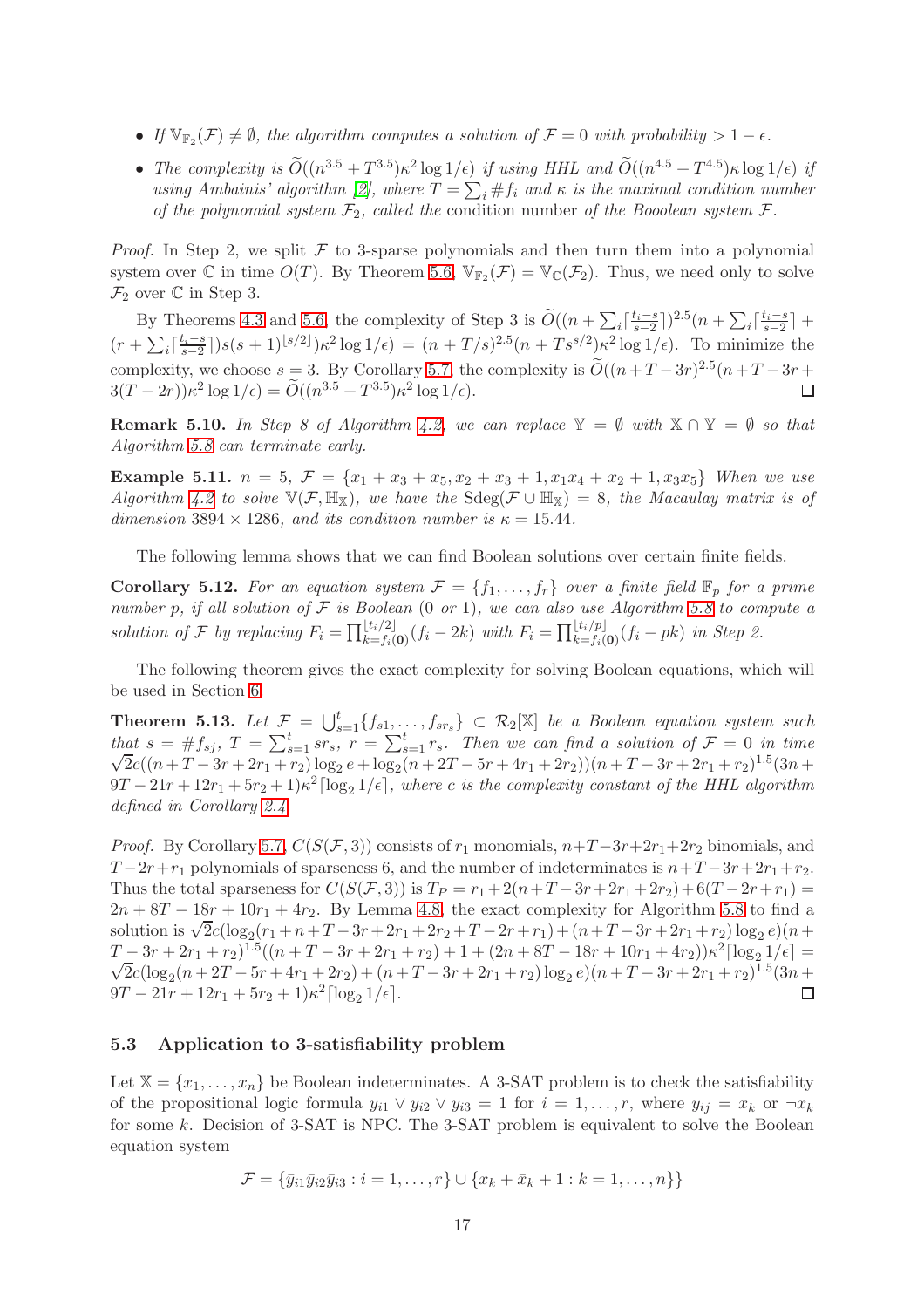in  $\mathbb{R}_2[\mathbb{X}, \overline{\mathbb{X}}]$ , where  $\overline{\mathbb{X}} = {\bar{x}_1, \ldots, \bar{x}_n}$ .

**Proposition 5.14.** For a 3-SAT with r clauses, there is a quantum algorithm to decide its satisfiability with probability  $1 - \epsilon$  and with complexity  $\widetilde{O}((n^{2.5}(n+r)\kappa^2 \log 1/\epsilon)).$ 

*Proof.* It is easy to see that solving the Boolean system  $\mathcal F$  is equivalent to find the Boolean solutions for the polynomial system in  $\mathbb{C}[\mathbb{X}, \overline{\mathbb{X}}]$ ,

$$
\mathcal{F}_1 = \{\bar{y}_{i1}\bar{y}_{i2}\bar{y}_{i3} : i = 1,\ldots,r\} \cup \{x_k + \bar{x}_k - 1 : k = 1,\ldots,n\} \cup \{x_k^2 - x_k : k = 1,\ldots,n\},\
$$

that is, the 3-SAT problem is satisfiable if and only if  $\mathbb{V}_{\mathbb{C}}(\mathcal{F}) \neq \emptyset$ . Also note that  $x + \bar{x} - 1 = 0$ and  $x^2 - x = 0$  imply  $\bar{x}^2 - \bar{x} = 0$ .  $\mathcal{F}_1$  consists of *n* binomials, *n* trinomials and *r* monomials. Thus  $T = 5n + r$ , by Lemma [4.8,](#page-11-0) we can use Algorithm [4.2](#page-9-2) to find a Boolean solution in time  $\widetilde{O}(n^{2.5}(n+5n+r)\kappa^2 \log 1/\epsilon) = \widetilde{O}(n^{2.5}(n+r)\kappa^2 \log 1/\epsilon).$  $\Box$ 

The best classic probabilistic algorithm for 3-SAT was  $(\frac{3}{4})^n$  given in [\[22\]](#page-23-6). In order for our quantum algorithm to perform better n should be  $\geq 64$ , if  $\kappa$  is not too big.

# <span id="page-17-0"></span>6 Solving Boolean quadratic equations and cryptanalysis

Cryptanalysis of stream ciphers, block ciphers, certain hash functions, and MPKC can be reduced to the solving of multivariate Boolean quadratic equations (BMQ). In this section, we will apply our quantum algorithm to the analysis of these cryptosystems.

#### 6.1 Quantum algebraic attack against AES

The Advanced Encryption Standard (AES), also known by its original name Rijndael, is a specification for the encryption of electronic data established by the U.S. National Institute of Standards and Technology in 2001 [\[12\]](#page-23-7).

Murphy and Robshaw [\[21\]](#page-23-8) proposed a method to construct a Boolean equation system, solving of which consists of an algebraic attack against AES. We will use this approach to establish a BMQ.

Denote the 32-bit key length of AES as  $N_k$  and the number of rounds as  $N_r$ . Denote  $p, c \in \mathbb{F}_2^{4N_k \times 8}$  as the plaintext and the ciphertext of AES,  $w_0 \in \mathbb{F}_2^{4N_k \times 8}$  as the key of AES,  $w_i \in \mathbb{F}_2^{4N_k \times 8}$  as the expanded key of AES,  $\bar{w}_i \in \mathbb{F}_2^{4N_k \times 8}$  as the image of  $w_i$  under the S-box map in the key expansion step,  $x_i \in \mathbb{F}_2^{4N_k \times 8}$  as the state after the AddRoundKey step of AES, and  $y_i \in \mathbb{F}_2^{4N_k \times 8}$  as the state after the InvSubBytes step of AES, where  $x_i(j,m)$  means the m-th bit at the j-th word of state x for round i. In the key expansion step, several states  $\bar{w}_i$  are obtained as the image of  $w_i$  under the S-box. Then, an algebraic attack on the  $N_r$ -rounds AES with key length  $N_k$  is to solve the following BMQ, denoted as AES- $(N_k, N_r)$ :

$$
0 = x_0(j, m) + p(j, m) + w_0(j, m);
$$
  
\n
$$
0 = x_i(j, m) + w_i(j, m) + \sum_{j', m'} \alpha(j, m, j', m')y_{i-1}(j', m') \qquad \text{for } i = 1, \dots, N_r - 1;
$$
  
\n
$$
0 = c(j, m) + w_{N_r}(j, m) + y_{N_r - 1}(5j \text{ mod } 16, m);
$$
  
\n
$$
0 = \mathcal{S}(x_i(j, 0), \dots, x_i(j, 7), y_i(j, 0), \dots, y_i(j, 7)) \qquad \text{for } i = 0, \dots, N_r - 1;
$$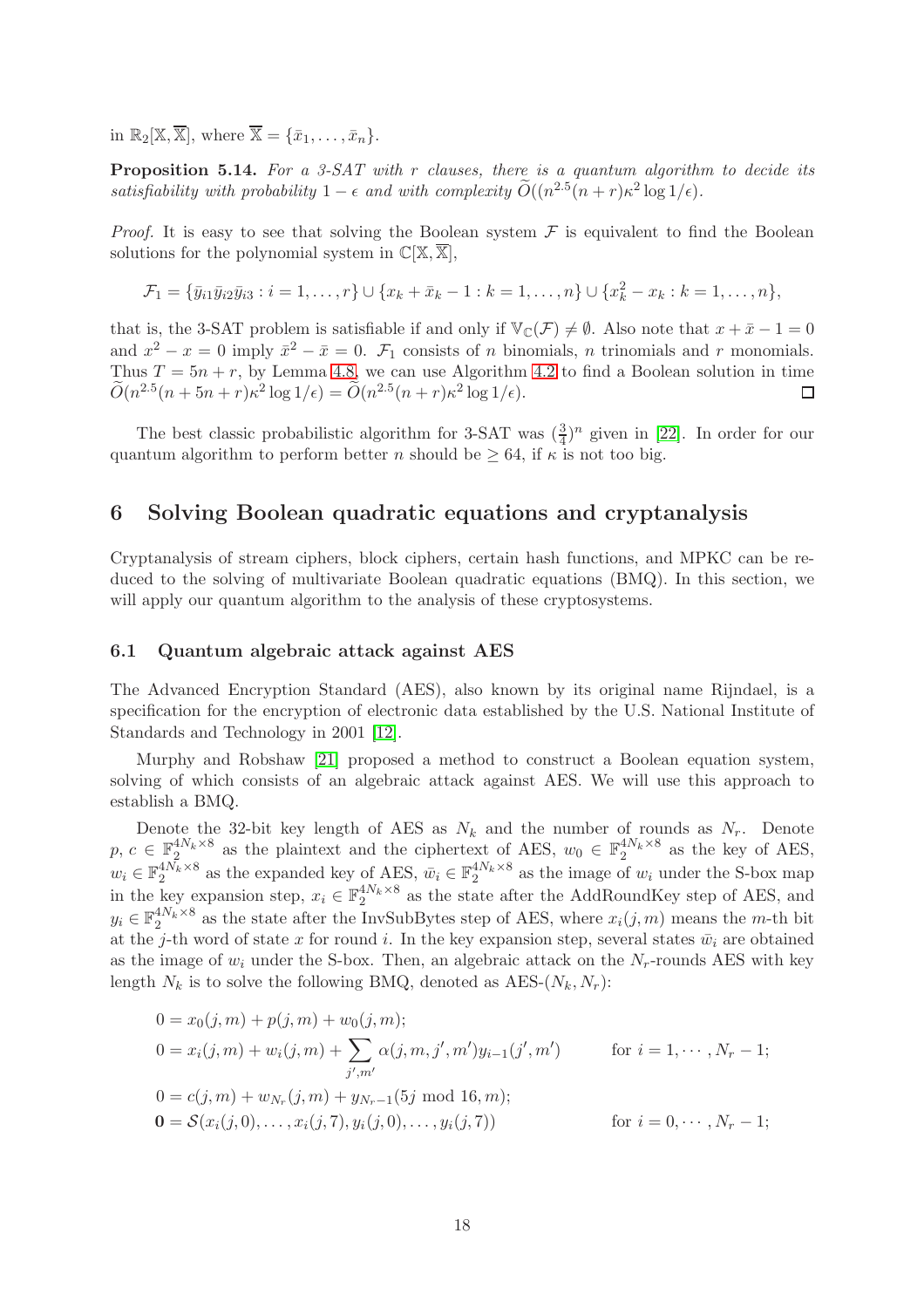$$
0 = S(w_i(\bar{j}, 0), \dots, w_i(\bar{j}, 7), \bar{w}_i(\bar{j}, 0), \dots, \bar{w}_i(\bar{j}, 7)) \qquad \text{for } \bar{j} = 4N_k - 4, \dots, 4N_k - 1; \n0 = w_i(\bar{j}, m) + w_{i-1}(\bar{j}, m) + \bar{w}_{i-1}(\bar{j} + 13, m) + \chi(m, i) \qquad \text{for } \bar{j} = 0, 1, 2; \n0 = w_i(3, m) + w_{i-1}(3, m) + \bar{w}_{i-1}(12, m) + \chi(m, i). \n\text{For } N_k \le 6 : \n0 = w_i(\bar{j}, m) + w_{i-1}(\bar{j}, m) + w_i(\bar{j} - 4, m) \qquad \text{for } \bar{j} = 4, \dots, 4N_k - 1. \n\text{For } N_k > 6 : \n0 = S(w_i(\bar{j}, 0), \dots, w_i(\bar{j}, 7), \bar{w}_i(\bar{j}, 0), \dots, \bar{w}_i(\bar{j}, 7)) \qquad \text{for } \bar{j} = 12, \dots, 15; \n0 = w_i(\bar{j}, m) + w_{i-1}(\bar{j}, m) + \bar{w}_i(\bar{j} - 4, m) \qquad \text{for } \bar{j} = 16, \dots, 19; \n0 = w_i(\bar{j}, m) + w_{i-1}(\bar{j}, m) + w_i(\bar{j} - 4, m) \qquad \text{for } \bar{j} = 4, \dots, 15, 20, \dots, 4N_k - 1,
$$

where j runs from 0 to  $(4N_k - 1)$ , and m runs from 0 to 7.  $\bar{w}_i(j,m)$ ,  $x_i(j,m)$ , and  $y_i(j,m)$ are state variables,  $w_i(j, m)$  are key variables, S is a set of 39 BMQ in  $\mathbb{F}_2[x_0, \ldots, x_7, y_0, \ldots, y_7]$ representing the Rijndael S-box, which can be found in the Appendix of this paper.  $\chi$  is the round constant. Thus  $x, y, w$  and  $\bar{w}$  are Boolean indeterminates and other alphabets are known constants. In the second group of equations, exactly 640 of  $\alpha(j,m,j',m')$  are 1 for a given i.

The equation set  $S$  of the S-box is given in the Appendix (Section [8\)](#page-24-0), which can be simplified as follows. The original  $\mathcal S$  is a BMQ with total sparseness 1688. By doing Gaussian elimination, we obtain a BMQ  $\mathcal S$  with with total sparseness 1192. We can introduce 1075 new indeterminates  $u_{ij}$  to split S into 3-sparse BMQ. Thus  $P(S, 3)$  consists of 1331 quadratic binomials, 115 quadratic polynomials, 989 cubic polynomials, and 10 quartic polynomials over C.

Totally, the AES- $(N_k, N_r)$  can be represented by a BMQ with number of indeterminates  $n =$  $96N_kN_r+32N_k+32N_r$  (if  $N_k \le 6$ ) or  $n = 96N_kN_r+32N_k+64N_r$  (if  $N_k > 6$ ), number of equations  $r = 220N_rN_k + 64N_k + 156N_r$  (if  $N_k \le 6$ ) or  $r = 220N_rN_k + 64N_k + 312N_r$  (if  $N_k > 6$ ), and total sparseness  $T = 4928N_rN_k + 192N_k + 5440N_r$  (if  $N_k \le 6$ ) or  $T = 4928N_rN_k + 192N_k + 10208N_r$ (if  $N_k > 6$ ). By Theorem [5.13,](#page-16-0) we have

**Proposition 6.1.** There is a quantum algorithm to obtain a solution of  $AES-(N_k, N_r)$  with com- $\frac{1}{2}$  plexity (4364N<sub>k</sub>N<sub>r</sub> + 32N<sub>k</sub> + 5004N<sub>r</sub>)<sup>2.5</sup>(40020N<sub>k</sub>N<sub>r</sub> + 480N<sub>k</sub> + 45780N<sub>r</sub> + 1) $\sqrt{2} \log_2 e c \kappa^2 \log_2 1/\epsilon$  $(i\in N_k \leq 6)$ , or  $(4364N_kN_r + 32N_k + 9336N_r)^{2.5}(40020N_kN_r + 480N_k + 85512N_r)\sqrt{2}\log(4e)$  $c\kappa^2 \log_2 1/\epsilon$ ) (if  $N_k > 6$ ) with probability  $> 1 - \epsilon$ , where  $\kappa$  is the condition number of  $\mathcal F$  and c is the complexity constant of the HHL algorithm.

Set  $N_k = 4, 6, 8, N_r = 4, 6, 8, 10, 12, 14, \text{ and } \epsilon = 1\%$ . We have the following complexities on quantum algebraic attack on various AESes. From Table [2,](#page-18-0) we can see that AES is secure under quantum algebraic attack only if the condition number  $\kappa$  is large.

| AES            | $N_k$ | $N_r$ | #Vars | #Eqs  | T-Sparseness | Complexity             |
|----------------|-------|-------|-------|-------|--------------|------------------------|
| $AES-128$      | 4     | 4     | 1792  | 4400  | 101376       | $2^{64.63} c \kappa^2$ |
| $AES-128$      | 4     | 6     | 2624  | 6472  | 151680       | $2^{66.68} c \kappa^2$ |
| <b>AES-128</b> | 4     | 8     | 3456  | 8544  | 201984       | $2^{68.13} c \kappa^2$ |
| $AES-128$      | 4     | 10    | 4288  | 10616 | 252288       | $2^{69.26} c \kappa^2$ |
| $AES-192$      | 6     | 12    | 7488  | 18096 | 421248       | $2^{71.83} c \kappa^2$ |
| $AES-256$      | 8     | 14    | 11904 | 29520 | 696384       | $2^{74.38}c\kappa^2$   |

<span id="page-18-0"></span>Table 2: Complexities of the quantum algebraic attack on AES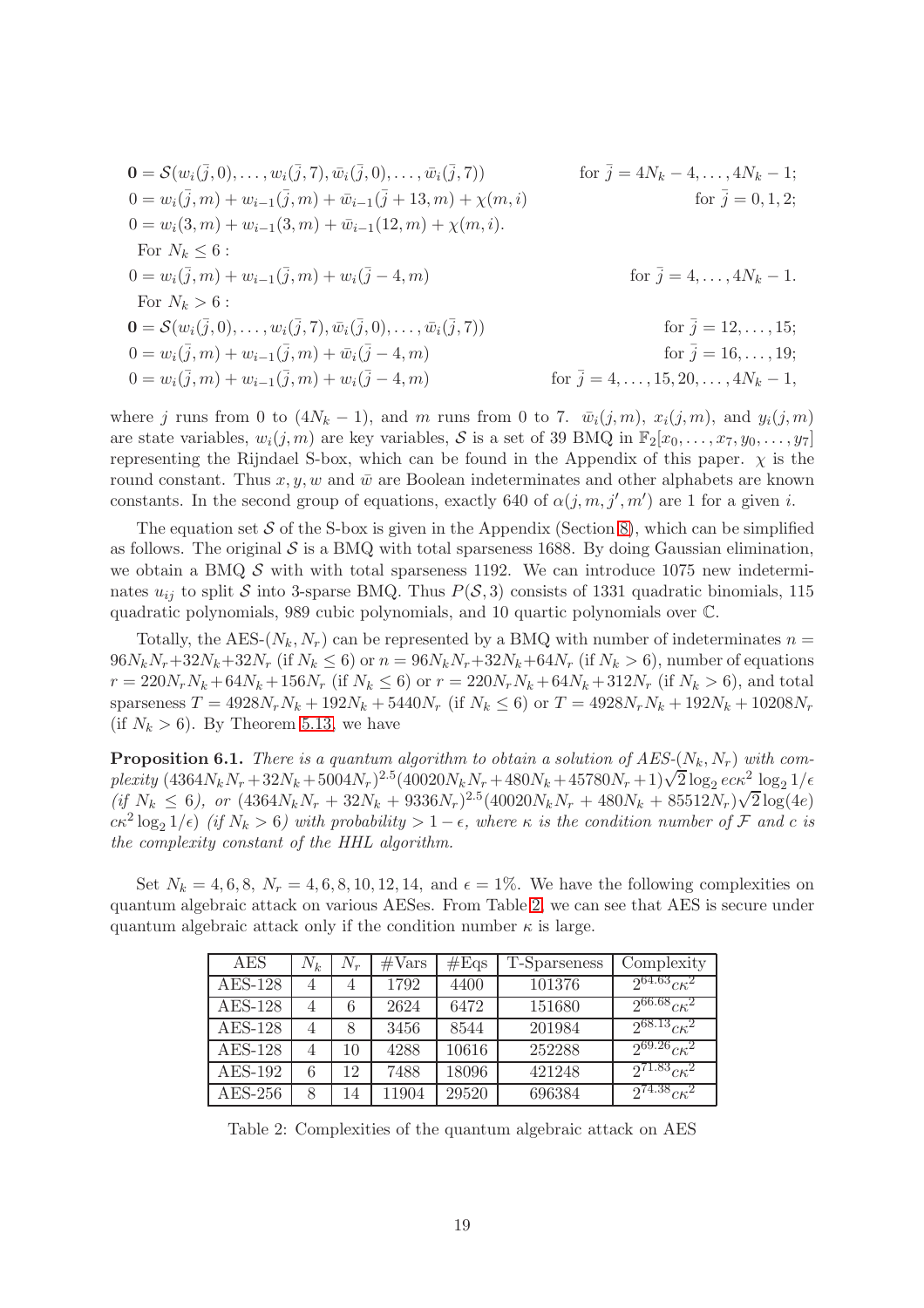#### 6.2 Quantum algebraic attack against Trivium

Trivium is a synchronous stream cipher designed by Canniére and Preneel [\[7\]](#page-22-8) in 2005 to provide a flexible trade-off between speed and gate count in hardware, and reasonably efficient software implementation, which has been specified as an International Standard under ISO/IEC 29192-3. Trivium can be represented by the following nonlinear feedback shift registers (NFSR) which can also be considered as BMQ [\[26\]](#page-23-9)  $\mathcal{F}$ :

<span id="page-19-0"></span>
$$
A(t+93) = A(t+24) + C(t+45) + C(t) + C(t+1)C(t+2), \quad 0 \le t \le N_r - 67;
$$
  
\n
$$
B(t+84) = B(t+6) + A(t+27) + A(t) + A(t+1)A_2(t+2), \quad 0 \le t \le N_r - 70;
$$
  
\n
$$
C(t+111) = C(t+24) + B(t+15) + B(t) + B(t+1)B(t+2), \quad 0 \le t \le N_r - 67;
$$
  
\n
$$
z(t) = A(t+27) + A(t) + B(t+15) + B(t) + C(t+45) + C(t), \quad 0 \le t \le N_r - 1,
$$

where A, B, C are state variables and z is the output. For an initial state  $Z_0 = (A(0), \ldots, A(92),$  $B(0), \ldots, B(83), C(0), \ldots, C(110)) \in \mathbb{F}_2^{288}$ , we can generate the key sequence  $z(0), z(1), \ldots, z(N_r)$  $-1$ ) with the above NFSR. Thus, for the N<sub>r</sub>-round Trivium, F consists of  $(3N_r - 201)$  quadratic polynomials of sparseness 5, and  $N_r$  linear polynomials of sparseness 7, and with  $(3N_r + 87)$ indeterminates. Thus,  $T = 5(3N_r - 201) + 7N_r = 22N_r - 1005$ .

The algebraic attach on the  $N_r$ -round Trivium is to solve the BMQ [\(14\)](#page-19-0), where  $z(0), z(1), \ldots$ ,  $z(N_r - 1)$  are constants. It is generally believed that for  $N_r > 288$ , [\(14\)](#page-19-0) has a unique solution.

**Proposition 6.2.** There is a quantum algorithm to find a solution for the  $N_r$ -round Trivium equation system in time  $2^{17.22} N_r^{3.5} c \kappa^2 \log 1/\epsilon$  with probability  $> 1 - \epsilon$ , where  $\kappa$  is the condition number of  $\mathcal F$  and  $c$  is the complexity constant of the HHL algorithm.

*Proof.* By Theorem [5.13,](#page-16-0) the complexity is  $\sqrt{2}c(\log_2((3N_r+87)+2(22N_r-1005)-5(4N_r-201))+$  $((3N_r+87)+(22N_r-1005)-3(4N_r-201))\log_2 e)((3N_r+87)+(22N_r-1005)-3(4N_r-201)+2r_1+$  $r_2$ )<sup>1.5</sup>(3(3Nr+87)+9(22Nr−1005)−21(4Nr−201)+12r<sub>1</sub>+5r<sub>2</sub>+1)κ<sup>2</sup>[log<sub>2</sub> 1/ $\epsilon$ ] =  $\sqrt{2}c(\log_2(27N_r-\gamma^2))$  $(918) + (13N_r - 315) \log_2 e (13N_r - 315)^{1.5} (123N_r - 4562) \kappa^2 \lceil \log_2 1/\epsilon \rceil \leq 2^{17.22} N_r^{3.5} c \kappa^2 \lceil \log_2 1/\epsilon \rceil$ .

In Table [3,](#page-19-1) we give the complexities for several  $N_r$  assuming  $\epsilon = 1\%$ . From Table 3, we can see that Trivium is secure under quantum algebraic attack only if the condition number  $\kappa$  is large.

| Round | $\#\text{Vars}$ | #Eqs | T-Sparseness | Complexity              |
|-------|-----------------|------|--------------|-------------------------|
| 288   | 951             | 951  | 5331         | $2^{48.11} cK^2$        |
| 576   | 1815            | 2103 | 11667        | $2^{51.88}c\kappa^2$    |
| 1152  | 3543            | 4407 | 24339        | $2^{55.50}$ $c\kappa^2$ |
| 2304  | 6999            | 9015 | 49683        | $2^{59.06}$ $c\kappa^2$ |

<span id="page-19-1"></span>Table 3: Complexities of the quantum algebraic attack on Trivium

## 6.3 Quantum algebraic attack against Keccak

Keccak [\[5\]](#page-22-9), the winner of SHA-3, is the latest member of the Secure Hash Algorithm family of standards, released by NIST on August 5, 2015. For Keccak-[ $N_h, b, N_r$ ], we denote  $N_h, b$ , and  $N_r$  as the output bit size, the state bit size, and the number of rounds. Let  $A_0(x, y, z)$  be the message,  $A_i(x, y, z)$  be the state variable after applying the  $\tau$  function for *i*-times, and  $B_i(x, y, z)$ be the state variable after applying the  $\pi$  function for *i*-times, where  $x, y \in \mathbb{Z}/5\mathbb{Z}, z \in \mathbb{Z}/w\mathbb{Z}$ , and  $w = b/25 = 1, 2, 4, \ldots, 64$  is the bit length of each word. Then for Keccak-[ $N_h, b, N_r$ ], we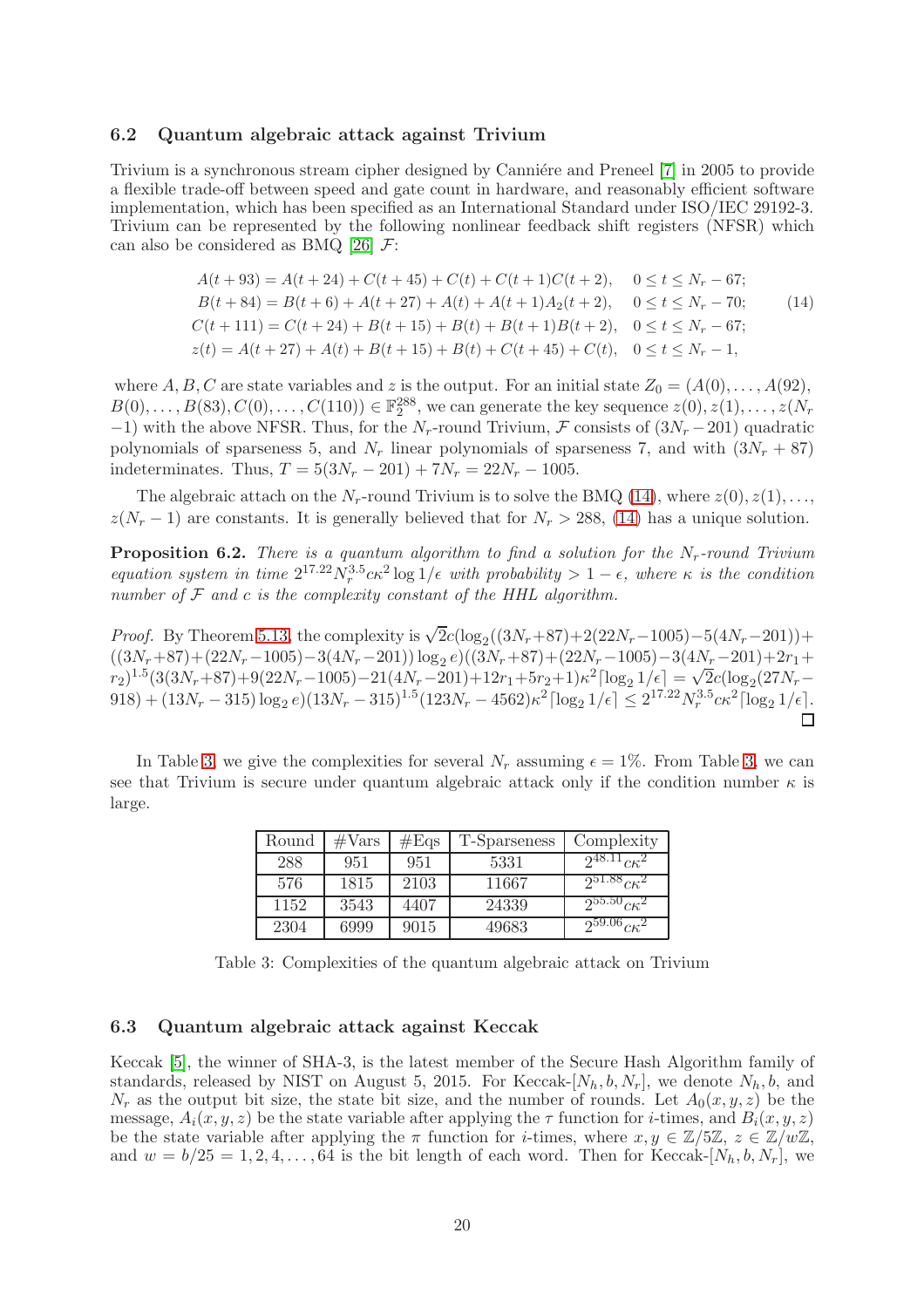have the following BMQ  $\mathcal{F}$  [\[27\]](#page-23-10):

$$
B_i(3y + x, x, z - r(3y + x, x)) = A_{i-1}(x, y, z) + \sum_{j=0}^4 A_{i-1}(x - 1, j, z) + \sum_{j=0}^4 A_{i-1}(x + 1, j, z - 1);
$$
  
\n
$$
A_i(x, y, z) = B_i(x, y, z) + (1 - B_i(x + 1, y, z))B_i(x + 2, y, z), \text{ for } x \neq 0 \text{ or } y \neq 0;
$$
  
\n
$$
A_i(0, 0, z) = B_i(0, 0, z) + (1 - B_i(1, 0, z))B_i(2, 0, z) + RC(z)
$$

for  $i = 1, \ldots, N_r, x, y = 0, \ldots, 4, z = 0, \ldots, w$ . In the preimage attack on Keccak,  $r(3y + x, x)$ and  $RC(z)$  are known constants, the first  $N_b$  of  $A_{N_r}(x, y, z)$  are the known Hash output, and  $A_i(x, y, z)$   $(i < N_r)$  and  $B_i(x, y, z)$  are indeterminates. Thus we have  $n = 2bN_r$  indeterminates and  $r = (2b - 1)N_r + N_h$  Boolean quadratic equations with total sparseness  $T = 401N_r w +$  $101N_h/25 - 101w$ .

**Proposition 6.3.** For the BMQ Keccak- $[N_h, b, N_r]$ , there is a quantum algorithm to find a preimage in time  $\sqrt{2}c(\log_2(802N_rw+5N_r+77N_h/25)+(401N_rw+3N_r+26N_h/25)\log_2e)(401N_rw$  $+3N_r + 26N_h/25)^{1.5} (3609N_r w + 21N_r + 384N_h/25 + 1)\kappa^2 \lceil \log_2 1/\epsilon \rceil < 2^{18.21} N_r^{3.5} b^{3.5} c \kappa^2 \log_2 1/\epsilon$ with probability > 1 –  $\epsilon$ , where  $\kappa$  is the condition number of F and c is the complexity constant of the HHL algorithm.

*Proof.* We have  $n = 2bN_r$ ,  $r = (2b-1)N_r + N_h$ , and  $T = 401N_r w + 101N_h/25 - 101w$ . By Theorem [5.13,](#page-16-0) the complexity is  $\sqrt{2}c(\log_2(2bN_r + 2(401N_rw + 101N_h/25 - 101w) - 5((2b (1)N_r + N_h)$  +  $(2bN_r + (401N_r w + 101N_h/25 - 101w) - 3((2b - 1)N_r + N_h)) \log_2 e$  $(2bN_r +$  $(401N_rw+101N_h/25-101w)-3((2b-1)N_r+N_h))^{1.5}(32bN_r+9(401N_rw+101N_h/25-101w) 21((2b-1)N_r + N_h) + 1)\kappa^2 \left[\log_2 1/\epsilon\right] \leq \sqrt{2c}(\log_2(802N_r w + 5N_r + 77N_h/25) + (401N_r w + 3N_r + 1)\kappa^2\right]$  $26N_h/25)\log_2e(401N_rw+3N_r+26N_h/25)^{1.5}(3609N_rw+21N_r+384N_h/25+1)\kappa^2$  $(26N_h/25)\log_2 e((401N_r w + 3N_r + 26N_h/25)^{1.5}(3609N_r w + 21N_r + 384N_h/25 + 1)\kappa^2[\log_2 1/\epsilon] \leq$  $\frac{1}{2} \log_2 e c (401 N_r w + 26 N_h / 25)^{2.5} (3609 N_r w + 384 N_h / 25) \kappa^2 \left[ \log_2 1/\epsilon \right] \leq 2^{18.21} N_r^{3.5} b^{3.5} c \kappa^2 \left[ \log_2 1/\epsilon \right].$ 

Setting  $N_h = 224, 256, 384, 512, N_r = 24, b = 1600$  and  $\epsilon = 1\%$ , the complexities for various  $(N_h, b, N_r)$  are given in Table [4.](#page-20-0) From Table [4,](#page-20-0) we can see that Keccak is secure under quantum algebraic attack only if the condition number  $\kappa$  is large.

| $N_h$ |      | $N_r$ | $\#\text{Vars}$ | #Eqs  | T-Sparseness | Complexity             |
|-------|------|-------|-----------------|-------|--------------|------------------------|
| 224   | 1600 | 24    | 76800           | 77000 | 610377       | $2^{73.12} c \kappa^2$ |
| 256   | 1600 | 24    | 76800           | 77032 | 610506       | $2^{73.12}c\kappa^2$   |
| 384   | 1600 | 24    | 76800           | 77160 | 611023       | $2^{73.12} c \kappa^2$ |
| 512   | 1600 | 24    | 76800           | 77288 | 611540       | $2^{73.12} c \kappa^2$ |

<span id="page-20-0"></span>Table 4: Complexities of the quantum preimage attack on Keccak

The best known traditional attacks on Keccak were given in [\[25\]](#page-23-11) and [\[17\]](#page-23-12). In [\[25\]](#page-23-11), practical collision attacks against the 5-round Keccak-224 and an instance of the 6-round Keccak collision challenge were given. In [\[17\]](#page-23-12), key recovery attacks were given for 4- to 8-round Keccak.

## 6.4 Quantum algebraic attack against MPKC

Multivariate Public Key Cryptosystem (MPKC) is one of the candidates for post-quantum cryptography [\[13\]](#page-23-13). An MPKC is generally constructed as follows

$$
H = L \circ G \circ R = (h_1(\mathbb{X}), \dots, h_r(\mathbb{X}))
$$
\n(15)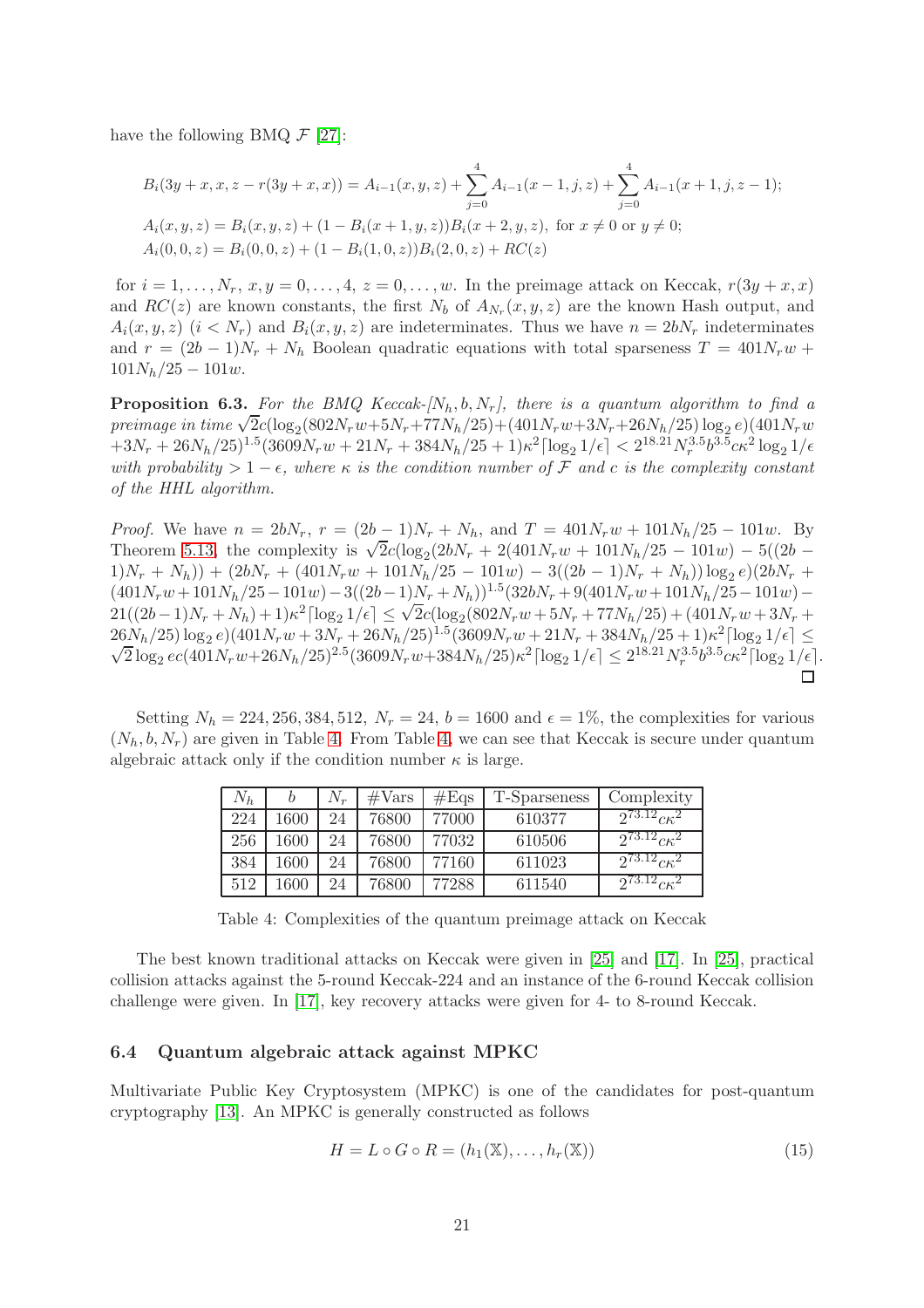where  $L \in GL(m, \mathbb{F}_2)$ ,  $R \in GL(n, \mathbb{F}_2)$ , and  $G : \mathbb{F}_2^n \to \mathbb{F}_2^m$  is a quadratic map whose inversion can be efficiently computed. L and R are the secret keys and H is the public map. The direct algebraic attack against the MPKC is to solve the BMQ:

<span id="page-21-0"></span>
$$
y_1 = h_1(\mathbb{X}), \dots, y_r = h_r(\mathbb{X})
$$
\n<sup>(16)</sup>

where  $\mathbb{X} = (x_1, \ldots, x_n)$  is the plaintext and  $\mathbb{Y} = (y_1, \ldots, y_r)$  is the known ciphertext. Note that the BMQ in [\(16\)](#page-21-0) are dense. We have

**Proposition 6.4.** For dense BMQ  $\mathcal{F} = \{f_1, \ldots, f_r\} \subset \mathcal{R}_2[\mathbb{X}]$ , there is a quantum algorithm to obtain a solution in time  $\sqrt{2}c((n+(n^2+3n-4)r/2)\log_2 e + \log_2(n+(n^2+3n-3)r))(n+(n^2+3n-3)r)$  $(3n-4)r/2$ <sup>1.5</sup> $(3n+(9n^2+27n-24)r/2+1)\kappa^2 \lceil \log_2 1/\epsilon \rceil = O(n^7r^{3.5}\kappa^2 \log 1/\epsilon)$  with probability  $> 1 - \epsilon$ , where  $\kappa$  is the condition number of F and c is the complexity constant of the HHL algorithm.

*Proof.* If F is a dense BMQ,  $T = (n+1)(n+2)r/2$ . By Theorem [5.13,](#page-16-0) we can find a solution of  $F = 0$  in time  $\sqrt{2}c(\log_2((n + (n + 1)(n + 2)r - 5r)) + (n + (n + 1)(n + 2)r/2 - 3r)\log_2 e)(n +$  $(T-3r)^{1.5}(3n+9(n+1)(n+2)r/2-21r+1)\kappa^2[\log_2 1/\epsilon] = \sqrt{2c}(\log_2(n+(n^2+3n-3)r)+(n+1)\kappa^2)$  $(n^2+3n-4)r/2)\log_2 e((n+(n^2+3n-4)r/2)^{1.5}(3n+(9n^2+27n-24)r/2+1)\kappa^2\lceil\log_2 1/\epsilon\rceil =$  $\widetilde{O}(n^7r^{3.5}\kappa^2\log 1/\epsilon).$ 

**Corollary 6.5.** Suppose  $r = \gamma n$ . Then there is a quantum algebraic attack against MPKC in time  $\tilde{O}(\gamma n^{10.5} \kappa^2 \log 1/\epsilon)$  with probability  $> 1 - \epsilon$ , where  $\kappa$  is the condition number of [\(16\)](#page-21-0).

Related to this problem, the BMQ Challenge is to solve a given random BMQ with  $m = 2n$  or  $n = 1.5m$  over the finite fields  $\mathbb{F}_2$ ,  $\mathbb{F}_{2^8}$  [\[28\]](#page-23-14). Considering the field  $\mathbb{F}_{2^8} = \mathbb{F}_2[\alpha]/(\alpha^8 + \alpha^4 + \alpha^3 + \alpha + 1)$ , each variable x over  $\mathbb{F}_{2^8}$  is a sum of eight Boolean variables, that is  $x = \sum_{i=0}^{7} x_i \alpha^i$ . Then  $\mathcal{F} = \{f_1, \ldots, f_r\} \subset \mathbb{F}_{2^8}[x_1, \ldots, x_n]$  can be rewritten as  $\mathcal{F}_1 = \{f_{11}, \ldots, f_{18}, f_{21}, \ldots, f_{m8}\} \subset$  $\mathcal{R}_2[x_{11},\ldots,x_{18},x_{21},\ldots,x_{n8}]$ , where  $x_{ij}$  and  $f_{ij}$  denote the *j*-th bit of  $x_i$  and  $f_i$ . As a consequence, equation solving over  $\mathbb{F}_{2^8}$  has the same complexity as Boolean equation solving. For the BMQ challenge [\[28\]](#page-23-14),  $m = 2n$  or  $n = 1.5m$  implies the complexity is  $\widetilde{O}(T^{3.5} \kappa^2 \log 1/\epsilon)$  <  $\widetilde{O}(n^{10.5}\kappa^2 \log 1/\epsilon).$ 

The best known deterministic algebraic algorithms to solve the BMQ are the Gröbner basis method [\[3\]](#page-22-10) which has complexity  $O(2^{0.841n})$  under certain regularity condition for the equation system, and the multiplication free characteristic set method [\[15\]](#page-23-15) which has bit complexity  $O(2^n)$ for general BMQ. Although exponential in  $n$ , these methods had been used to solve BMQ from cryptanalysis with  $n = 128$ .

Remark 6.6. From the above discussion, we can see that AES, Trivium, Keccak, and MPKC are secure under quantum algebraic attack only if the condition numbers of the related Boolean equation systems are large. This suggests that a possible new quantum criterion for cryptosystem design: the Boolean equation system of the cryptosystem has a large condition number.

# 7 Conclusion

We give two quantum algorithms to find the Boolean solutions of a polynomial system in  $\mathbb{C}[\mathbb{X}]$ and to solve Boolean equations in  $\mathcal{R}_2[\mathbb{X}]$  in any given probability, whose complexities are polynomial in the number of variables, the total sparseness of the equation system, and the condition number of the equation system. As a consequence, we achieved exponential speedup for sparse Boolean equation solving if the condition number of the equation system is small.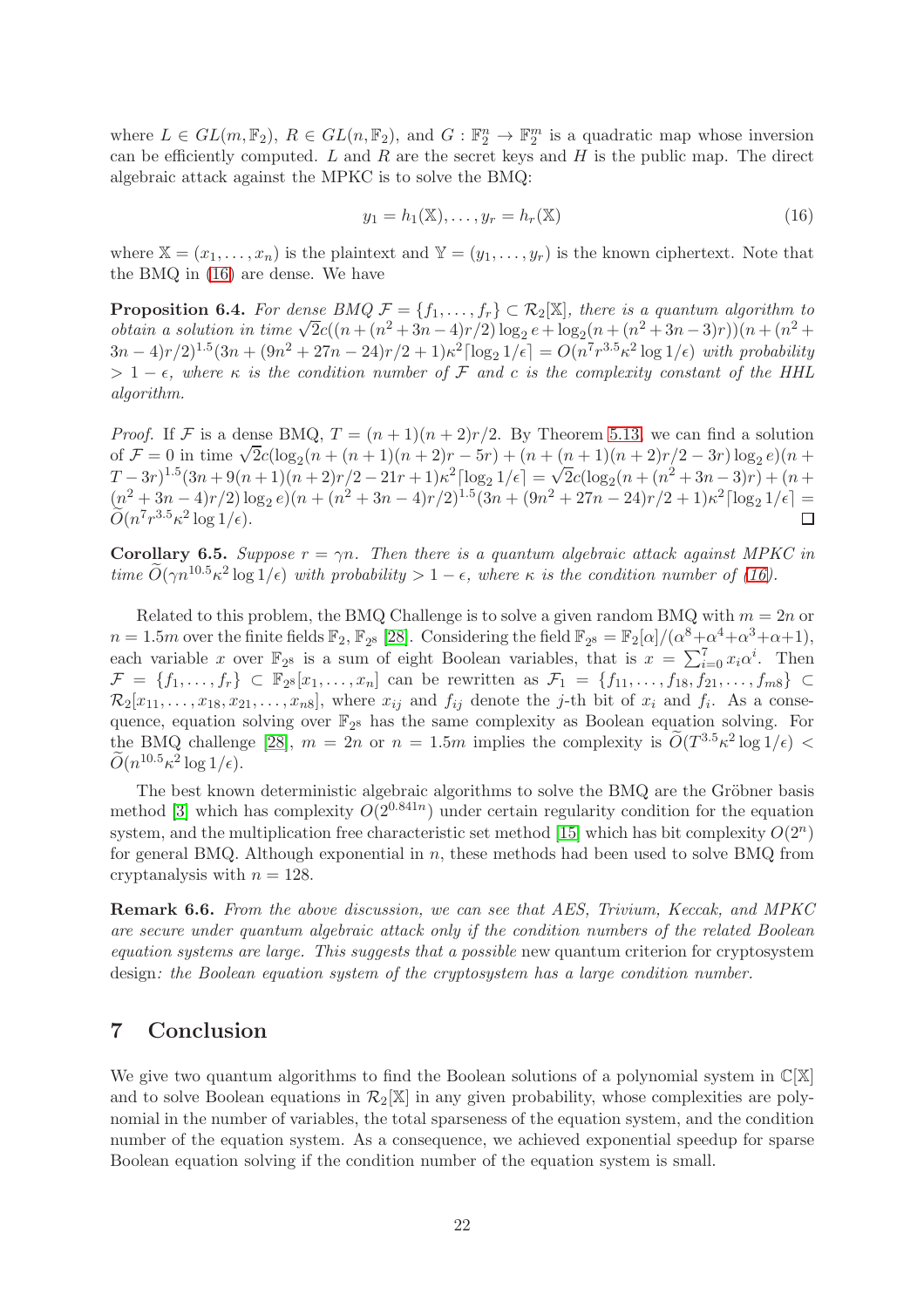The main idea of the algorithm is to solve the Macaulay linear system of the equation system using the modified HHL algorithm and to obtain the Boolean solutions based on the properties of quantum solution state.

The new quantum algorithm is used to give quantum algebraic attack against major cryptosystems AES, Trivium, and SHA-3/Keccak and show that these ciphers are secure under quantum algebraic attack only if the condition numbers of their equation systems are large. Similar results hold for MPKC, which is a candidate for post-quantum cryptosystems.

We also use the quantum algorithms to three famous problems from computational theory: the 3-SAT problem, the graph isomorphism problem, and the subset sum problem and show that the complexities to solve these problems are polynomial in the input size and the condition number of their corresponding equation system.

One of the major problems for future study is on the condition number: either to estimate the condition number of the cryptosystems and the 3-SAT problem, or to find new quantum method to solve Boolean systems, which has less relation with the condition number. It is also interesting to extend the method proposed in this paper to more general equation systems, such as equation solving over the field of complex numbers.

# <span id="page-22-2"></span>References

- <span id="page-22-0"></span>[1] Aharonov, D. and Ta-Shma, A., Adiabatic quantum state generation and statistical zero knowledge, Proc. STOC'03, 20-29, ACM Press, New York, 2003.
- <span id="page-22-10"></span>[2] Ambainis, A., Variable time amplitude amplification and a faster quantum algorithm for solving systems of linear equations, Proc. STACS, 636-647, 2012.
- [3] Bardet, M., Faugère, J.C., Salvy, B., Spaenlehauer, P.J., On the complexity of solving quadratic Boolean systems, Journal of Complexity, 29(1), 53-75, 2013.
- <span id="page-22-5"></span>[4] Berry, D.W., Childs, A.M., Kothari, R., Hamiltonian simulation with nearly optimal dependence on all parameters, Proc. 56th FOCS, 792-809, 2015.
- <span id="page-22-9"></span>[5] Bertoni, G., Daemen, J., Peeters, M., Van Assche, G., Keccak sponge function family main document. Submission to NIST (Round 2) 3 (2009): 30.
- <span id="page-22-7"></span>[6] Caminata, A. and Gorla, E., Solving multivariate polynomial systems and an invariant from commutative algebra, arXiv1706.06319, 2017.
- <span id="page-22-8"></span>[7] Canniére, C.D., Preneel, B., Trivium, in New Stream Cipher Designs: The eSTREAM Finalists, LNCS, vol. 4986, 244-266, Springer, 2008.
- <span id="page-22-4"></span><span id="page-22-3"></span>[8] Cao, Y., Daskin, A., Frankel, S., Kais S., Quantum circuit design for solving linear systems of equations, Journal of Molecular Physics, 1675-1680, 2012.
- [9] Childs, A.M., Quantum algorithms: equation solving by simulation, Nature Physics, 5(12), 861-861, 2009.
- <span id="page-22-6"></span>[10] Childs, A.M., Cleve, R., Deotto, E., Farhi, E., Gutmann, S., Spielman, D.A., Exponential algorithmic speedup by a quantum walk, Proc. STOC'03, 59-68, ACM Press, New York, 2003.
- <span id="page-22-1"></span>[11] Courtois, N., Klimov, A., Patarin, J., Shamir, A., Efficient algorithms for solving overdefined systems of multivariate polynomial equations, Eurocrypt'00, LNCS, vol. 1807, 392-407, Springer, 2000.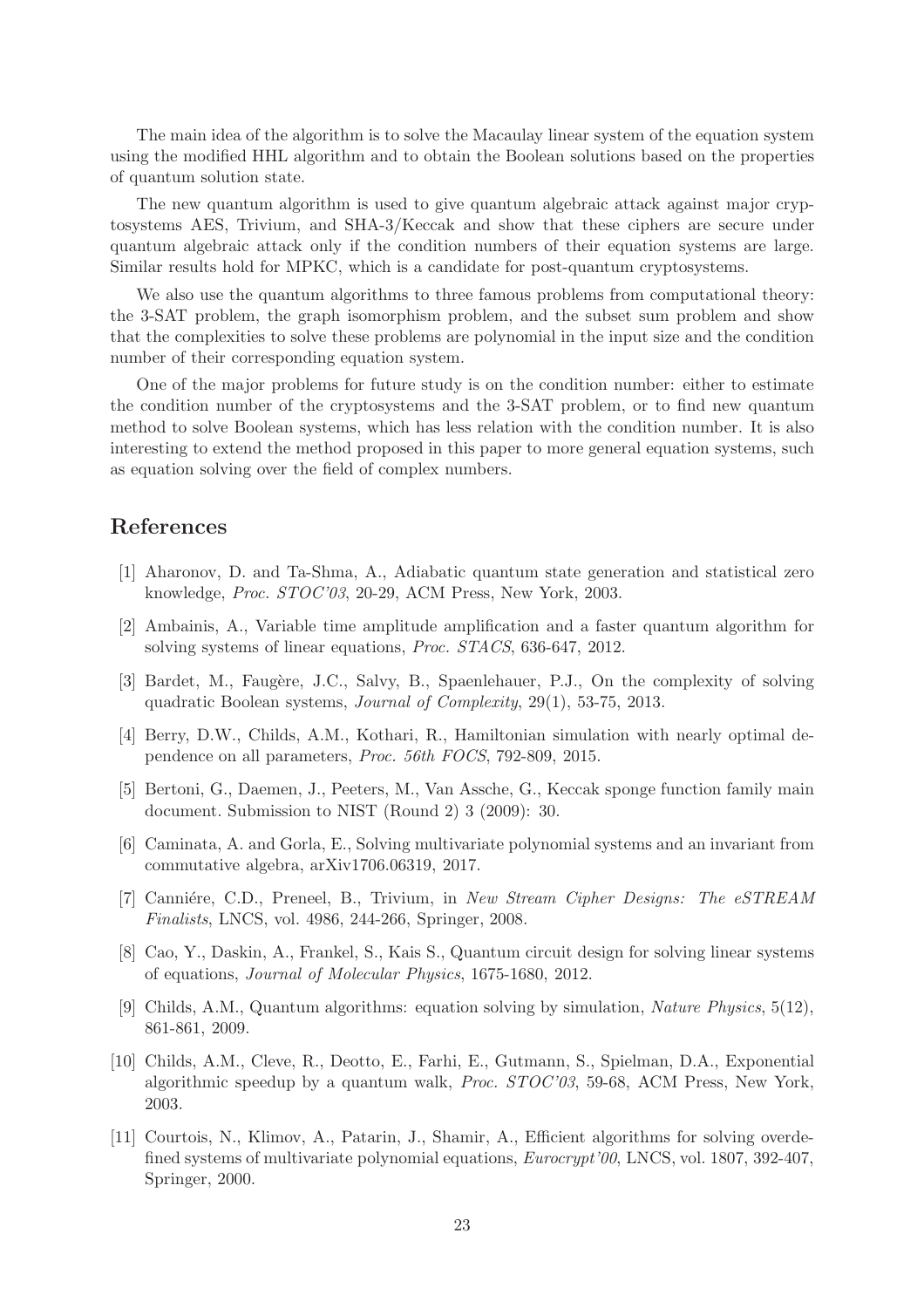- <span id="page-23-13"></span><span id="page-23-7"></span>[12] Daemen, J. and Rijmen, V., AES Proposal: Rijndael, NIST, 1999.
- <span id="page-23-2"></span>[13] Ding, J., Gower, J.E., Schmidt, D.S., Multivariate Public Key Cryptosystems, Springer, 2006.
- <span id="page-23-15"></span>[14] Faugere, J.C., A new efficient algorithm for computing Gröbner bases  $(F4)$ , J. Pure Appl. Algebra, 139, 61-88, 1999.
- <span id="page-23-1"></span>[15] Gao, X.S. and Huang, Z., Characteristic set algorithms for equation solving in finite fields, Journal of Symbolic Computation, 47, 655-679, 2012.
- <span id="page-23-12"></span>[16] Harrow, A.W., Hassidim, A., Lloyd, S., Quantum algorithm for linear systems of equations. Physical Review Letters, 103(15): 150502, 2009.
- [17] Huang, S., Wang, X., Xu, G., Wang, M., Zhao, J., Conditional cube attack on reducedround Keccak sponge function, EUROCRYPT 2017, 259-288, Springer, 2017.
- <span id="page-23-5"></span>[18] Huang, Z., Sun Y., Lin D., On the efficiency of solving boolean polynomial systems with the characteristic set method, [arXiv:1405.4596,](http://arxiv.org/abs/1405.4596) 2016.
- <span id="page-23-4"></span>[19] Lazard, D., Gröbner bases, Gaussian elimination and resolution of systems of algebraic equations, Proc. Eurocal 83, LNCS, vol. 162, 146-156, Springer, Berlin, 1983.
- [20] Macaulay, F.S., Some formulas in elimination, Proc. of the London Mathematical Society, 35(1), 3-38, 1902.
- <span id="page-23-8"></span><span id="page-23-6"></span>[21] Murphy, S. and Robshaw, M., Essential algebraic structure within the AES. CRYPTO'02, 1-16, 2002.
- <span id="page-23-3"></span>[22] Schöning, U., A probabilistic algorithm for k-SAT and constraint satisfaction problems, Proc. FOCS'99, 410-414, 1999.
- [23] Shewchuk, J.R., An introduction to the conjugate gradient method without the agonizingpain, Tech. Rep. CMU-CS-94-125, Carnegie Mellon University, Pittsburgh, Pennsylvania, 1994.
- <span id="page-23-0"></span>[24] Shannon, C.E., A mathematical theory of communication, Bell Syst. Tech. J., 27(3), 379- 423 and 623-656, 1948.
- <span id="page-23-11"></span>[25] Song, L., Liao, G., Guo, J., Non-full Sbox linearization: applications to collision attacks on round-reduced Keccak. CRYPTO'17, 428-451, Springer, 2017.
- <span id="page-23-9"></span>[26] Teo, S.G., Wong, K.K.H., Bartlett, H., Simpson L, Dawson, E., Algebraic analysis of Trivium-like ciphers. Proceedings of the Twelfth Australasian Information Security Conference-Volume 149. Australian Computer Society, Inc., 77-81, 2014.
- <span id="page-23-10"></span>[27] Wu, C.K. and Feng, D., Boolean Functions and their Applications in Cryptography, Springer, 2016.
- <span id="page-23-14"></span>[28] Yasuda, T., Dahan, X., Huang, Y.J., Takagi, T., Sakurai, K., MQ Challenge: hardness evaluation of solving multivariate quadratic problems, The NIST Workshop on Cybersecurity in a Post-Quantum World, 2015, https://www.mqchallenge.org/.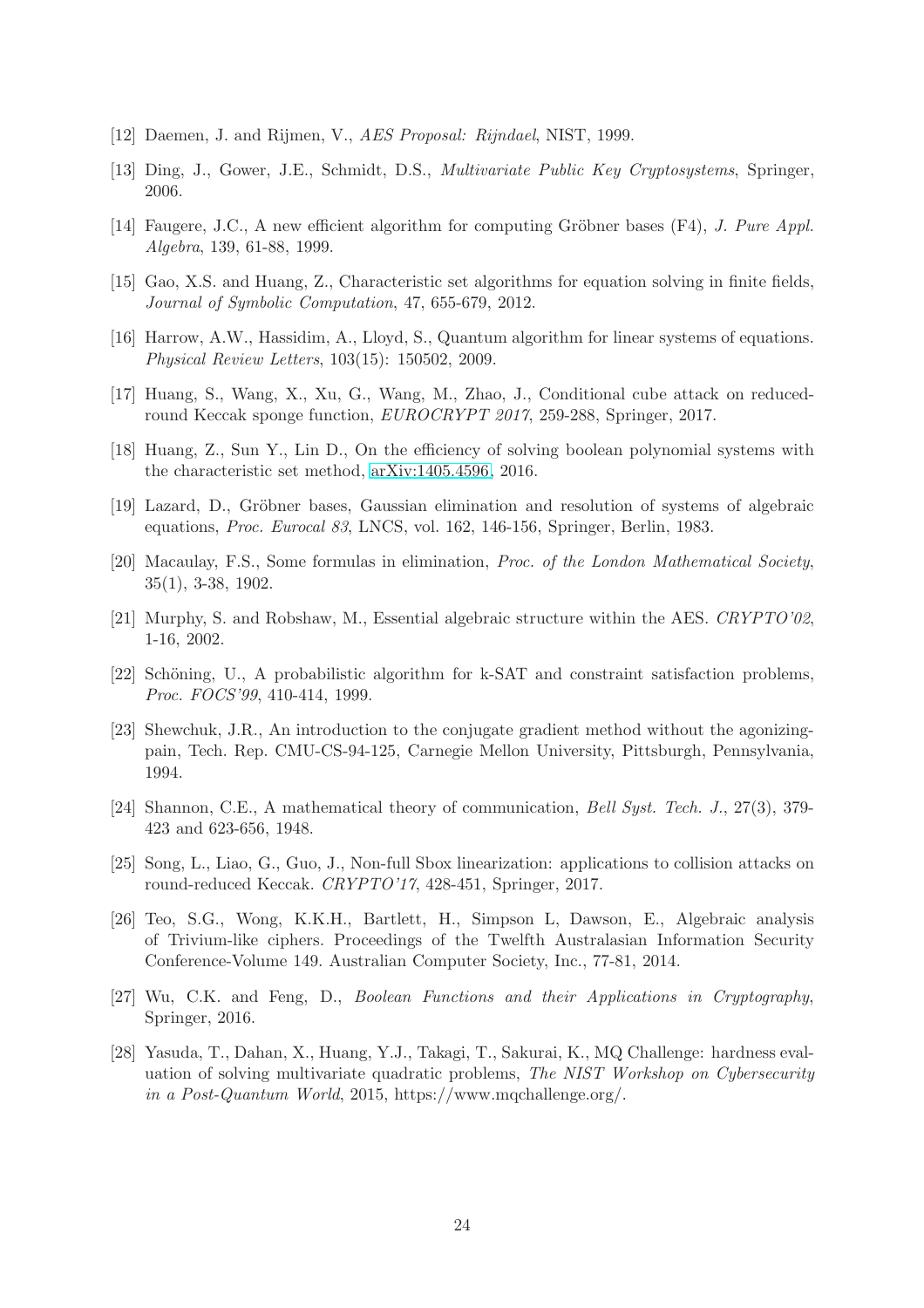# <span id="page-24-0"></span>8 Appendix. Equations for the AES S-Box

We list the 39 Boolean quadratic polynomials for the AES S-Box used in this paper.

 $x_5x_7 + x_5x_6 + x_3x_7 + x_3x_6 + x_2x_4 + x_1x_7 + x_1x_6 + x_1x_5 + x_1x_3 + x_1x_2 + x_0x_7 + x_0x_3 + x_0x_2 +$  $x_6y_7 + x_7y_6 + x_6y_6 + x_7y_5 + x_5y_5 + x_7y_4 + x_1y_4 + x_2y_3 + x_0y_3 + x_6y_2 + x_4y_2 + x_3y_2 + x_0y_2 +$  $x_4y_0 + x_2y_0 + x_7 + x_5 + x_3 + y_7 + y_2 + y_0 + 1$ ,

 $x_6x_7 + x_5x_7 + x_4x_7 + x_4x_6 + x_4x_5 + x_3x_4 + x_2x_5 + x_1x_7 + x_1x_6 + x_1x_5 + x_1x_4 + x_1x_3 + x_1x_2 +$  $x_0x_5 + x_0x_1 + x_6y_6 + y_5y_7 + x_3y_4 + y_4y_7 + y_4y_5 + x_5y_3 + x_0y_3 + y_3y_6 + y_3y_4 + x_3y_2 + x_0y_2 + y_2y_4 +$  $y_2y_3 + x_5y_0 + x_3y_0 + x_1y_0 + y_0y_7 + y_0y_3 + y_0y_1 + x_5 + x_3 + x_0 + y_2 + 1$ 

 $x_1y_7+x_0y_7+y_6y_7+x_7y_5+x_6y_5+y_5y_7+x_7y_4+x_5y_3+x_2y_3+y_3y_6+x_2y_2+x_0y_2+y_2y_5+x_6y_1+$  $x_4y_1+x_1y_1+y_1y_2+x_6y_0+x_5y_0+x_4y_0+y_0y_7+y_0y_6+y_0y_5+y_0y_4+y_0y_3+x_3+x_1+y_3+y_2+y_1+1,$ 

 $x_6x_7 + x_4x_6 + x_3x_7 + x_2x_7 + x_1x_4 + x_0x_6 + x_0x_3 + x_6y_7 + x_4y_7 + x_3y_7 + x_7y_6 + x_3y_6 + x_7y_5 +$  $x_7y_4 + x_1y_4 + x_5y_3 + x_4y_3 + x_1y_3 + x_6y_2 + x_2y_2 + x_6y_1 + x_5y_1 + x_3y_1 + x_1y_1 + x_0y_1 + x_7y_0 +$  $x_6y_0 + x_5y_0 + x_3y_0 + x_2y_0 + x_1y_0 + x_6 + x_1$ 

 $x_6y_7 + x_5y_7 + x_1y_7 + x_0y_7 + x_5y_6 + x_4y_6 + x_3y_6 + x_4y_4 + x_3y_4 + x_2y_4 + x_4y_3 + x_3y_3 + y_3y_5 +$  $x_2y_2 + y_2y_7 + y_2y_4 + y_2y_3 + x_7y_1 + x_4y_1 + x_3y_1 + x_1y_1 + y_1y_7 + y_1y_6 + y_1y_5 + y_1y_2 + x_7y_0 + x_5y_0 +$  $x_4y_0 + x_3y_0 + y_0y_4 + y_0y_3 + y_0y_2 + x_6 + x_4 + x_3 + y_2$ 

 $x_2y_7 + y_5y_6 + x_1y_4 + x_7y_3 + x_2y_3 + x_1y_3 + x_0y_3 + y_3y_6 + y_3y_4 + x_4y_2 + x_2y_2 + x_0y_2 + y_2y_6 +$  $y_2y_5 + y_2y_3 + x_5y_1 + x_3y_1 + y_1y_7 + y_1y_5 + y_1y_4 + y_1y_3 + y_1y_2 + x_5y_0 + x_4y_0 + x_3y_0 + x_0y_0 + y_0y_6 +$  $y_0y_1 + x_7 + x_6 + x_3 + x_2 + x_1 + y_4 + y_2 + y_1 + y_0$ 

 $x_5y_7 + x_3y_6 + x_2y_6 + x_0y_6 + x_6y_5 + x_5y_5 + x_0y_5 + x_6y_4 + x_5y_4 + x_3y_4 + x_2y_4 + x_0y_4 + y_4y_7 +$  $y_3y_6 + y_3y_5 + x_3y_2 + x_2y_2 + x_0y_2 + y_2y_7 + y_2y_6 + y_2y_5 + x_3y_1 + x_2y_1 + y_1y_7 + y_1y_6 + y_1y_3 + x_5y_0 +$  $x_4y_0 + x_1y_0 + y_0y_7 + y_0y_2 + x_6 + x_1 + y_4 + y_3 + y_1$ 

 $x_6y_7 + x_3y_7 + x_0y_7 + x_2y_6 + x_4y_4 + x_2y_4 + x_0y_4 + x_7y_3 + x_6y_3 + x_3y_3 + x_2y_3 + x_1y_3 + x_0y_3 +$  $x_5y_2 + x_2y_2 + x_1y_2 + x_3y_1 + x_2y_1 + x_1y_1 + x_3y_0 + x_6 + x_2 + x_1 + x_0 + y_2,$ 

 $x_7y_7 + x_4y_7 + x_1y_7 + x_7y_6 + x_6y_6 + x_1y_6 + y_6y_7 + x_7y_5 + x_6y_5 + x_2y_5 + x_0y_5 + x_6y_4 + x_4y_4 +$  $x_2y_4 + y_4y_5 + x_4y_3 + x_3y_3 + x_2y_3 + x_1y_3 + x_0y_3 + y_3y_6 + y_3y_5 + x_3y_2 + y_2y_4 + x_6y_1 + x_5y_1 + x_4y_1 +$  $y_1y_5 + y_1y_2 + x_6y_0 + x_2y_0 + x_1y_0 + y_0y_6 + y_4 + y_3$ 

 $x_4y_7 + x_3y_7 + x_4y_6 + x_2y_6 + x_1y_6 + x_0y_4 + x_3y_3 + x_1y_3 + x_0y_3 + x_7y_2 + x_3y_2 + x_2y_2 + x_1y_2 +$  $x_0y_2 + x_7y_1 + x_6y_1 + x_5y_1 + x_4y_1 + x_3y_1 + x_0y_1 + x_4 + x_2 + x_1 + y_2$ 

 $x_3x_6 + x_2x_5 + x_1x_4 + x_1x_2 + x_0x_4 + x_0x_1 + x_4y_6 + x_2y_6 + x_1y_6 + x_7y_5 + x_7y_4 + x_2y_4 + x_6y_3 +$  $x_4y_3 + x_3y_3 + x_2y_3 + x_7y_2 + x_0y_2 + x_4y_1 + x_3y_1 + x_5y_0 + x_2y_0 + x_1y_0 + x_4 + x_1 + y_4 + y_3 + y_0 + 1$ 

 $x_4x_7 + x_2x_3 + x_1x_5 + x_1x_4 + x_0x_7 + x_0x_6 + x_0x_5 + x_0x_4 + x_0x_1 + x_7y_7 + x_4y_7 + x_1y_6 + x_2y_4 +$  $x_1y_4 + x_0y_4 + x_7y_3 + x_4y_3 + x_3y_3 + x_4y_2 + x_3y_2 + x_0y_2 + x_7y_1 + x_5y_1 + x_2y_1 + x_1y_1 + x_0y_1 +$  $x_1y_0 + x_0y_0 + x_7 + x_1 + x_0 + y_2$ 

 $x_6x_7 + x_4x_5 + x_3x_7 + x_3x_5 + x_2x_5 + x_2x_4 + x_2x_3 + x_1x_7 + x_0x_6 + x_0x_4 + x_2y_7 + x_0y_7 + x_1y_6 +$  $x_6y_5 + x_2y_4 + x_6y_3 + x_5y_3 + x_2y_3 + x_6y_2 + x_4y_2 + x_3y_2 + x_2y_2 + x_1y_2 + x_7y_1 + x_5y_1 + x_6y_0 +$  $x_5y_0 + x_4y_0 + x_3y_0 + x_0y_0$ 

 $x_5x_7 + x_3x_6 + x_1x_7 + x_1x_2 + x_0x_4 + x_0x_3 + x_1y_7 + x_2y_6 + x_1y_6 + x_6y_5 + x_4y_5 + x_2y_5 + x_0y_4 +$  $x_5y_3 + x_2y_3 + x_6y_2 + x_5y_2 + x_1y_2 + x_0y_2 + x_7y_1 + x_6y_0 + x_5y_0 + x_0y_0 + x_6 + x_1 + y_6 + y_2 + y_1$ 

 $x_1y_7 + x_0y_7 + x_2y_6 + x_6y_5 + x_2y_5 + x_4y_4 + x_3y_4 + x_2y_4 + x_1y_4 + x_0y_4 + x_5y_3 + x_2y_3 + x_1y_3 +$  $x_7y_2 + x_4y_2 + x_3y_2 + x_1y_2 + x_6y_1 + x_3y_1 + x_2y_1 + x_1y_1 + x_0y_1 + x_5y_0 + x_0y_0 + x_3 + y_2,$ 

 $x_5x_7 + x_3x_6 + x_1x_7 + x_1x_2 + x_0x_4 + x_0x_3 + x_6y_7 + x_3y_7 + x_0y_7 + x_4y_6 + x_5y_5 + x_2y_5 + x_4y_4 +$  $x_3y_3 + x_1y_2 + x_0y_2 + x_7y_1 + x_5y_1 + x_4y_1 + x_2y_1 + x_7y_0 + x_6y_0 + x_1y_0 + x_6 + x_5 + x_4 + x_2 + x_0 + y_7$ 

 $x_7y_7 + x_7y_6 + x_6y_6 + x_4y_6 + x_2y_6 + x_1y_6 + x_7y_5 + x_2y_5 + x_7y_4 + x_1y_4 + x_0y_4 + y_4y_6 + x_7y_3 +$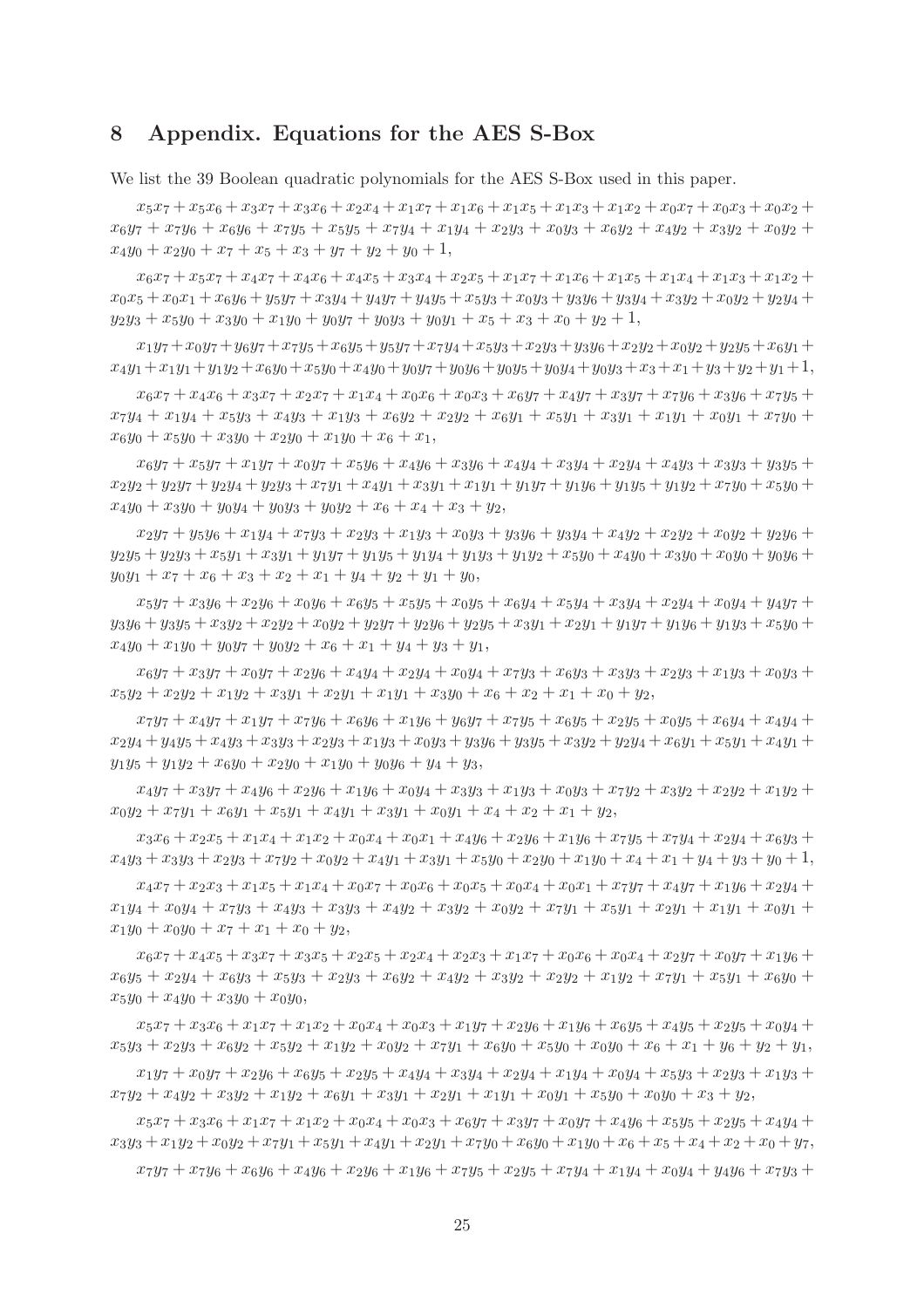$x_3y_3 + y_3y_5 + y_3y_4 + x_7y_2 + x_4y_2 + x_3y_2 + y_2y_4 + y_2y_3 + y_1y_6 + x_3y_0 + x_2y_0 + x_1y_0 + y_0y_6 + y_0y_4 +$  $y_0y_2 + y_0y_1 + x_5 + x_4 + x_3 + x_1 + y_4 + y_2 + y_1$ 

 $x_7y_6 + y_6y_7 + x_7y_5 + x_3y_5 + y_5y_7 + x_7y_4 + x_0y_4 + y_4y_7 + y_4y_5 + x_6y_3 + x_4y_3 + x_3y_3 + x_1y_3 +$  $y_3y_7 + y_3y_6 + y_3y_5 + y_3y_4 + x_6y_2 + x_5y_2 + x_4y_2 + x_1y_2 + x_0y_2 + y_2y_5 + x_6y_1 + x_5y_1 + x_4y_1 + x_0y_1 +$  $y_1y_7 + y_1y_4 + y_1y_2 + x_5y_0 + x_4y_0 + y_0y_7 + y_0y_5 + y_0y_4 + x_0 + y_0$ 

 $x_6y_6 + x_1y_6 + x_5y_5 + x_3y_4 + x_0y_4 + x_7y_3 + x_6y_3 + x_5y_3 + x_1y_3 + x_0y_3 + x_7y_2 + x_7y_1 + x_6y_1 +$  $x_4y_1 + x_3y_1 + x_0y_1 + x_4y_0 + x_2y_0 + x_7 + x_6 + x_4 + x_3 + x_0 + y_2$ 

 $x_6x_7+x_5x_7+x_4x_6+x_3x_7+x_2x_7+x_2x_5+x_1x_7+x_0x_6+x_0x_1+x_7y_7+x_3y_7+x_1y_7+x_5y_6+x_0y_4+$  $x_6y_3+x_1y_3+x_7y_2+x_6y_2+x_5y_2+x_4y_2+x_3y_2+x_4y_1+x_2y_1+x_5y_0+x_3y_0+x_5+x_2+x_1+x_0+y_3+y_2,$ 

 $x_0y_7 + x_2y_6 + x_0y_6 + x_5y_5 + x_0y_5 + x_6y_4 + x_3y_4 + x_2y_4 + x_0y_4 + x_7y_3 + x_6y_3 + x_4y_3 + x_3y_3 +$  $x_2y_3 + x_4y_2 + x_3y_2 + x_4y_1 + x_2y_1 + x_7y_0 + x_2y_0 + x_0y_0 + x_7 + x_4 + x_2 + x_1 + y_4 + y_1 + y_0$ 

 $x_5x_7+x_5x_6+x_4x_6+x_3x_5+x_2x_6+x_2x_5+x_1x_7+x_1x_6+x_0x_7+x_0x_6+x_0x_3+x_0x_1+x_6y_7+x_3y_6+$  $x_3y_4+x_0y_4+x_7y_3+x_4y_3+x_3y_3+x_5y_2+x_4y_2+x_6y_1+x_4y_1+x_2y_1+x_1y_1+x_1y_0+x_5+x_0+y_4+y_2,$ 

 $x_5x_7 + x_5x_6 + x_3x_7 + x_3x_4 + x_2x_6 + x_2x_4 + x_1x_4 + x_1x_3 + x_1x_2 + x_0x_6 + x_7y_7 + x_6y_7 + x_4y_7 +$  $x_3y_7 + x_1y_6 + x_1y_4 + x_7y_3 + x_3y_3 + x_2y_3 + x_6y_2 + x_2y_2 + x_0y_2 + x_7y_1 + x_5y_1 + x_4y_1 + x_3y_1 +$  $x_6y_0 + x_3y_0 + x_1y_0 + x_6 + x_3 + x_2 + y_4$ 

 $x_5x_7 + x_4x_6 + x_4x_5 + x_3x_5 + x_2x_7 + x_2x_4 + x_2x_3 + x_0x_4 + x_0x_1 + x_4y_6 + x_2y_6 + x_7y_5 + x_7y_4 +$  $x_6y_4 + x_1y_4 + x_6y_3 + x_5y_3 + x_2y_3 + x_1y_3 + x_7y_2 + x_5y_2 + x_7y_1 + x_6y_1 + x_0y_1 + x_4y_0 + x_3y_0 +$  $x_1y_0 + x_3 + x_1 + y_4 + y_3$ 

 $x_5x_7 + x_4x_6 + x_3x_7 + x_3x_5 + x_3x_4 + x_2x_4 + x_1x_6 + x_1x_3 + x_1x_2 + x_0x_7 + x_4y_7 + x_3y_7 + x_0y_7 +$  $x_4y_6 + x_2y_6 + x_0y_6 + x_5y_5 + x_0y_5 + x_6y_4 + x_6y_3 + x_6y_2 + x_4y_2 + x_3y_2 + x_1y_2 + x_5y_1 + x_4y_1 +$  $x_5y_0 + x_1y_0 + x_0y_0 + x_7 + x_5 + y_1 + y_0$ 

 $x_6x_7+x_4x_6+x_4x_5+x_2x_6+x_2x_5+x_2x_3+x_1x_7+x_1x_5+x_1x_4+x_1x_3+x_0x_2+x_1y_7+x_2y_6+x_1y_6+$  $x_6y_5+x_2y_5+x_2y_4+x_3y_3+x_7y_2+x_3y_2+x_2y_2+x_7y_1+x_5y_1+x_1y_1+x_7+x_3+x_0+y_6+y_4+y_2+y_1$ 

 $x_7y_5 + x_7y_4 + x_2y_4 + x_7y_3 + x_6y_3 + x_0y_3 + x_5y_2 + x_4y_2 + x_0y_2 + x_7y_1 + x_3y_1 + x_2y_1 + x_0y_1 +$  $x_7y_0 + x_5y_0 + x_4y_0 + x_2y_0 + x_1y_0 + x_2 + x_1 + x_0 + y_4 + y_2 + y_1 + 1$ 

 $x_5x_6 + x_3x_7 + x_3x_6 + x_2x_5 + x_2x_4 + x_1x_6 + x_1x_5 + x_1x_4 + x_1x_3 + x_1x_2 + x_0x_7 + x_0x_2 + x_0x_1 +$  $x_5y_7 + x_1y_6 + x_4y_4 + x_2y_4 + x_0y_4 + x_5y_3 + x_4y_3 + x_1y_3 + x_0y_2 + x_5y_1 + x_2y_1 + x_1y_1 + x_3y_0 +$  $x_0y_0 + x_6 + x_5 + x_1 + y_3 + y_2$ 

 $x_6y_7 + x_3y_7 + x_1y_7 + x_6y_6 + x_5y_6 + x_1y_6 + x_5y_5 + x_1y_5 + x_6y_4 + x_6y_3 + x_5y_3 + x_4y_3 + x_3y_2 +$  $x_7y_1 + x_6y_1 + x_1y_1 + x_6y_0 + x_3y_0 + x_2y_0 + x_5 + y_7 + y_3 + y_2 + y_1 + y_0$ 

 $x_5x_6 + x_4x_6 + x_3x_6 + x_3x_5 + x_3x_4 + x_1x_7 + x_1x_5 + x_0x_3 + x_0x_2 + x_5y_7 + x_1y_6 + x_6y_5 + x_2y_5 +$  $x_2y_4 + x_0y_4 + x_6y_2 + x_4y_2 + x_2y_2 + x_1y_2 + x_6y_1 + x_5y_1 + x_4y_1 + x_2y_1 + x_5y_0 + x_3y_0 + x_7 + x_6 +$  $x_4 + x_0 + y_6 + y_4 + y_2 + 1$ ,

 $x_5y_7 + x_4y_7 + x_3y_7 + x_1y_7 + x_0y_7 + x_7y_6 + x_4y_6 + x_7y_5 + x_3y_5 + x_7y_4 + x_4y_4 + x_3y_4 + x_7y_3 +$  $x_6y_3 + x_4y_3 + x_3y_3 + x_1y_3 + x_6y_2 + x_5y_2 + x_2y_2 + x_2y_1 + x_7y_0 + x_3y_0 + x_2y_0 + x_1y_0 + y_6 + y_2 + y_0$ 

 $x_7y_7 + x_4y_7 + x_1y_7 + x_6y_6 + x_5y_6 + x_5y_5 + x_2y_3 + x_1y_3 + x_0y_3 + x_5y_2 + x_4y_2 + x_2y_2 + x_1y_2 +$  $x_7y_1 + x_0y_1 + x_6y_0 + x_5y_0 + x_4y_0 + x_0y_0 + x_6 + x_2 + x_1 + x_0 + y_7$ 

 $x_7y_7 + x_4y_7 + x_2y_7 + x_4y_6 + x_6y_5 + x_5y_5 + x_1y_5 + x_6y_4 + x_4y_4 + x_7y_3 + x_6y_3 + x_6y_2 + x_5y_2 +$  $x_0y_2 + x_6y_1 + x_2y_1 + x_6y_0 + x_4y_0 + x_5 + x_4 + x_3 + x_1 + x_0 + y_7 + y_4 + y_2,$ 

 $x_4x_6 + x_4x_5 + x_3x_5 + x_3x_4 + x_2x_7 + x_2x_6 + x_2x_4 + x_2x_3 + x_1x_6 + x_1x_5 + x_1x_4 + x_1x_2 + x_0x_7 +$  $x_0x_6 + x_0x_2 + x_0x_1 + x_0y_5 + x_6y_4 + x_3y_4 + x_0y_4 + x_6y_3 + x_3y_3 + x_2y_3 + x_6y_2 + x_5y_2 + x_4y_2 +$  $x_0y_2 + x_7y_1 + x_5y_1 + x_0y_0 + x_7 + y_1 + 1$ ,

 $x_6y_7 + y_6y_7 + x_7y_5 + y_5y_7 + x_7y_4 + y_4y_7 + x_7y_3 + x_6y_3 + x_2y_3 + x_1y_3 + y_3y_5 + y_3y_4 + x_7y_2 +$  $x_6y_2 + x_0y_2 + y_2y_3 + x_4y_1 + x_3y_1 + x_2y_1 + x_1y_1 + x_0y_1 + y_1y_5 + y_1y_2 + x_7y_0 + x_1y_0 + y_0y_7 + y_0y_6 +$